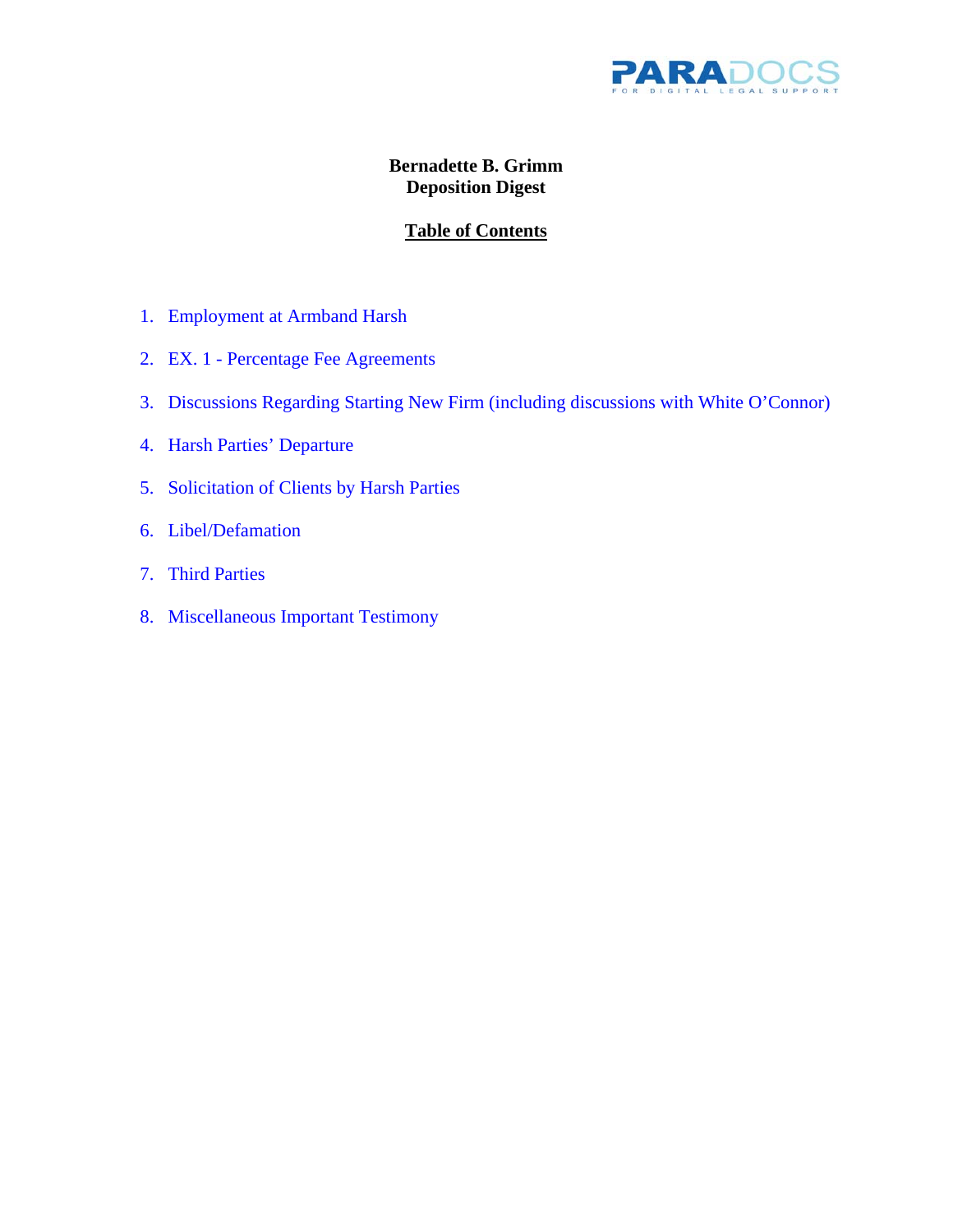

## **Bernadette B. Grimm Deposition Digest November 18, 2005**

<span id="page-1-0"></span>Employment at Armband Harsh

Grimm kept a phone log and electronic appointment book for Walrus. [\(11:5-14\)](#page-16-0)

Grimm's duties consisted of interaction with clients and pulling files and basic secretarial duties. [\(11:15-12:1\)](#page-16-0) Also kept track of written correspondence and letters for Walrus's signatur[e \(12:2-](#page-12-0) [10\)](#page-12-0)

Grimm asked about intake process. Grimm stated that her role upon acceptance of a new client was to write a memo addressed to intake committee for Walrus to sign.(12:16-14:1)

References Exhibit 567, a form, Grimm stated she usually wrote the form by hand and she didn't know if they were typed up by someone else after that. Even though memo says prepared by Grimm she states that she did not prepare same, although she recognized the signature as Walrus's. [\(14:6-15:10\)](#page-19-0) 

Grimm states it was not her job to collect money from clients. Grimm states this was the function of the accounting department. However, if there was a payment was outstanding or past due she would call the agency regarding payment. [\(21:4-22\)](#page-26-0) 

Grimm stated it was not part of her job to look at client agreements with respect to payments, and that there was no letter instruction in this respect. [\(21:24-23:12\)](#page-26-0) 

## [EX. 1 -](#page-0-0) Percentage Fee Agreements

Grimm references client intake form and that the top of the form indicates if the client is a non percentage or percentage client. ("P" for percentage and "H" for non percentage). Grimm stated that her understanding of  $Ex. 1$ , a percentage client was someone who pays them percentage of something. [\(16:1-19\)](#page-21-0) Further references made to the form with respect to box to be checked for new client v. existing client. Grimm indicated that the accounting department would assign a number to the particular matter. Grimm did not who specifically in accounting that assigned the numbers. [\(18:9-19:10\)](#page-23-0) References Dettie D'Goya who was the librarian that kept track of the files. [\(19:15-19\)](#page-24-0)

Grimm stated to the best of her recollection that all clients she dealt with while working under Walrus were percentage clients. [\(16:21-17:12\)](#page-21-0)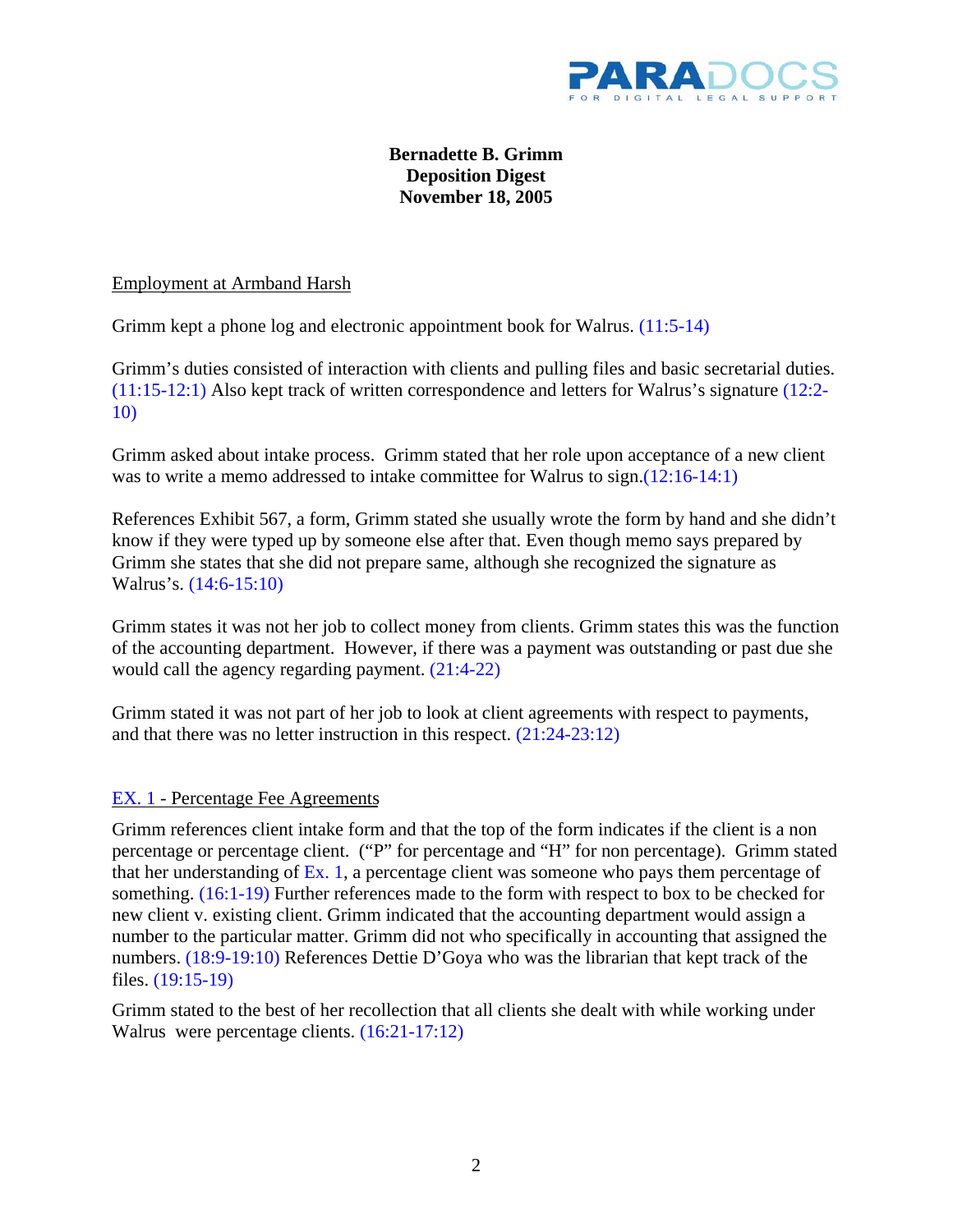

<span id="page-2-0"></span>Grimm stated the standard percentage is 5 percent but also that some clients paid different percentages based on the agreement they had with individual attorneys. Grimm states she really wasn't involved in that.  $(17:13-18:1)$ 

### Discussions Regarding Starting New Firm (including discussions with White O'Connor)

Grimm states did not see any writing that showed plans for going from Harsh Jakely firm to the new firm. [\(5:16:19\)](#page-10-0) 

Grimm confirmed that Walrus expressed discontent at the Armband Harsh firm a few years ago but Grimm could not pinpoint the exact timeframe. However it was after Art Armband left and Jonathan Kupcaik became managing partner. [\(7:22-8:9\)](#page-12-0) 

Referenced a power struggle within the firm, incidents like chain link fence around the supply room[. \(8:11-18\)](#page-13-0) Further references power struggle was that after Kupcaik left Jim Jakely was trying to take over the firm. That Jakely was walking the halls of the firm in an intimating manner (9:3-25)

Grimm stated that Walrus never alluded to the fact that Jakely was trying to take over the firm or was the source of the discontent. Nor did he express the idea the he wanted to leave the firm because he didn't like it anymore. [\(10:1-3\)\(10:24-11:2\)](#page-15-0) 

#### Harsh Parties' Departure

Grimm stated ironically and coincidentally due to the oppressive environment at the firm and closed door meetings and just lots of hush hush talk amongst the employees on 13 August 04 she asked Walrus when they would be leaving the firm and shockingly Walrus said how about tomorrow? Grimm stated she was unsure if he was serious or not but she asked him where they were going and he stated that he would tell her tomorrow. [\(27:15-30:3\)](#page-32-0)

Grimm stated she did not discuss the move of 13 August with anyone. [\(30:25-31:2\)](#page-35-0)  The move started a little after 5pm on that Friday, Walrus said come on let's go I will show you where we are going to be and then she and Walrus went to the new space which was empty but there was desks and computer. [\(.31:7-20\)](#page-36-0) Grimm asked Walrus about supplies. [\(32:22\)](#page-37-0) 

Grimm states that Fisherman and Meatloaff were at the new offices and that they were looking at the view. [\(31:20-32:9\)](#page-36-0)

Grimm states she went back to the old office on the evening of 13 August 04. She had already moved personal items weeks prior because she was unhappy because she just didn't want to be there. She went back to the old office and copied some agreements--she didn't want the clients to suffer and wanted to be able to work on Monday. She copied agreements that related to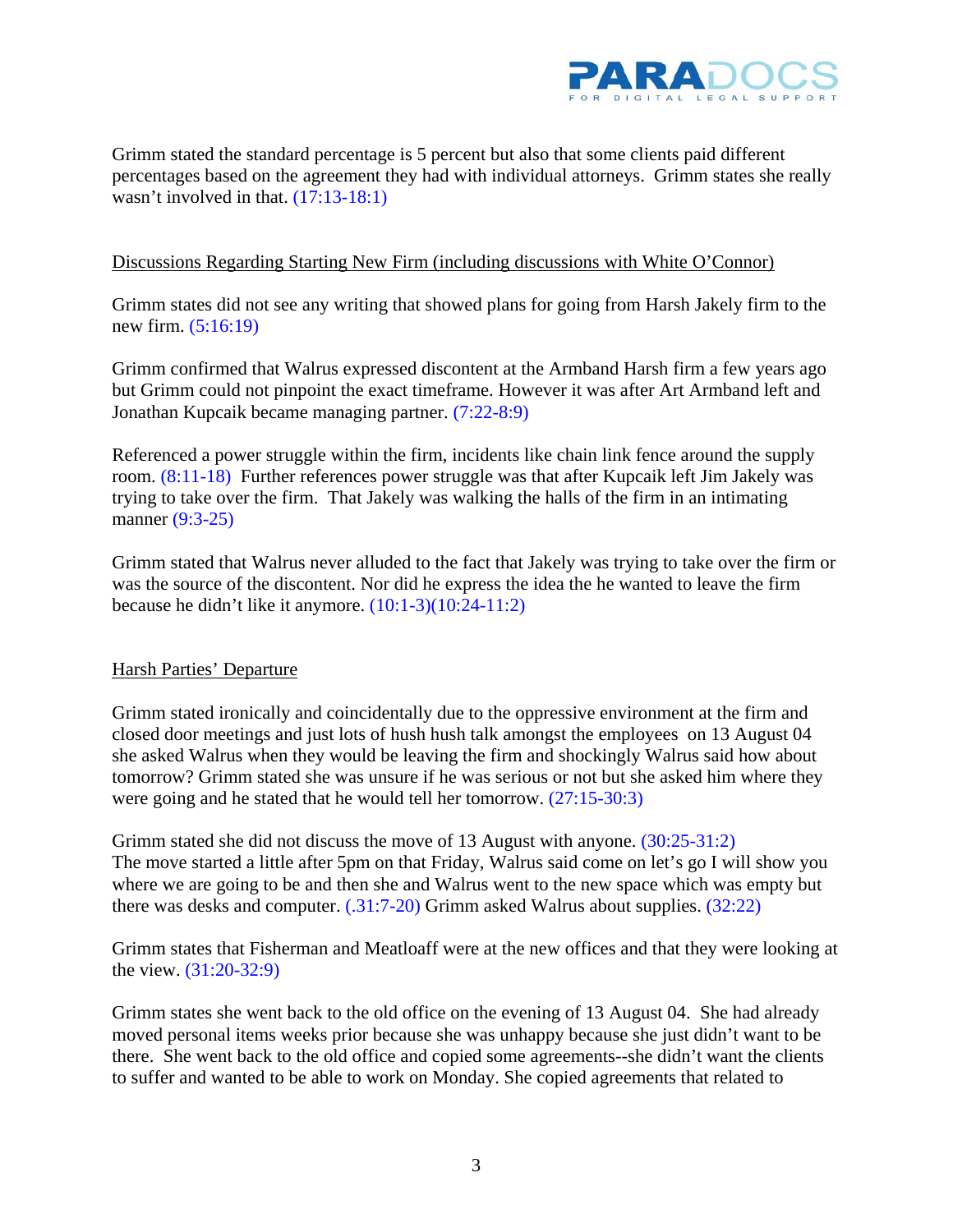

<span id="page-3-0"></span>Walrus's matters. [\(32:24-34:16\)](#page-37-0) Also printed out file system which listed Walrus's clients and also printed out a copy of the rolodex  $(34:20-35:12)(36:25-37:14)$ 

Grimm states she was at the old office until 10pm Friday evening and that she took the copies home. [\(37:21-38:10\)](#page-42-0) 

Grimm states that on 14 Saturday she went to Staples and she arrived at the new office and started figuring out where to put things. Grimm does not recollect how long she was at new office. But she did not go back to the old office that Saturday. [\(39:18-40:20\)](#page-44-0) Further states she did not return to the old offices. [\(44:20-45:13\)](#page-49-0) 

Grimm states that Meatloaff and Fisherman were at the new offices on Saturday and that Walrus came later. [\(41:9-42:2\)](#page-46-0) Also states that Barry and Carole Harsh came later as well as Patty. [\(42:3-9\)](#page-47-0) States Patty Rodriguez was setting up their workspace[. \(43:2-12\)](#page-48-0) 

Grimm states her understanding was that the computers and other equipment were sublet from the White O'Connor firm. [\(43:20-44:5\)](#page-48-0) 

Grimm asked if she observed Patty Rodriquez or Barry Harsh delivery items from the old office to the new office. Grimm responded no. But she later learned that Harsh's furniture that belonged to him was taken to the new office. [\(45:16-46:7\)](#page-50-0) 

Grimm stated she did not assist Meatloaff in downloading any information relating to Mr. Walrus. [\(52:22-25\)](#page-57-0) [\(64:14-25\)](#page-69-0) It did come to her attention however that it was done. [\(67:6-13\)](#page-72-0) 

## Solicitation of Clients by Harsh Parties

Grimm stated that she prepared on behalf of Walrus communications to clients informing of the move and the new office. Grimm stated she did one on Friday night and started typing others over the weekend. Recalls typing on Saturday, could not recall if she did on Sunday. The communications to clients were mostly sent via fax. [\(46:8-47:14\)](#page-51-0) 

Grimm states she typed up letters to about clients paying monies. Because she had been with Walrus for 10 years and was familiar with the client list she typed up the letters Friday evening for each of the clients. Most of the addresses Grimm already had memorized. However she was not involved in any discussions regarding which firm the client should pay[. \(49:5-51:22\)](#page-54-0) 

## Libel/Defamation

Grimm states that Walrus was very loyal to Barry and that Walrus told her the reason she was leaving was because they were trying to push Barry out and that Walrus was unhappy. [\(59:9-17\)](#page-64-0)

Grimm stated that there was office gossip about the fact that "they" wanted Barry out and Bob was Barry's guy because Barry was the one who brought him in. [\(60:116\)](#page-65-0)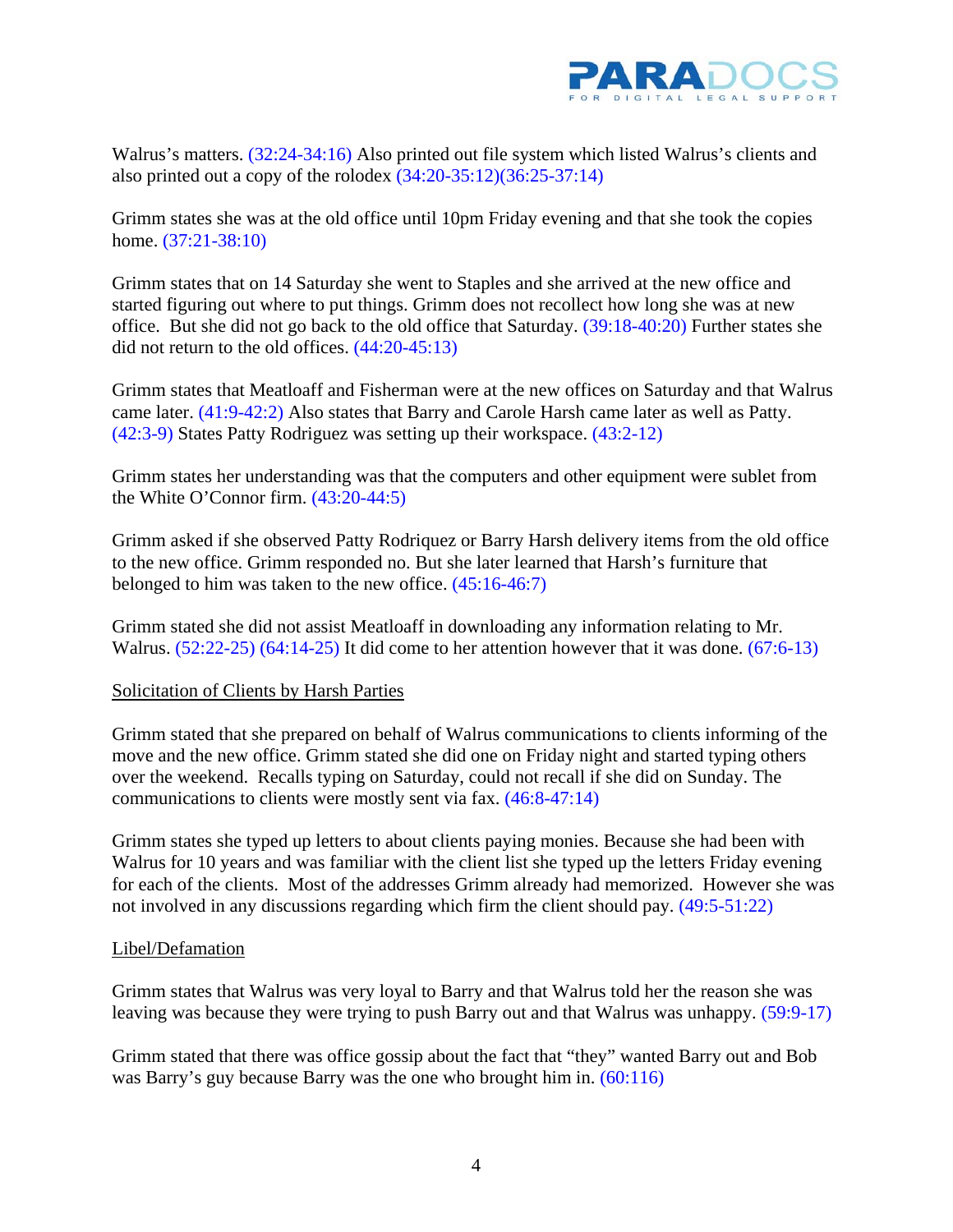

<span id="page-4-0"></span>Grimm stated that her sense of the persons that were trying to push Barry out were Jim Jakely and Alan Werthers. But mostly Jakely who seemed to be controlling everything[. \(60:18-61:4\)](#page-65-0) 

## Third Parties

Grimm states that Meatloaff and Fisherman were at the new offices on Saturday and that Walrus came later. [\(41:9-42:2\)](#page-46-0) Also states that Barry and Carole Harsh came later as well as Patty. [\(42:3-9\)](#page-47-0) States Patty Rodriguez was setting up their workspace. [\(43:2-12\)](#page-48-0) 

Grimm stated that her husband and also Matt Walrus and two of his friends were at the old office on the evening of 13 August. Matt and his friends were removing personal family photographs, books and personal effects. And her husband was there playing computer games that her husband was there to ensure her safety because Grimm did not like being alone in the parking lot at night due to prior incidents that occurred in the parking lot[. \(53:4-54:20\)](#page-58-0) 

Grimm stated that she is in touch with people from the old firm but they have been instructed not to talk to Grimm. She has had personal relationships with people from the old firm for years and she is hurt by the fact that they are not "allowed to talk to her", specifically Candy Cromley, Lori Anderson, Catherine Berstein and that they are afraid of being seen talking to her. [\(61:6-62:18\)](#page-66-0)

## Miscellaneous Important Testimony

Exhibit 566 referenced, Notice of Deposition of Bernadette B. Grimm, Grimm states she never saw this document. [\(4:9-16\)](#page-9-0) 

Grimm states she was not asked to look for any documents to bring to the deposition. [\(4:17-19\)](#page-9-0) 

Grimm stated her first contact with Barry Harsh was via telephone while she was working at  $20<sup>th</sup>$ Century Fox. Harsh was representing Grimm's employer at the time with respect to an employment agreement. [\(5:20-6:1\)](#page-10-0) 

Grimm met Harsh in 1994 when she began working at Armband Harsh as assistant to Bob Walrus. Grimm is still Walrus's assistant. [\(6:22-7:21\)](#page-11-0) 

Grimm stated that the firm was at one time family oriented and when Art left and Jonathan left things at the firm started to change. [\(10:9-19\)](#page-15-0) 

Joe O'Malley became managing partner after Kupcaik left. [\(10:20-22\)](#page-15-0)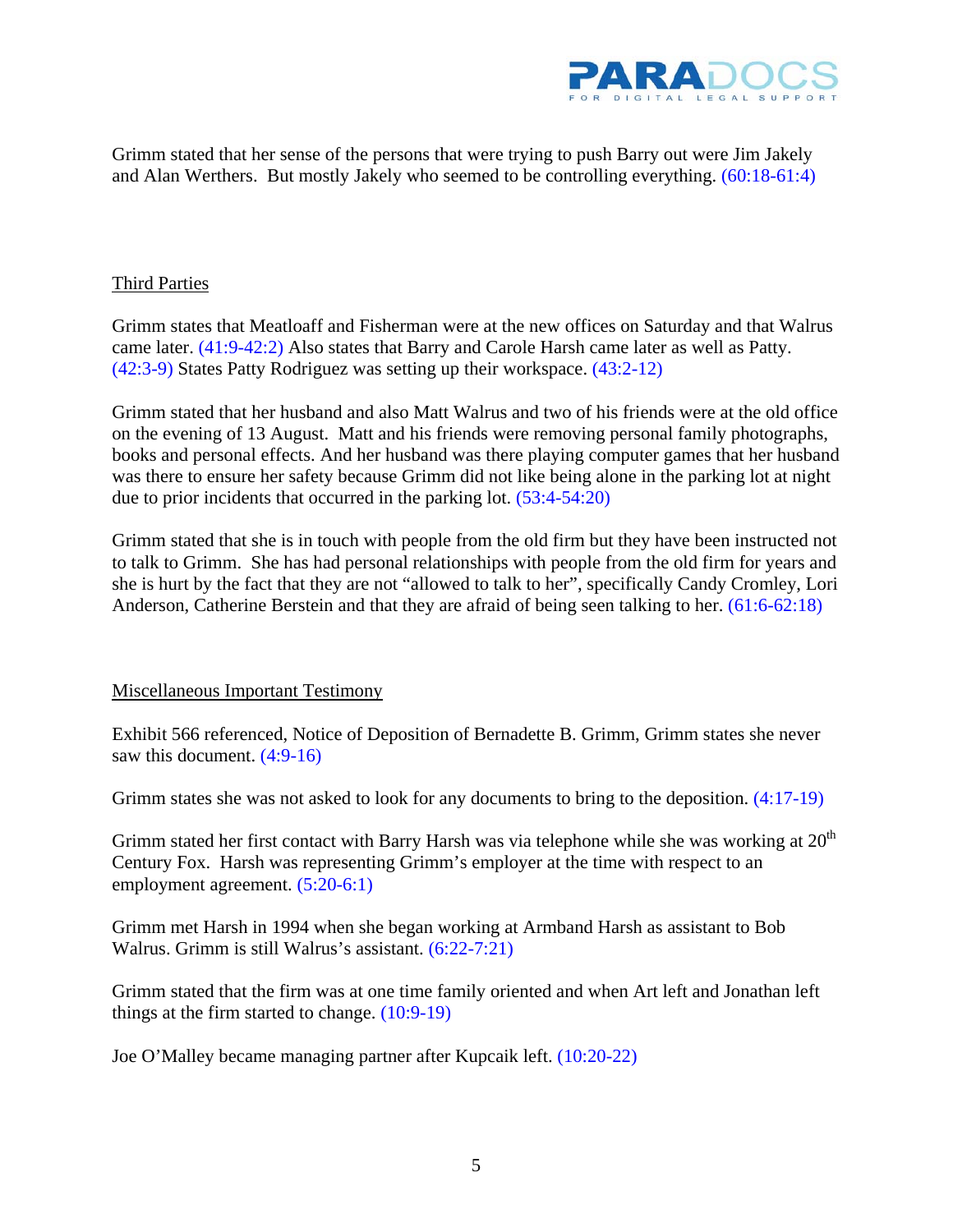

Grimm stated she mostly talked about the fact that she didn't like the way she and Walrus were being treated. Walrus did not contribute to the conversations but listened to what Grimm had to say. [\(23:13-24:1\)](#page-28-0) 

Grimm referenced the firm climate had changed in that they now had locked supply room and installed a time clock system. Further referenced the day of the 9/11 disaster in which Jakely wanted to remain open and wanted employees to come in to work.  $(24:2-24:7)$ 

References a meeting in which the employees were told they were going from a seven and a half hour day to an eight hour day and that a tracking system was being installed. Jakely's assistant then stated she would be taking her two 15 min breaks going forward. Grimm stated that she felt that the atmosphere was that of mistrust. She could not say when the time clock was installed. [\(24:13-25:25\)](#page-29-0) Reference made to certain assistants' not using the time clock system when they went to lunch and Grimm reference this as unfair. [\(26:15-19\)](#page-31-0)

Grimm stated that she did not hear of any disagreement between Walrus and Harsh. [\(27:6-14\)](#page-32-0)

Grimm states she was unaware that Walrus was thinking of leaving the firm in 2003. [\(52:18-21\)](#page-57-0) 

Grimm states she had no knowledge of the David Billingstone file being copied by anyone. She has seen the file during the course of her work but has not seen its contents. [\(54:24-55:20\)](#page-59-0)[\(56:8-](#page-61-0) [11\)\(56:24-57:16\)](#page-61-0)

Grimm states that she told Walrus that Jakely was not a nice man. And that he was basically making his presence known and pulling his weight around the office. [\(57:17-59:8\)](#page-62-0) 

Grimm states she had no role in the deciding in who would work at the new firm nor did she have knowledge of how or if the departing attorneys advised their assistants or others of the new firm. [\(62:19-63:11\)](#page-67-0) However did speculate that Barry Harsh told Patty Rodriquez about the new firm. [\(63:13-24\)](#page-68-0)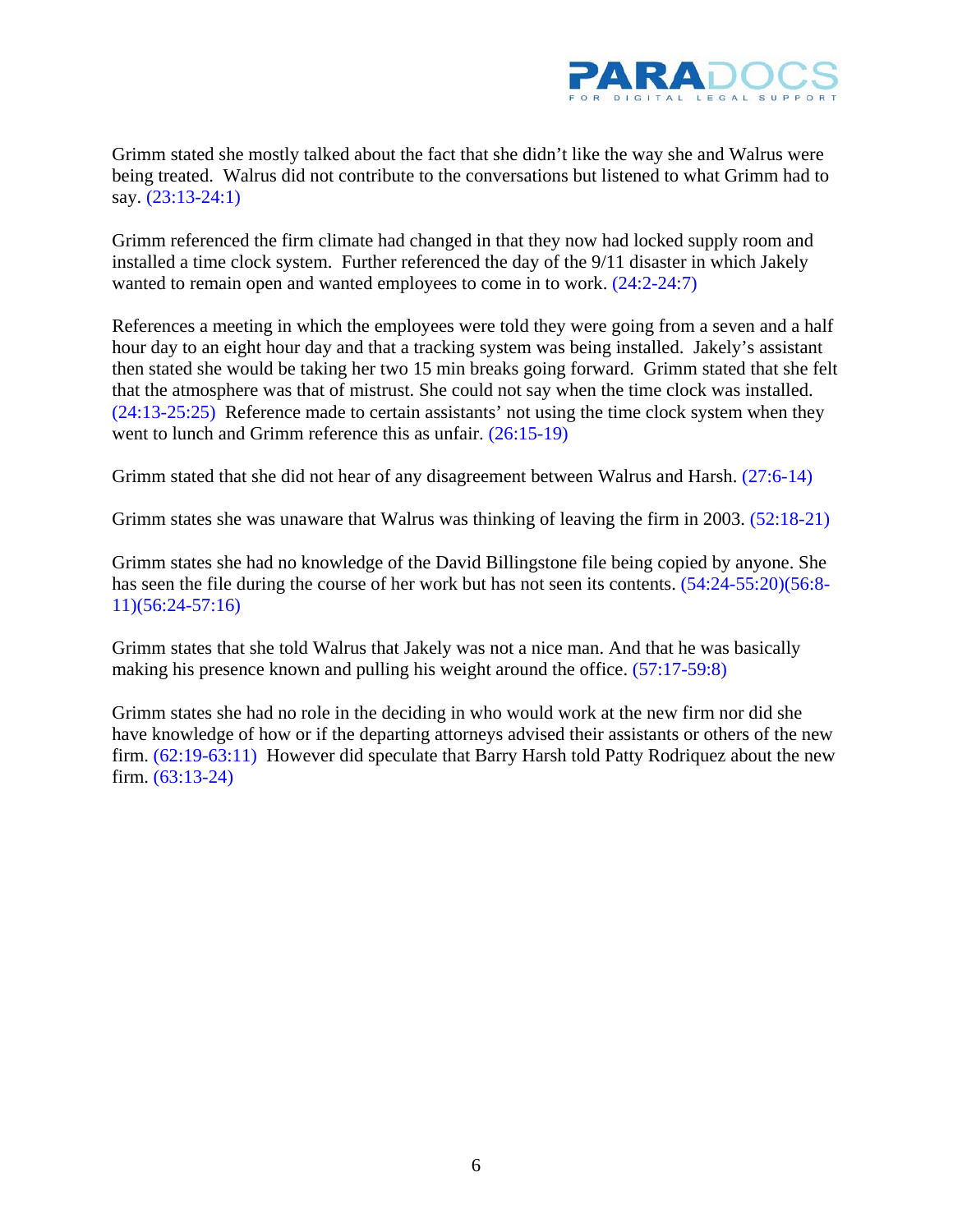| 1<br>2<br>3 | SUPERIOR COURT OF THE STATE OF CALIFORNIA<br>FOR THE COUNTY OF MARIN                      |
|-------------|-------------------------------------------------------------------------------------------|
| 4           | BARRY L. HARSH, an individual,                                                            |
| 5           | ROBERT S. WALRUS, an<br>individual, HOWARD A. FISHERMAN,                                  |
| 6           | an individual, and DAVID J.<br>MEATLOAF, an individual,                                   |
| 7           | Plaintiff,                                                                                |
| 8           |                                                                                           |
| 9           | No. BC102764<br>VS.                                                                       |
| 10          | HARSH JAKELY TYPERSMITH<br>WERTHERS AUGER MANIFOLD &<br>MORRIS, a California professional |
| 11          | corporation, JAMES R. JAKELY,<br>an individual, ALAN S. WERTHERS,                         |
| 12          | an individual, BARRY W. TYPERSMITH, )<br>an individual, GEOFFRY W. OBLONG,                |
| 13          | an individual, MICHELE M.<br>MCCLORY, an individual, and DOE                              |
| 14          | 1 through 10, inclusive,                                                                  |
| 15          | Defendants.                                                                               |
| 16          | AND RELATED CROSS-ACTION                                                                  |
| 17          |                                                                                           |
| 18          |                                                                                           |
| 19<br>20    | -- CONFIDENTIAL TRANSCRIPT --<br>VIDEOTAPED DEPOSITION OF BERNADETTE B. GRIMM             |
| 21          | Marin, California                                                                         |
| 22          | Friday, November 18, 2003                                                                 |
| 23          |                                                                                           |
|             | Reported by:                                                                              |
| 24          | Marcus F. Noble<br>CSR No. 324                                                            |
| 25          | JOB No. 2-106816                                                                          |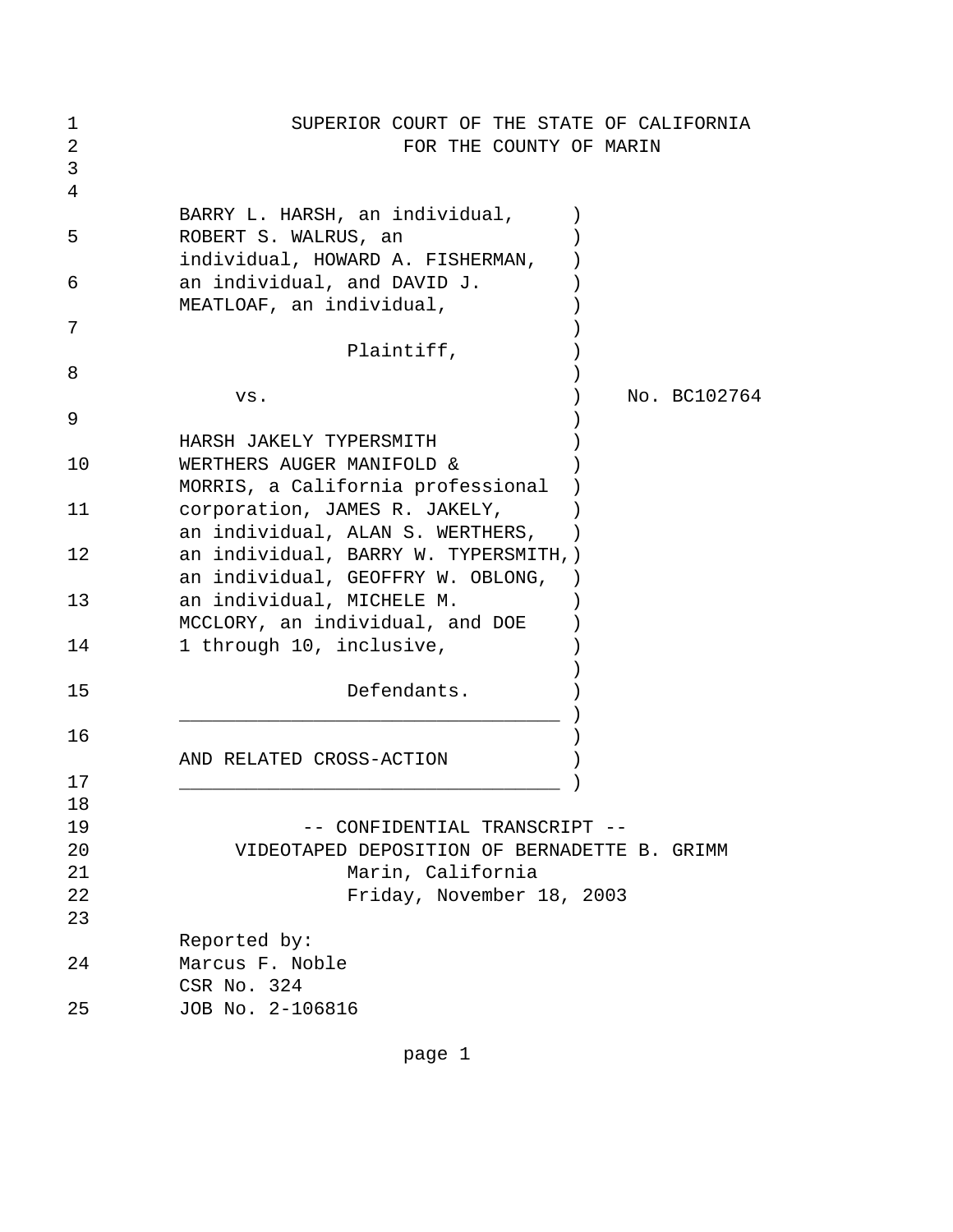| 1  | Videotaped deposition of BERNADETTE B. GRIMM, taken<br>on behalf of Defendants and Cross-Complainants, at |
|----|-----------------------------------------------------------------------------------------------------------|
| 2  | 35 Grand Avenue, Marin, California,<br>beginning at 10:07 A.M. and ending at 11:51 A.M. on                |
| 3  | Friday, November 18, 2003 before Marcus F.<br>Noble, RPR, CRR, Certified Shorthand Reporter               |
| 4  | No. 324.                                                                                                  |
| 5  | APPEARANCES:                                                                                              |
| 6  |                                                                                                           |
| 7  | For Plaintiff:                                                                                            |
| 8  | OLDER LARDEN & CORNING LLP<br>BY: DOUGLAS W. HAVARTI, ESQ.<br>46 Dureveady Street, 3rd Floor              |
| 9  | San Francisco, California 94031<br>$(405)$ 947-8900                                                       |
| 10 | dhavarti@olc.com                                                                                          |
| 11 |                                                                                                           |
|    | For Defendants and Cross-Complainants:                                                                    |
| 12 | CALGARY & ONEIL                                                                                           |
| 13 | BY: GARY M. RUBIKS, ESQ.<br>121 Oklahoma Avenue SE                                                        |
| 14 | Washington, DC 20304-2321<br>$(202)$ 622-5893                                                             |
| 15 | GRUBIKS@CO.COM                                                                                            |
| 16 | (Not Present)                                                                                             |
|    | -and-                                                                                                     |
| 17 |                                                                                                           |
|    | KEVINS HAIREE & REEL LLP                                                                                  |
| 18 | BY: MICHAEL P. BAREMAN, ESQ.                                                                              |
| 19 | 35 Grand Avenue, 6th Floor<br>Marin, California 96071-3492                                                |
|    | $(203)$ 658-2242                                                                                          |
| 20 |                                                                                                           |
| 21 | ALSO PRESENT:                                                                                             |
|    | STEFAN ELLIOT, VIDEOGRAPHER                                                                               |
| 22 |                                                                                                           |
| 23 |                                                                                                           |
| 24 |                                                                                                           |
| 25 |                                                                                                           |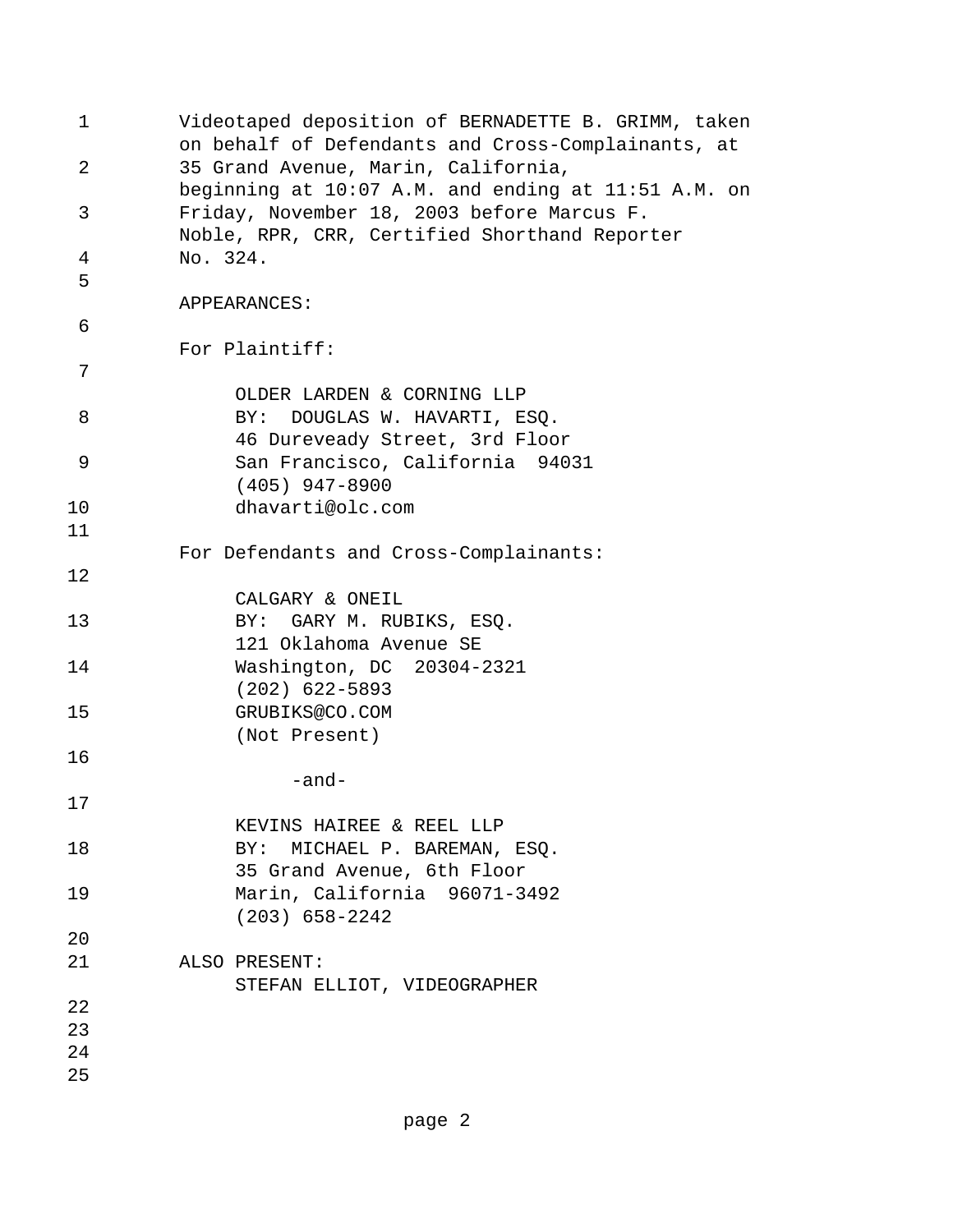| $\mathbf 1$      |         | <b>INDEX</b>                          |      |
|------------------|---------|---------------------------------------|------|
| $\sqrt{2}$       | WITNESS | EXAMINATION                           |      |
| 3                |         | BERNADETTE B. GRIMM                   |      |
| $\overline{4}$   |         |                                       |      |
| 5                |         | BY MR. BAREMAN                        | 5    |
| $\epsilon$       |         |                                       |      |
| $\boldsymbol{7}$ |         |                                       |      |
| 8                |         |                                       |      |
| 9                |         | <b>EXHIBITS</b>                       |      |
| 10               |         |                                       |      |
|                  | NUMBER  | DESCRIPTION                           | PAGE |
| 11               |         |                                       |      |
|                  | 566     | Notice of Deposition of Bernadette B. | 5    |
| 12               |         | Grimm; 5 pages                        |      |
| 13               | 567     | Client/Matter Memorandum; 1 page      | 15   |
| 14               |         |                                       |      |
| 15               |         |                                       |      |
| 16               |         | INFORMATION REQUESTED                 |      |
|                  |         | (None)                                |      |
| 17               |         | Page                                  |      |
| 18               |         |                                       |      |
|                  |         | REFERENCE REQUESTED                   |      |
| 19               |         | (None)                                |      |
|                  |         | Line<br>Page                          |      |
| 20               |         |                                       |      |
| 21               |         | INSTRUCTION NOT TO ANSWER             |      |
|                  |         | (None)                                |      |
| 22               |         | Line<br>Page                          |      |
| 23               |         |                                       |      |
| 24               |         |                                       |      |
| 25               |         |                                       |      |
|                  |         |                                       |      |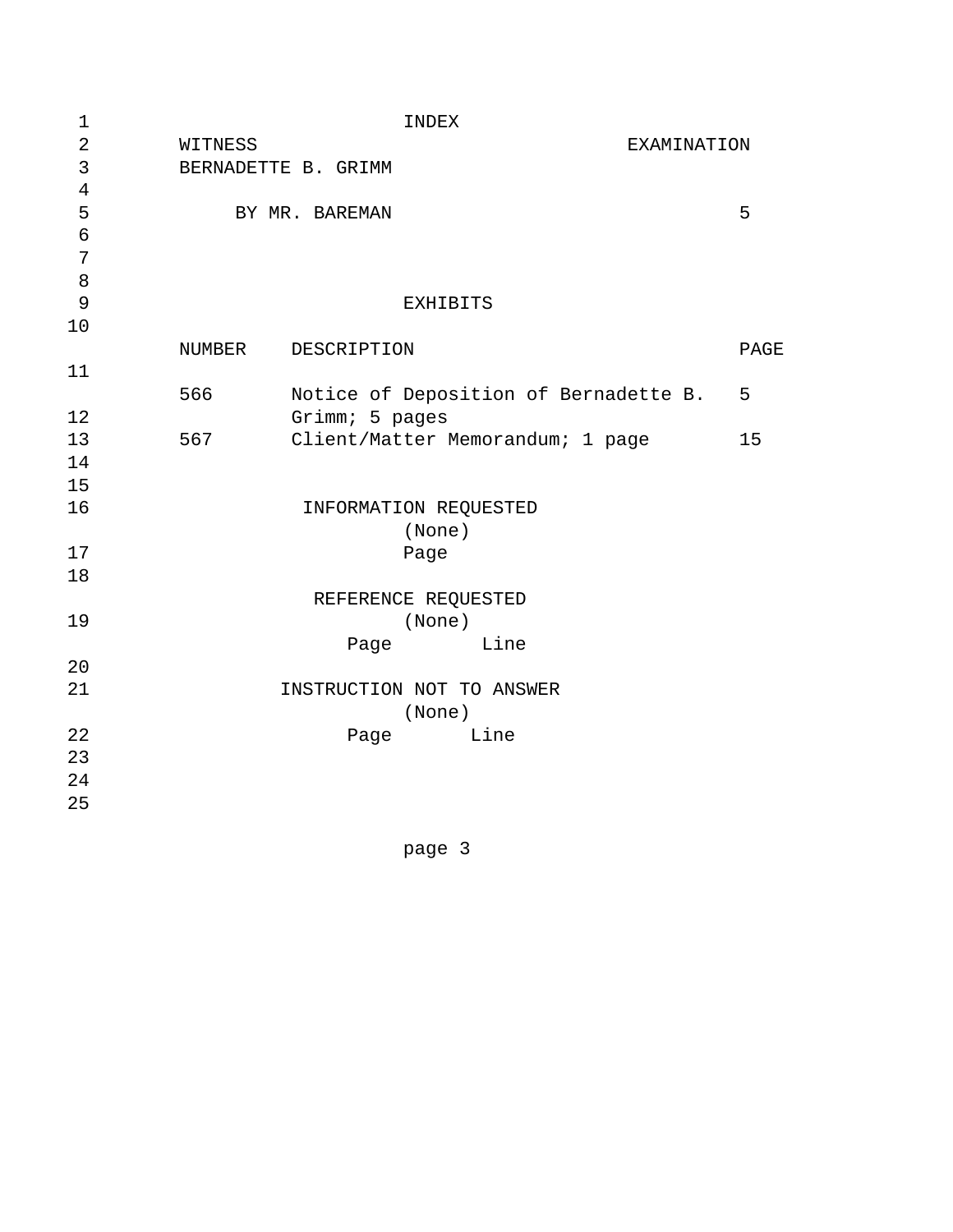<span id="page-9-0"></span> 1 Marin, California, Friday, November 18, 2003 2 10:07 A.M. - 11:51 A.M. 3 4 THE VIDEOGRAPHER: Good morning. I am 5 Stefan Elliot, your videographer, and I represent 10:07AM 6 Doerner & Goldberg in Marin, California. 7 1 I am not financially interested in this 8 action, nor am I a relative or employee of any 9 attorney or any of the parties. 10 The date is Friday, November 18th, 2003, 10:07AM 11 and the time is 10:07 a.m. 12 This deposition is being taken at 13 35 Grand Avenue, Suite 600, in Marin, 14 California. 15 This is case No. BC102764, entitled 10:07AM 16 Barry L. Harsh, et al., versus Harsh Jakely 17 Typersmith, et al. 18 This deposition is being taken on behalf of 19 the defendant. 20 The deponent is Miss Bernadette B. Grimm. 10:08AM 21 The court reporter is Marcus Noble. 22 Counsel will now introduce themselves. 23 MR. BAREMAN: Michael Bareman on behalf of 24 the defendants. 25 MR. HAVARTI: Doug Havarti for the 10:08AM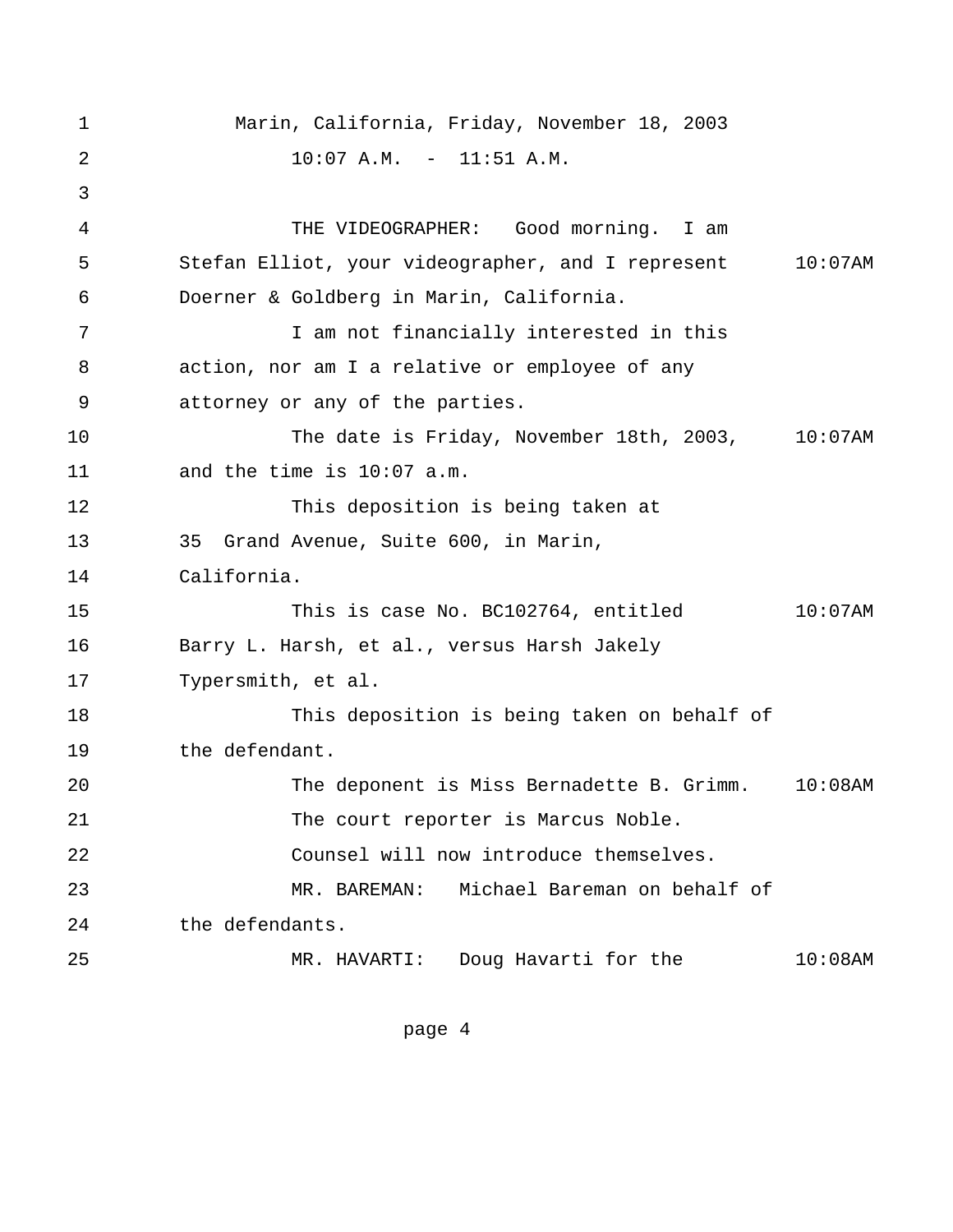<span id="page-10-0"></span> 1 plaintiffs. Also represent the witness. 2 3 BERNADETTE B. GRIMM, 4 having been first duly sworn was examined and 5 testified as follows: 6 EXAMINATION 7 BY MR. BAREMAN: 8 Q. Good morning, Miss Grimm. 9 I would like the court reporter to mark as 10 Exhibit 566, a copy of the Notice of Deposition. 10:08AM 11 (Deposition Exhibit 566 was marked for 12 **identification** by the court reporter.) 13 BY MR. BAREMAN: 14 Q. Have you ever seen Exhibit 566, which is a 15 Notice of Deposition of Bernadette B. Grimm? 10:09AM 16 **A.** No. 17 Q. Did anyone ask you to look for any 18 documents to bring with you today? 19 A. No. 20 Q. If you could take a look at page 3 of 10:09AM 21 Exhibit 566, beginning at line 10, there's a list of 22 categories of documents. 23 The first one is "All documents that 24 reflect, refer, relate, discuss or formulate any 25 plan by any of the Harsh parties to leave the 10:09AM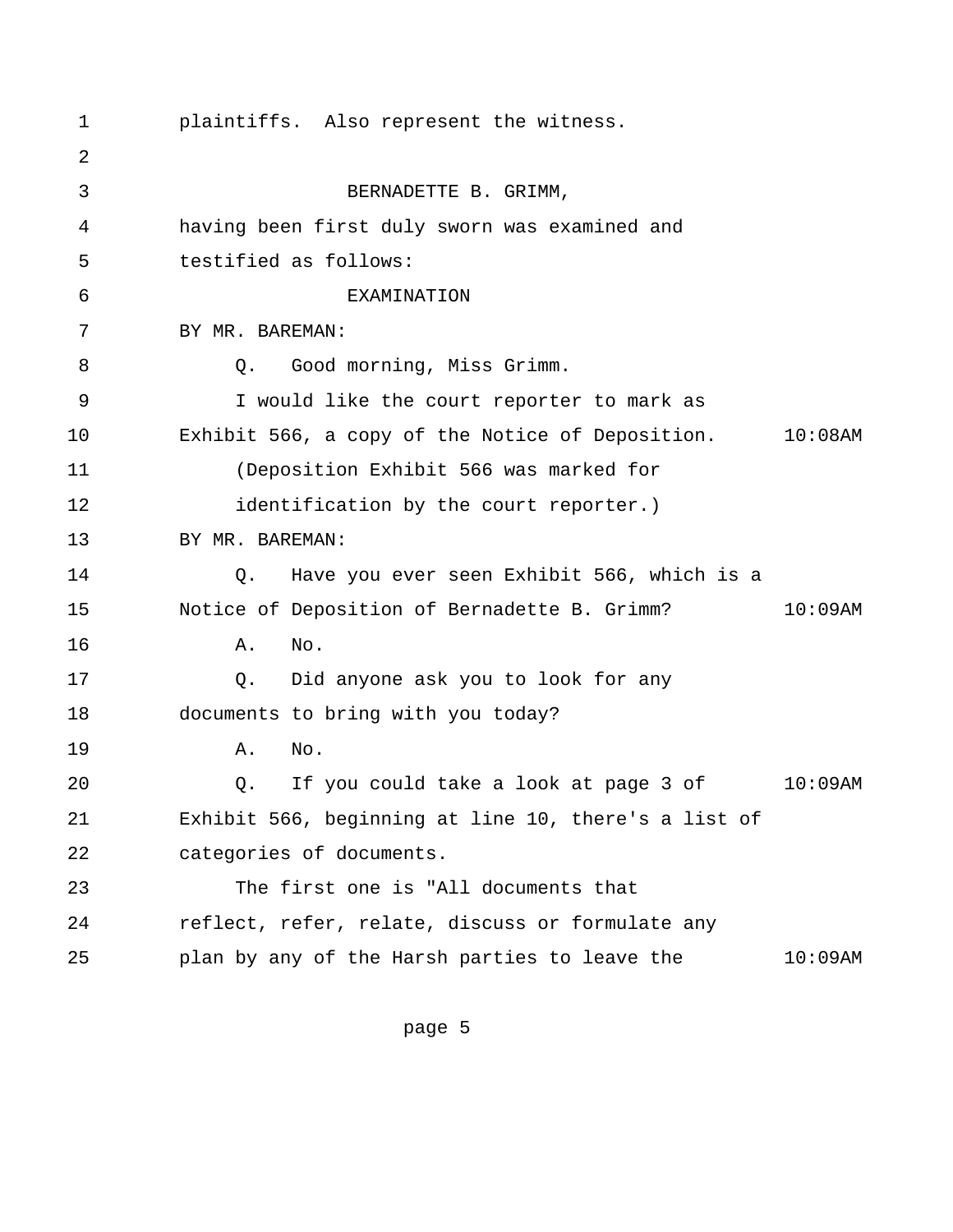<span id="page-11-0"></span> 1 Jakely Typersmith firm at any time from January 1, 2 2003, to September 1, 2004."

 3 Are you aware of there being any writing 4 that would show a plan for Mr. Harsh or his 5 colleagues to leave the Harsh Jakely Typersmith 10:10AM 6 firm?

 7 MR. HAVARTI: Well, for the record, 8 Ms. Grimm is an employee of the plaintiff firm for 9 which production has been made. So I think to 10 suggest that documents haven't produced, I mean I 10:10AM 11 don't mind you asking her what she's aware of, but 12 we've produced documents written in response to 13 numerous document requests.

14 But go ahead.

15 BY MR. BAREMAN:

16 Q. Did you ever see a writing that showed 17 plans for going from the Harsh Jakely firm to 18 Mr. Harsh's new firm?

19 A. No.

20 Q. And you know -- you know Mr. Harsh, 10:11AM

21 Barry L. Harsh?

22 A. Yes.

23 Q. When did you first meet Mr. Harsh?

24 A. Well, I worked at 20th Century Fox and he 25 represented the person I worked for in an employment 10:11AM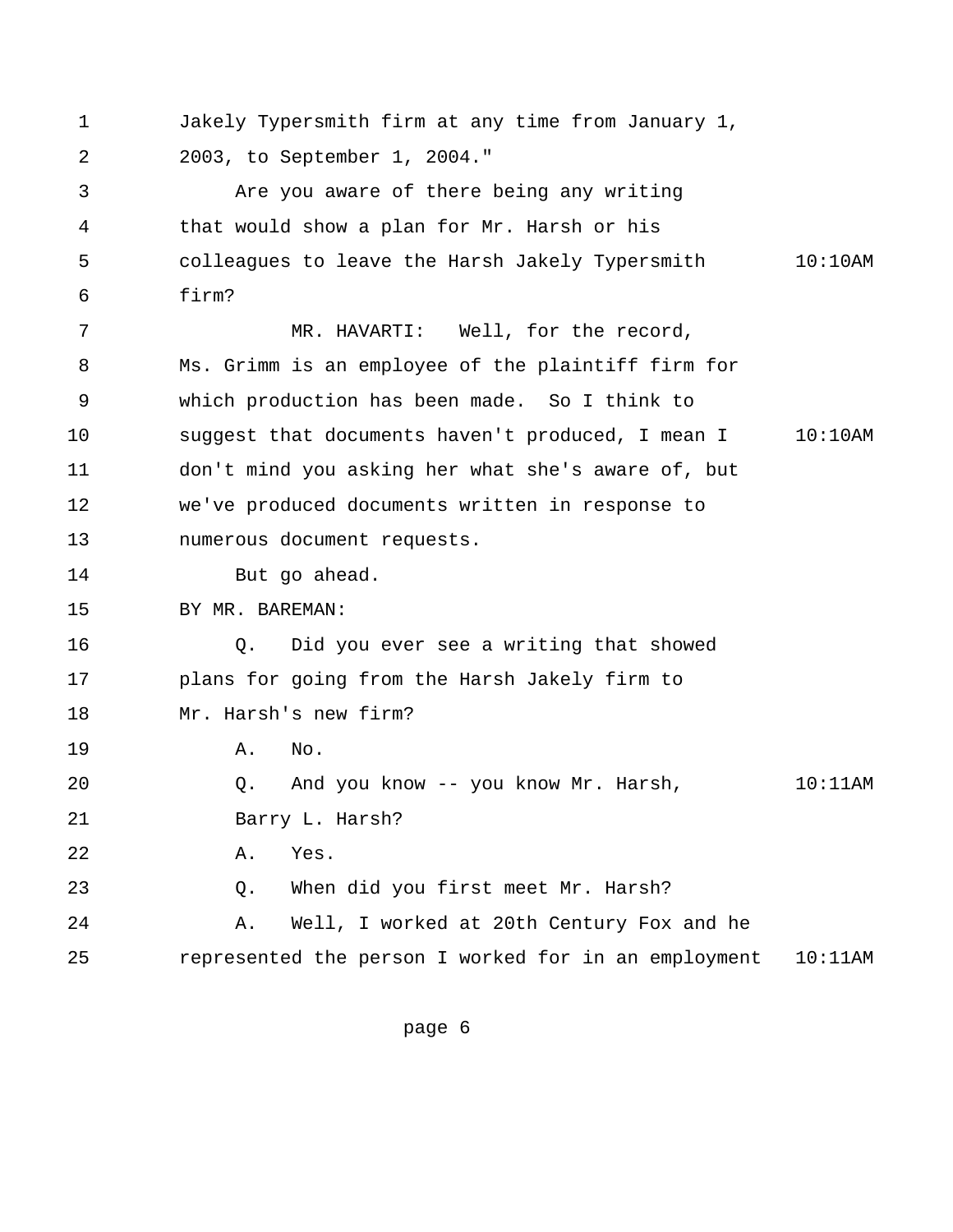<span id="page-12-0"></span> 1 agreement. So I dealt with him on the phone. But I 2 first met him in person when I began working at 3 Armband Harsh. 4 Q. How was it that you came to work at 5 Armband Harsh? 10:11AM 6 A. Well, when the person I was working for at 7 Fox left, Patty, who worked for Barry Harsh, and 8 also Cam, who worked for him at the time, called me 9 and said that "there was an opening, would I be 10 interested?" 10:11AM 11 And I had already accepted another 12 position, so I said, "No, but keep me in mind 13 because I don't know if this new thing that I'm 14 going to try will work out." 15 And about maybe four months later, another 10:12AM 16 person who worked there, Don Kalashnikov called me and 17 said, "There's another opening, are you happy where 18 you are?" And I said, "No, I'm not." And he said,

19 "Well, why don't you have lunch with Candy Dully," 20 who worked for Alan Werthers and me and another 10:12AM 21 person, so we had lunch, and they told me about the 22 position that was opened and they introduced me to 23 Bob Walrus, and that's how I actually came to 24 work at the firm.

25 Q. What -- 10:12AM

```
page 7
```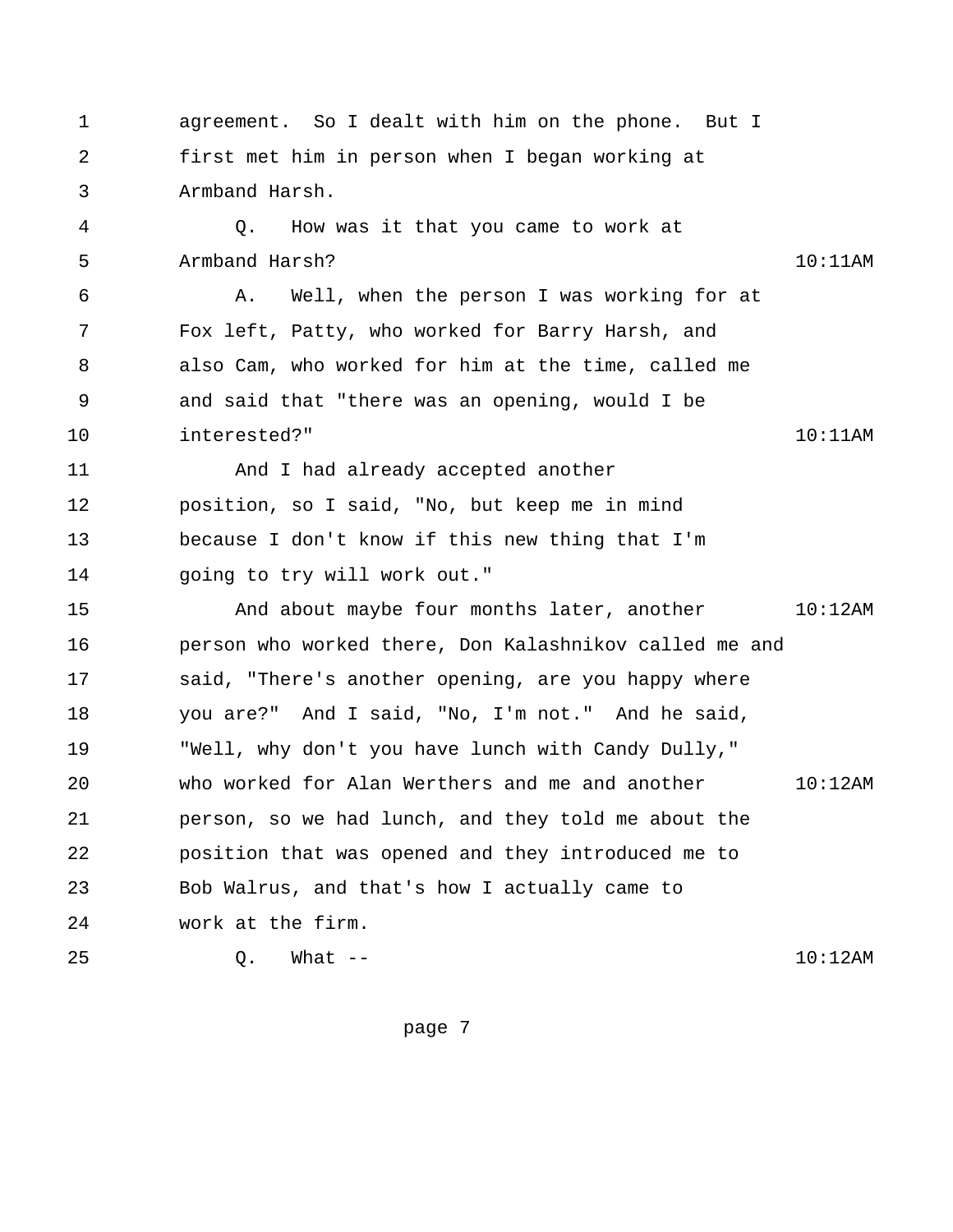<span id="page-13-0"></span> 1 A. So -- 2 Q. What year was that that all that happened 3 that you described? You left 20th Century? 4 A. What year was the earthquake? 5 Q. The Northridge one? 10:12AM 6 A. Yes. 7 Q. 1994. January 1994. 8 A. So I went to work for them in 1994. 9 January -- like about a week after the earthquake. 10 Q. You went to work for Armband Harsh about 10:12AM 11 a week after the Northridge earthquake? 12 A. Uh-huh. Right. 13 Q. Now, what was the position that you started 14 at as Armband Harsh? 15 A. Assistant to Bob Walrus. Assistant to Bob Malrus. 16 Q. And did you stay in that same position your 17 whole time at Armband Harsh? 18 A. Yes. 19 Q. And today, are you still assistant to 20 Mr. Walrus? 10:13AM 21 A. Yes. 22 Q. Did -- did Mr. Walrus ever express to 23 you that he was unhappy at the Armband Harsh firm 24 or the Jakely -- Harsh Jakely firm? 25 A. Yes. 10:13AM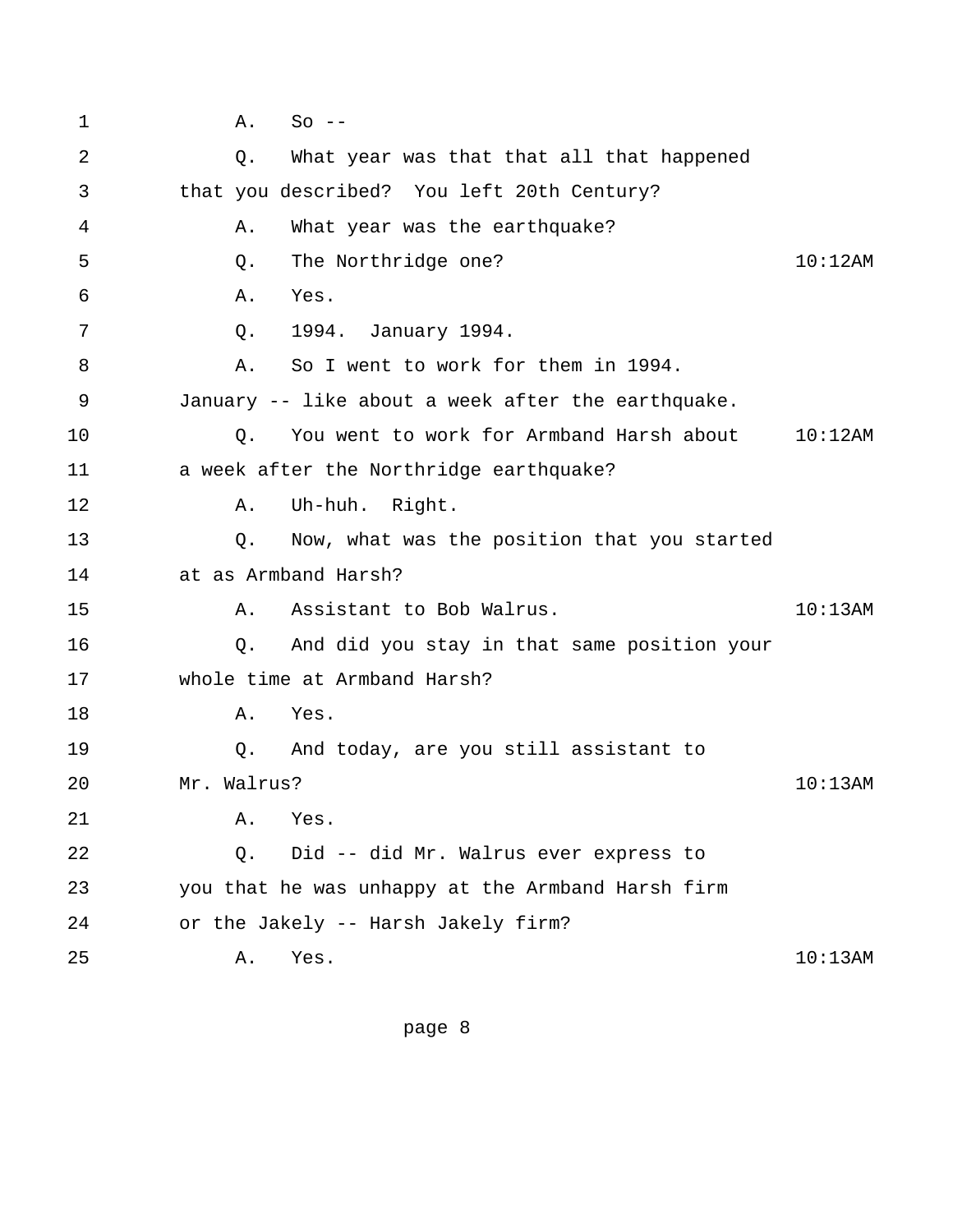<span id="page-14-0"></span>1 6. When did he first express that to you? 2 A. A couple of years ago, around -- it's a 3 couple of years ago. I don't even remember when. 4 Q. Was there a particular event that -- that 5 caused him to express unhappiness to you? 10:14AM 6 MR. HAVARTI: Calls for speculation. 7 THE WITNESS: You know, after -- I'm trying 8 to think. It was around -- well, let's see. 9 You know, it was after Art Armband left 10 and Jonathan Cupcake became managing partner. 10:15AM 11 Seemed that there was a little bit of a power 12 struggle starting within the firm. And they did 13 things like put up -- they put up a chain-link fence 14 around the supply room and, you know, I remember 15 saying to Bob, you know, this is insane. And said, 10:15AM 16 well, you know, things are changing and -- it just 17 started to be more of, you know -- it wasn't the 18 place that it was prior to that. 19 I can't think of a particular -- 20 MR. HAVARTI: He didn't explain the 10:16AM 21 deposition procedures. He's not asking you to 22 guess, he's asking you to give your best memory. 23 You're just going to answer his question and give 24 your best answer if you have a recollection. 25 He's not asking you to guess, though. 10:16AM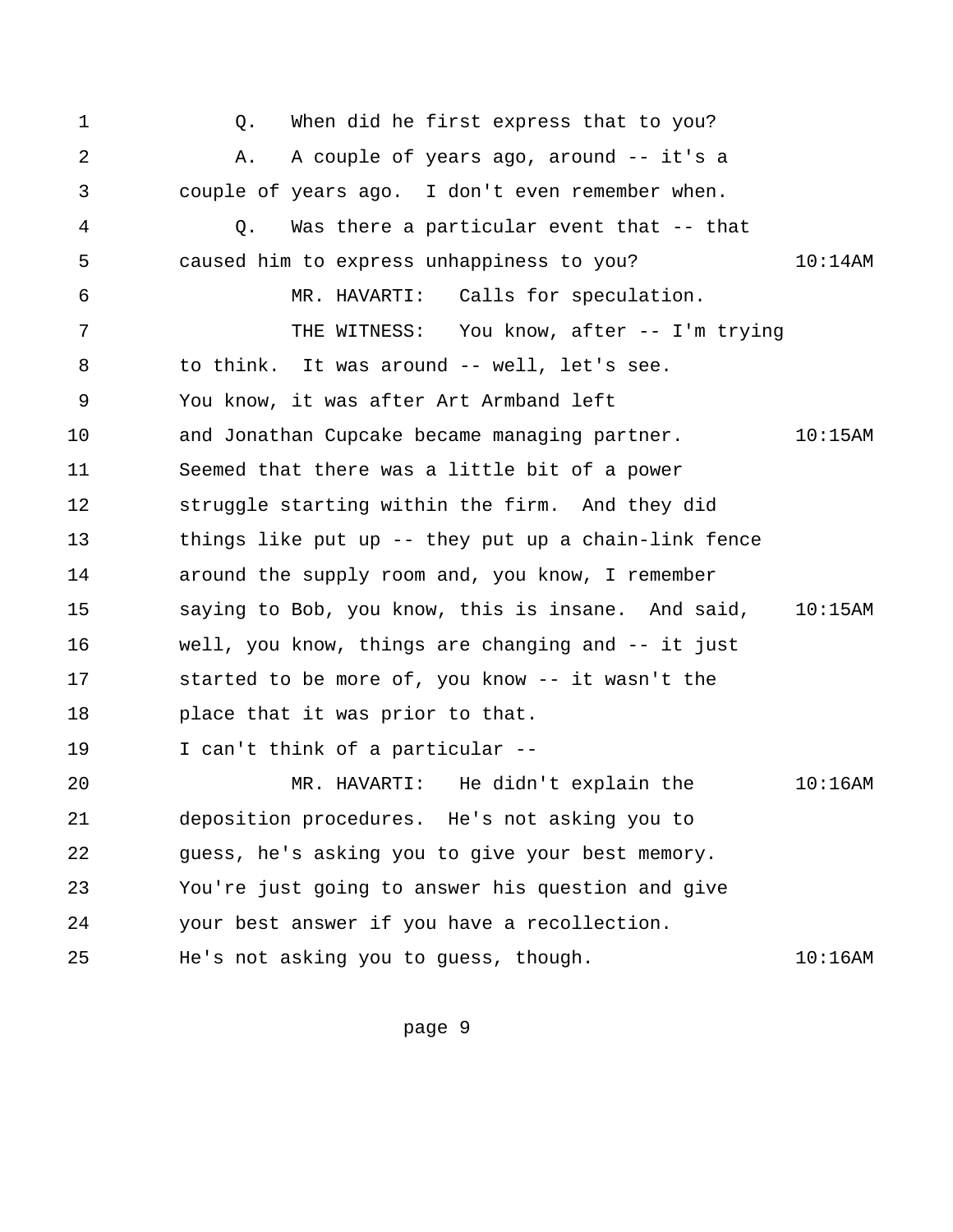<span id="page-15-0"></span>1 THE WITNESS: Yeah. 2 BY MR. BAREMAN: 3 Q. You -- you mentioned a power struggle. Did 4 Mr. Walrus tell you who was involved in the 5 power struggle? Did Mr. Walrus explain what -- 10:16AM 6 what the power struggle was about? 7 A. No. 8 Q. Did you have a sense of what the power 9 struggle was? 10 A. Oh, absolutely. 10:16AM 11 Q. What was your sense? 12 A. That Jakely was trying to take over the 13 firm. 14 Q. And what did you base that sense on? 15 A. It's -- it's really hard to -- it's really 10:16AM 16 hard to articulate. It's more of a vibe that was 17 going on in the place. 18 He was -- after Jonathan Cupcake left -- it 19 seemed like after Jonathan Cupcake left he just -- 20 Jim always was just -- before that, he was just in 10:17AM 21 his office and/or absent or whatever, and after 22 Cupcake left it seemed like Jim would kind of walk 23 the halls and, you know, just look and see what was 24 going on and what was on your desk and stuff like 25 that. 10:17AM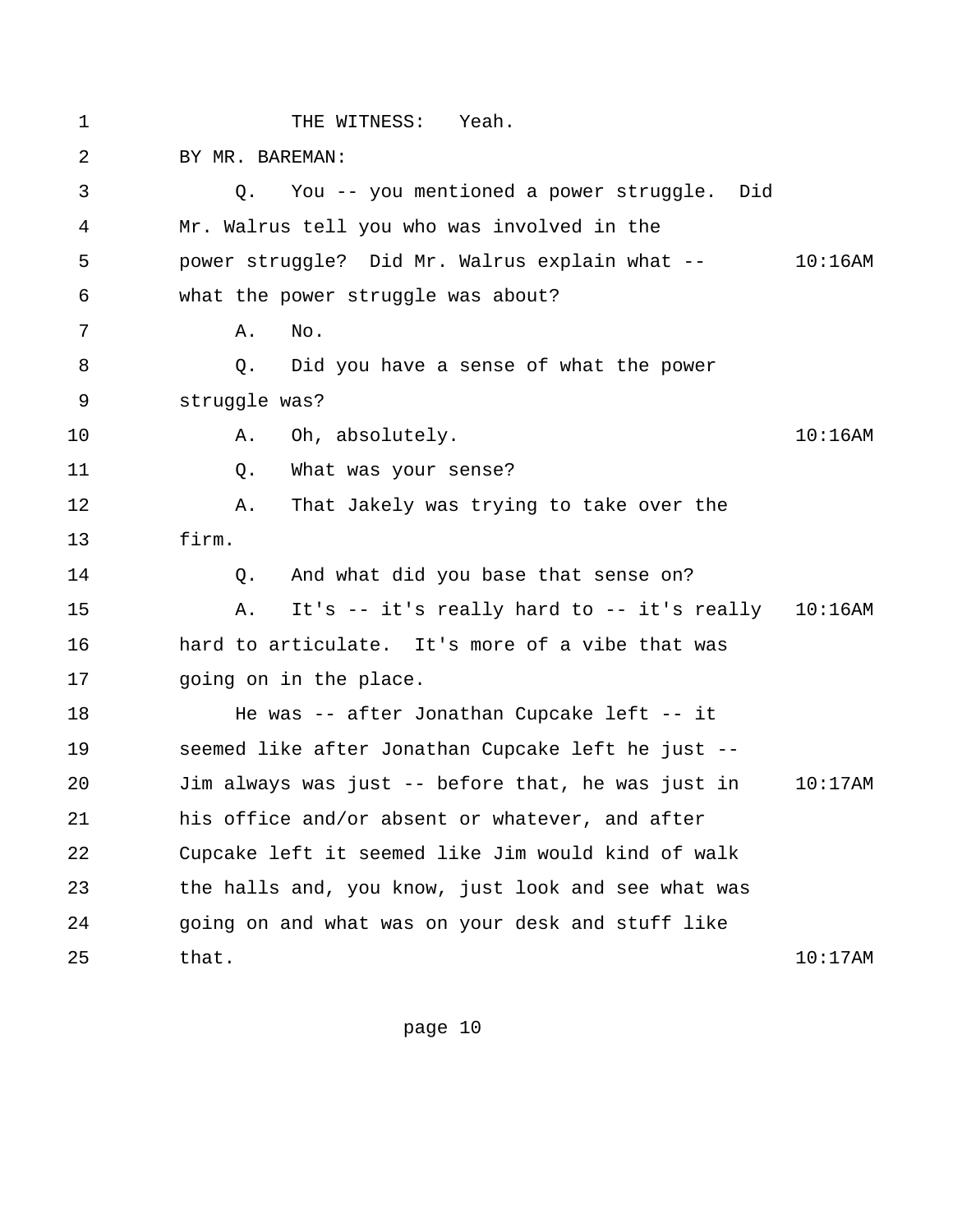<span id="page-16-0"></span>1 6. Did Mr. Walrus ever express to you any 2 proposal he had for addressing this power struggle? 3 A. No. 4 MR. HAVARTI: She did not say that he used 5 the term "power struggle," so I object, it assumes 10:18AM 6 facts not in evidence. 7 But go ahead. 8 BY MR. BAREMAN: 9 Q. So you -- you mentioned that the event in 10 time that you connected this to was Art Armband 10:18AM 11 leaving and Jonathan Cupcake leaving? 12 A. It was over a period of time. When 13 Art Armband was at the firm, it was a very 14 family-oriented type place. Art left and that's 15 when things kind of just took on a different vibe is 10:18AM 16 the best way to describe it. Things just started to 17 change at the firm. And then Jonathan Cupcake 18 became the managing partner and after he left, 19 things changed even more. 20 Q. Who was the managing partner after 10:19AM 21 Mr. Cupcake left? 22 A. Joe O'Malley. 23 Q. Joe O'Malley? 24 Did Mr. Walrus ever express to you the 25 idea that he wanted to leave the firm because he 10:19AM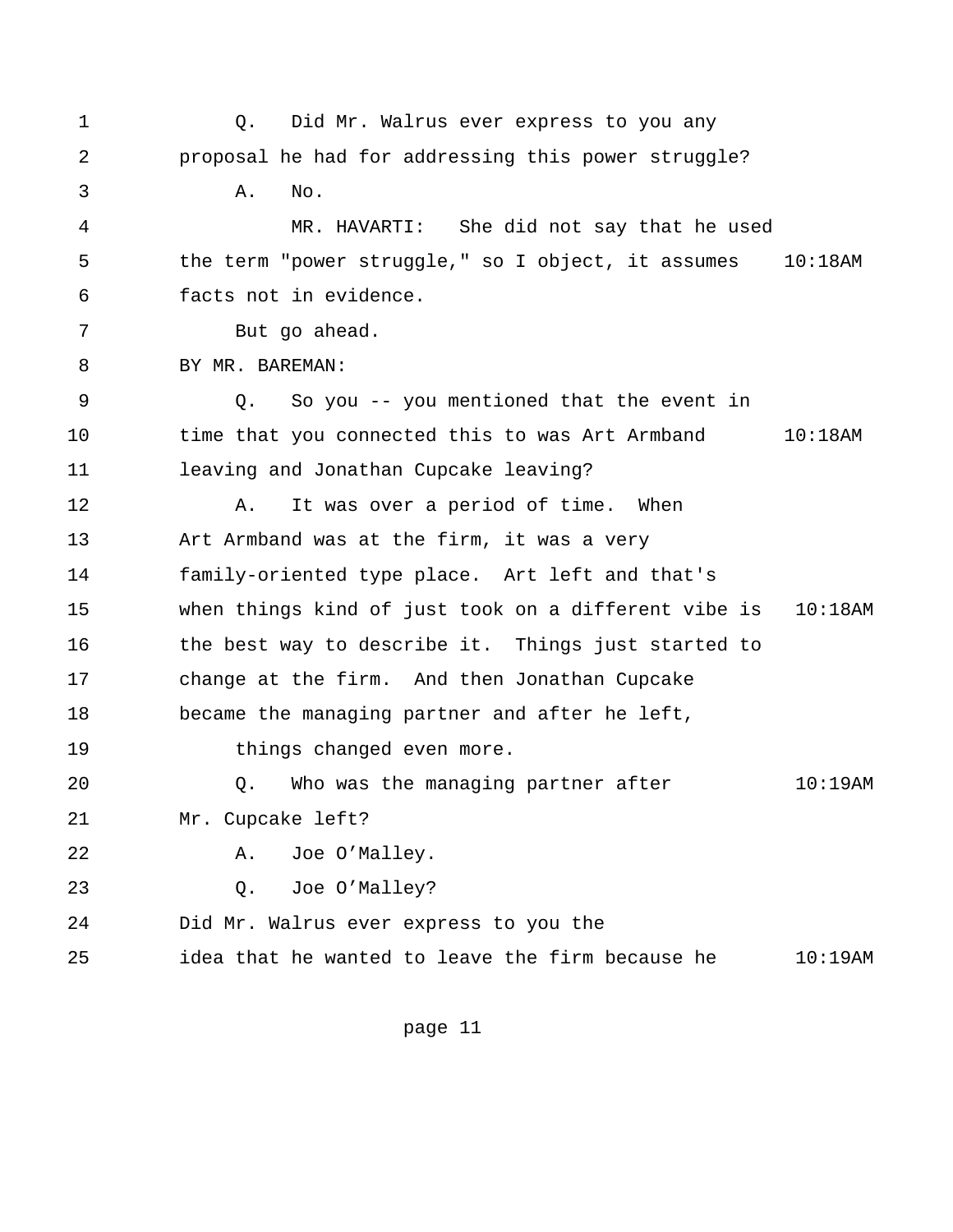<span id="page-17-0"></span>

| $\mathbf 1$ | didn't like it anymore?                              |            |  |  |
|-------------|------------------------------------------------------|------------|--|--|
| 2           | Α.<br>No.                                            |            |  |  |
| 3           | MR. HAVARTI: Vague as to time.                       |            |  |  |
| 4           | BY MR. BAREMAN:                                      |            |  |  |
| 5           | As part of your duties for Mr. Walrus, 10:19AM<br>Q. |            |  |  |
| 6           | did you keep a log of his phone calls? We'll start   |            |  |  |
| 7           | with that.                                           |            |  |  |
| 8           | Α.<br>Yes.                                           |            |  |  |
| 9           | Did you keep an appointment book for<br>Q.           |            |  |  |
| 10          | Mr. Walrus?                                          | 10:19AM    |  |  |
| 11          | I kept it on the computer, not a book.<br>Α.         |            |  |  |
| 12          | But you did keep track of -- of his<br>Q.            |            |  |  |
| 13          | appointments?                                        |            |  |  |
| 14          | Α.<br>Yes.                                           |            |  |  |
| 15          | What were your other duties for<br>Q.                | 10:20AM    |  |  |
| 16          | Mr. Walrus in this position as his assistant?        |            |  |  |
| 17          | Interact with clients, agents, studio<br>Α.          |            |  |  |
| 18          | executives. You know, be a liaison between, you      |            |  |  |
| 19          | know, those kind of people. And when they call, you  |            |  |  |
| 20          | know, tell them if he's there, if he's not. You      | $10:20$ AM |  |  |
| 21          | know, do I know what's -- you know, going on with a  |            |  |  |
| 22          | certain agreement or something? And, you know, "let  |            |  |  |
| 23          | me look at the file, I'll tell you where it stands," |            |  |  |
| 24          | if they needed to know if something had gone out for |            |  |  |
| 25          | signature, or that kind of thing. Basic secretarial  | 10:21AM    |  |  |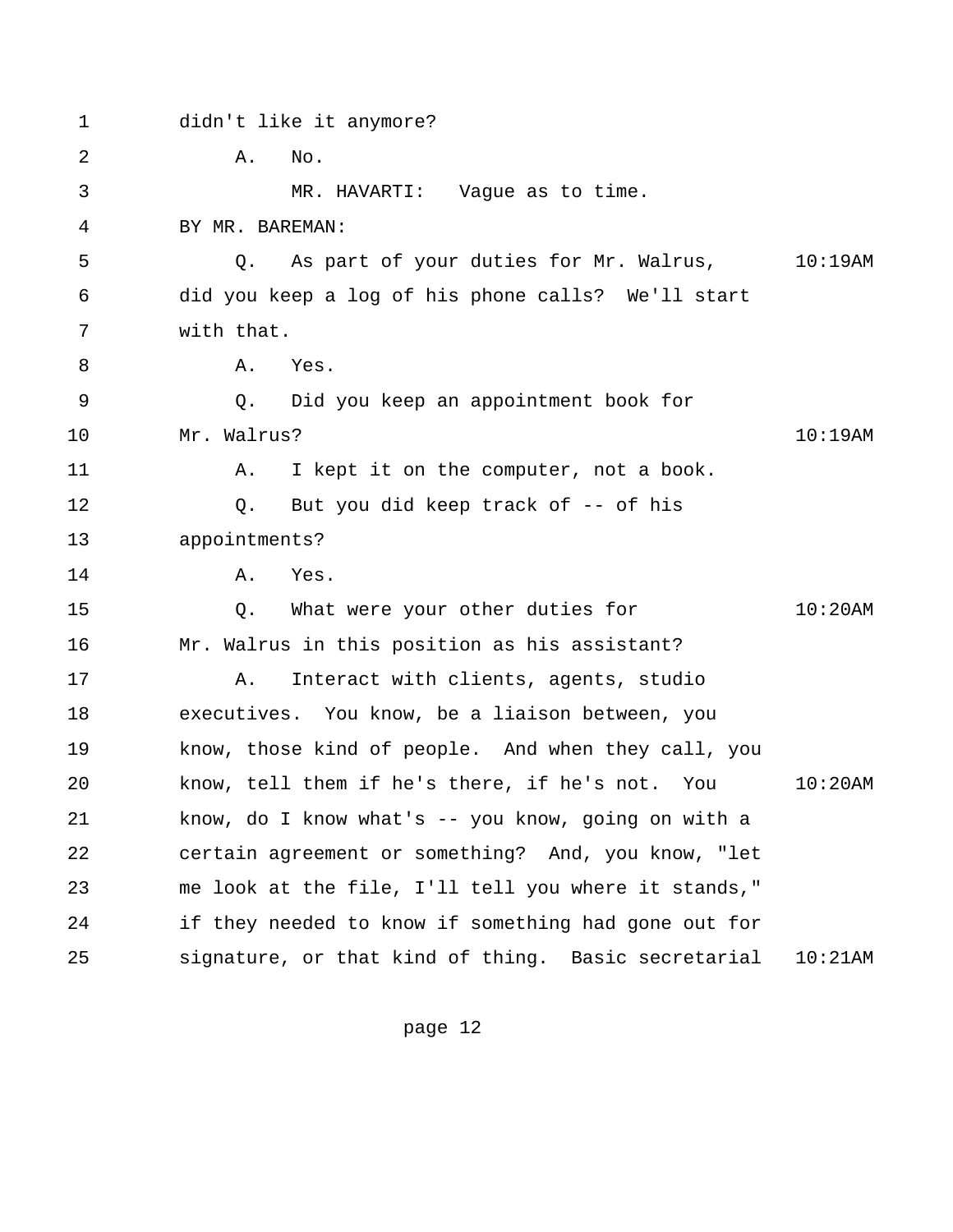1 duties.

 2 Q. So you would -- you were able to keep track 3 of the status of Mr. Walrus's work product and 4 report to the client on the -- on the status of 5 that? that the contract of the contract of the contract of the contract of the contract of the contract of the contract of the contract of the contract of the contract of the contract of the contract of the contract of t 6 MR. HAVARTI: Overbroad and vague. 7 THE WITNESS: I would be able to keep track 8 of something if it was written. If we wrote a 9 letter saying, you know, please sign this, send it 10 back to us, you know, that kind of thing, yeah. 10:21AM 11 BY MR. BAREMAN: 12 Q. Did -- did Mr. Walrus develop any new 13 clients in the period that you worked with him at 14 the Armband Harsh firm? 15 A. Yes. 10:21AM 16 Q. And are you familiar with the -- the firm's 17 intake process? 18 MR. HAVARTI: Lack of foundation. 19 Go ahead. 20 THE WITNESS: When he would get a new 10:21AM 21 client, I would write a memo saying, you know, we've 22 been asked to represent so-and-so. 23 BY MR. BAREMAN: 24 Q. And was there a standard form that you 25 would use on that? 10:22AM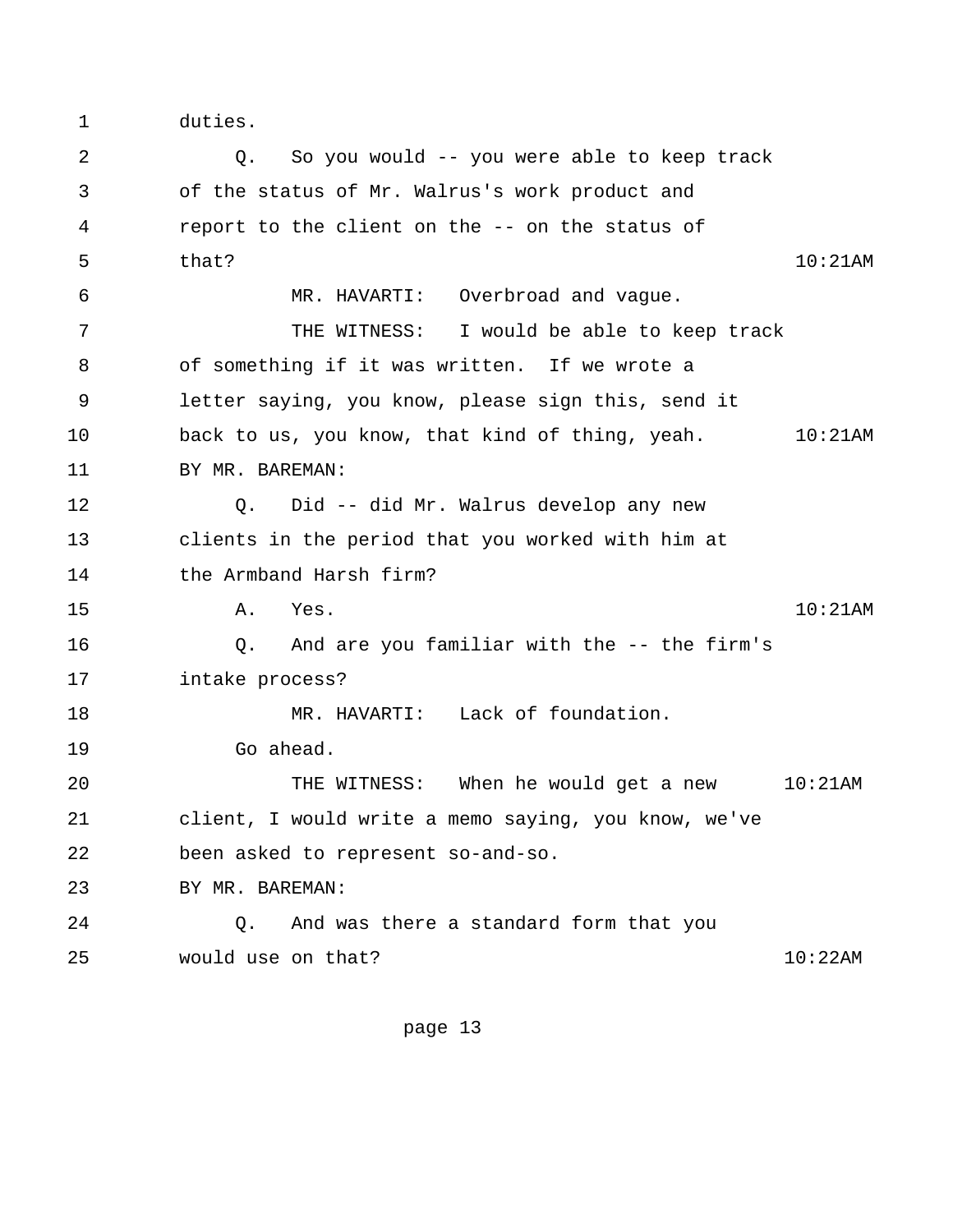<span id="page-19-0"></span> 1 A. No. It was just a one-line memo. We 2 would, you know, to the intake committee saying 3 we've been asked to represent whoever. Sometimes 4 we'd say their agent is so-and-so or they were in 5 this movie, so the person would -- you know, so the 10:22AM 6 intake committee would know who they were or -- 7 that's -- there was no form or anything like that. 8 Q. And what was the -- the next step in the 9 process of bringing on board a new client? 10 A. What do you mean? 10:22AM 11 Q. Were there forms that you filled out? Were 12 there committees that met and decided whether to 13 take the person or not? 14 MR. HAVARTI: Vague and lack of 15 foundation. 10:22AM 16 Compound. 17 THE WITNESS: I -- to the best of my 18 knowledge, every client that we ever brought in was 19 accepted. So I -- 20 BY MR. BAREMAN: 10:23AM 21 Q. But you had a role in documenting this 22 process of a person becoming a client or not being a 23 client to becoming a client? 24 MR. HAVARTI: Same objection. 25 THE WITNESS: The only role I had was 10:23AM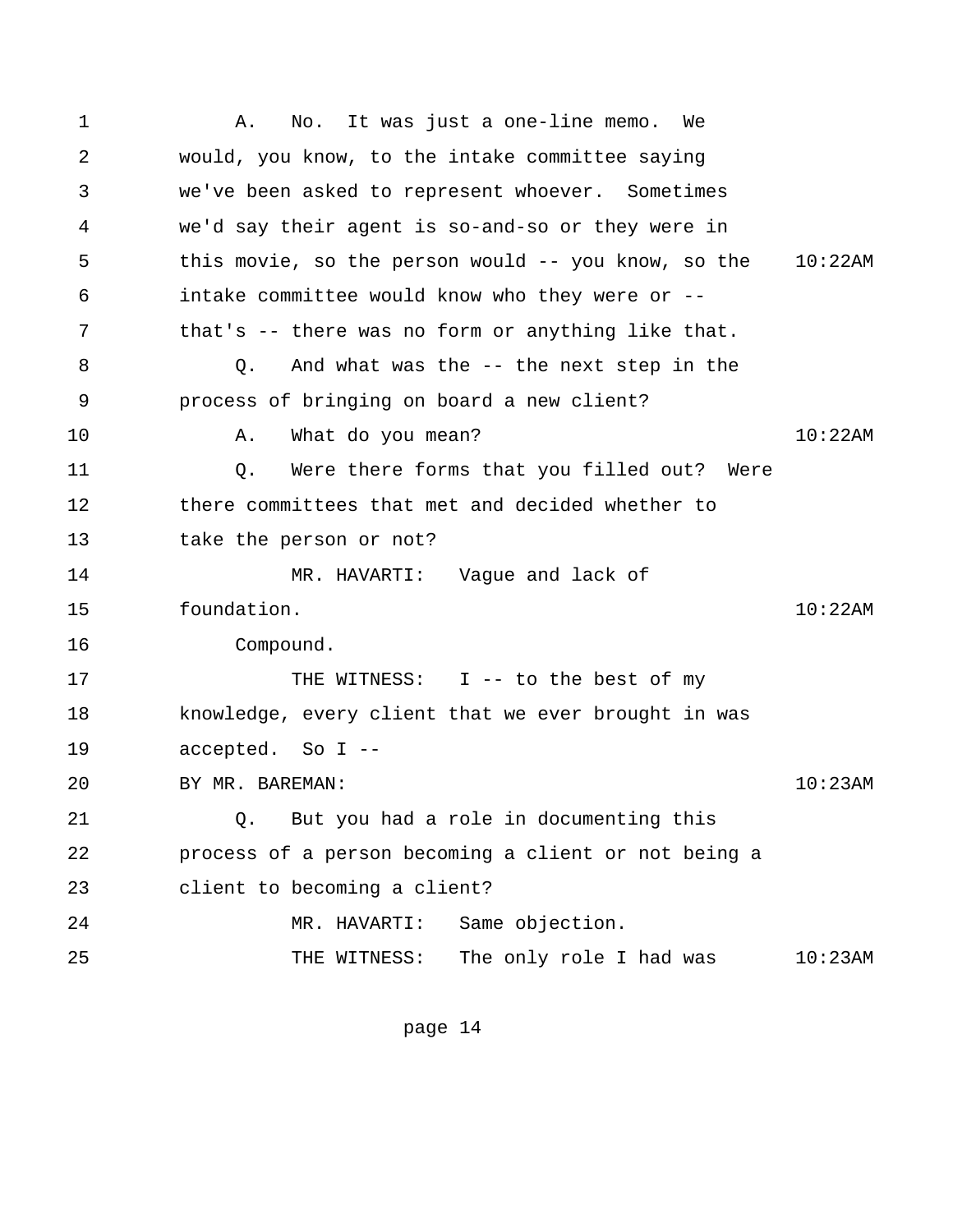1 writing a memo for Bob to sign.

2 BY MR. BAREMAN:

 3 Q. And this is the memo where he explains who 4 the client is to the intake committee? 5 MR. HAVARTI: Same objections. 10:23AM 6 MR. BAREMAN: I'd like to mark as 7 Exhibit 567 a one-page form entitled "Client Matter 8 Memorandum." 9 (Deposition Exhibit 567 was marked for 10 identification by the court reporter.) 10:23AM 11 BY MR. BAREMAN: 12 Q. Are you familiar with Exhibit 567? 13 MR. HAVARTI: Michael, before we do that, 14 since you're now introducing something that bears a 15 confidential stamp, we should probably designate the 10:24AM 16 deposition confidential. 17 MR. BAREMAN: That would be agreeable. Yes. 18 That's fine. 19 THE WITNESS: Yeah. 20 BY MR. BAREMAN: 10:24AM 21 Q. And did you fill out this particular form? 22 A. I don't know. I usually hand wrote them, 23 but -- 24 Q. Did someone else type them up after you 25 hand wrote them? 10:24AM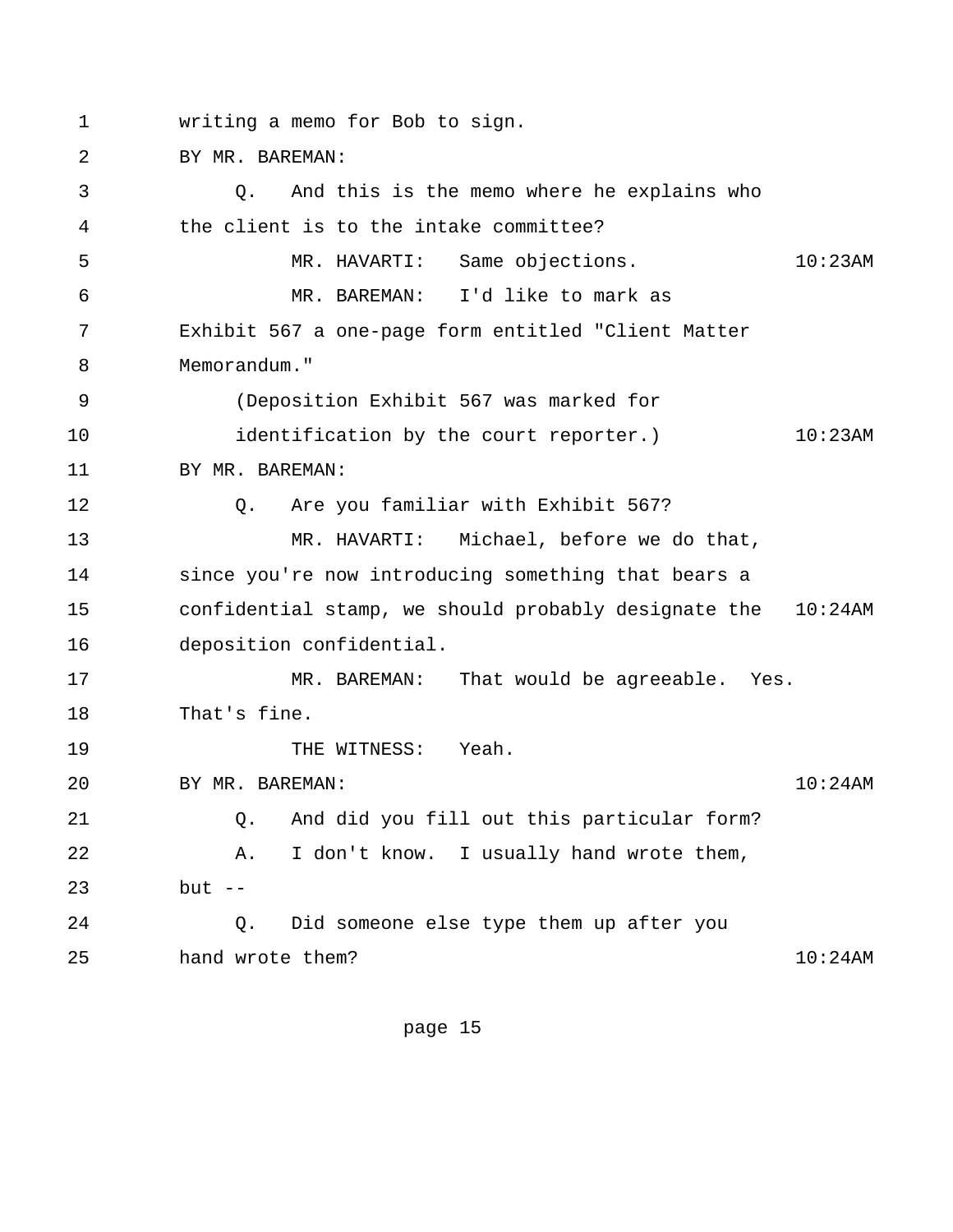<span id="page-21-0"></span>

| $\mathbf 1$ | I don't know.<br>Α.                                                |
|-------------|--------------------------------------------------------------------|
| 2           | Take a look at the foot of the page, Exh. 1 it<br>Q.               |
| 3           | says memo prepared by Bernadette Grimm. Do you have any            |
| 4           | reason to believe you didn't prepare this?                         |
| 5           | $10:24$ AM<br>Α.<br>No.                                            |
| 6           | And then it's -- it's signed approved.<br>Q.<br>Do                 |
| 7           | you recognize the signature?                                       |
| 8           | Uh-huh.<br>Α.                                                      |
| 9           | Whose signature is that?<br>Q.                                     |
| 10          | Bob's.<br>$10:25$ AM<br>Α.                                         |
| 11          | Are you -- so is this $a$ -- or type of form<br>Q.                 |
| 12          | that you would deal with in every case of                          |
| 13          | Mr. Walrus bringing in a new client?                               |
| 14          | Overbroad.<br>MR. HAVARTI:                                         |
| 15          | This form is a form that they 10:25AM<br>THE WITNESS:              |
| 16          | use to open files for people. So if you opened a                   |
| 17          | file on someone, this is how you would do it.                      |
| 18          | BY MR. BAREMAN:                                                    |
| 19          | To open a file, does that mean to signal to<br>Q.                  |
| 20          | the records department that they would need to start<br>$10:25$ AM |
| 21          | keeping records of a particular client, or what does               |
| 22          | that mean "open a file"?                                           |
| 23          | Yeah, it was a way to keep track of files<br>Α.                    |
| 24          | so you'd know what file they had on what person and                |
| 25          | where you could find it.<br>10:25AM                                |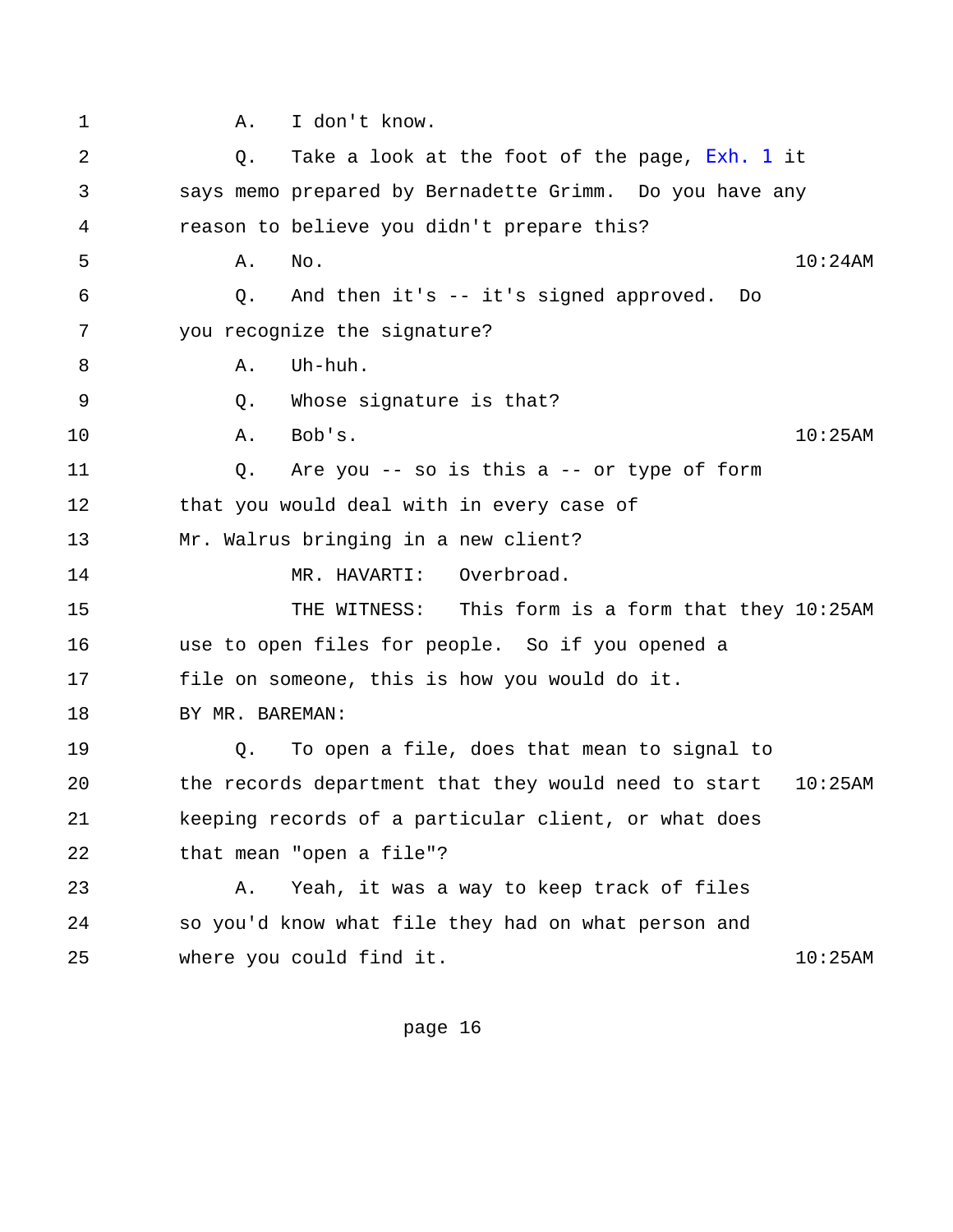<span id="page-22-0"></span>1 0. At the top of the form, it indicates -- 2 there's a space to indicate whether it's a P for 3 percentage or an H for nonpercentage. 4 Do you see that? 5 A. Uh-huh. 10:26AM 6 Q. Do you have an understanding of what that's 7 about? 8 A. Yes. 9 Q. What is that about? 10 A. A client would be either a percentage 10:26AM 11 client or nonpercentage. And it would -- I mean -- 12 I don't understand what you're asking. 13 Q. Well, what is your understanding of a 14 percentage client? 15 MR. HAVARTI: Well, vague, lack of 10:26AM 16 foundation. 17 But go ahead. 18 THE WITNESS: A percentage client is 19 someone who pays them a percentage of something. 20 BY MR. BAREMAN: 10:26AM 21 Q. And in your experience working for 22 Mr. Walrus, did he have clients who were 23 percentage clients and other clients who were 24 nonpercentage clients? 25 MR. HAVARTI: Compound. 10:27AM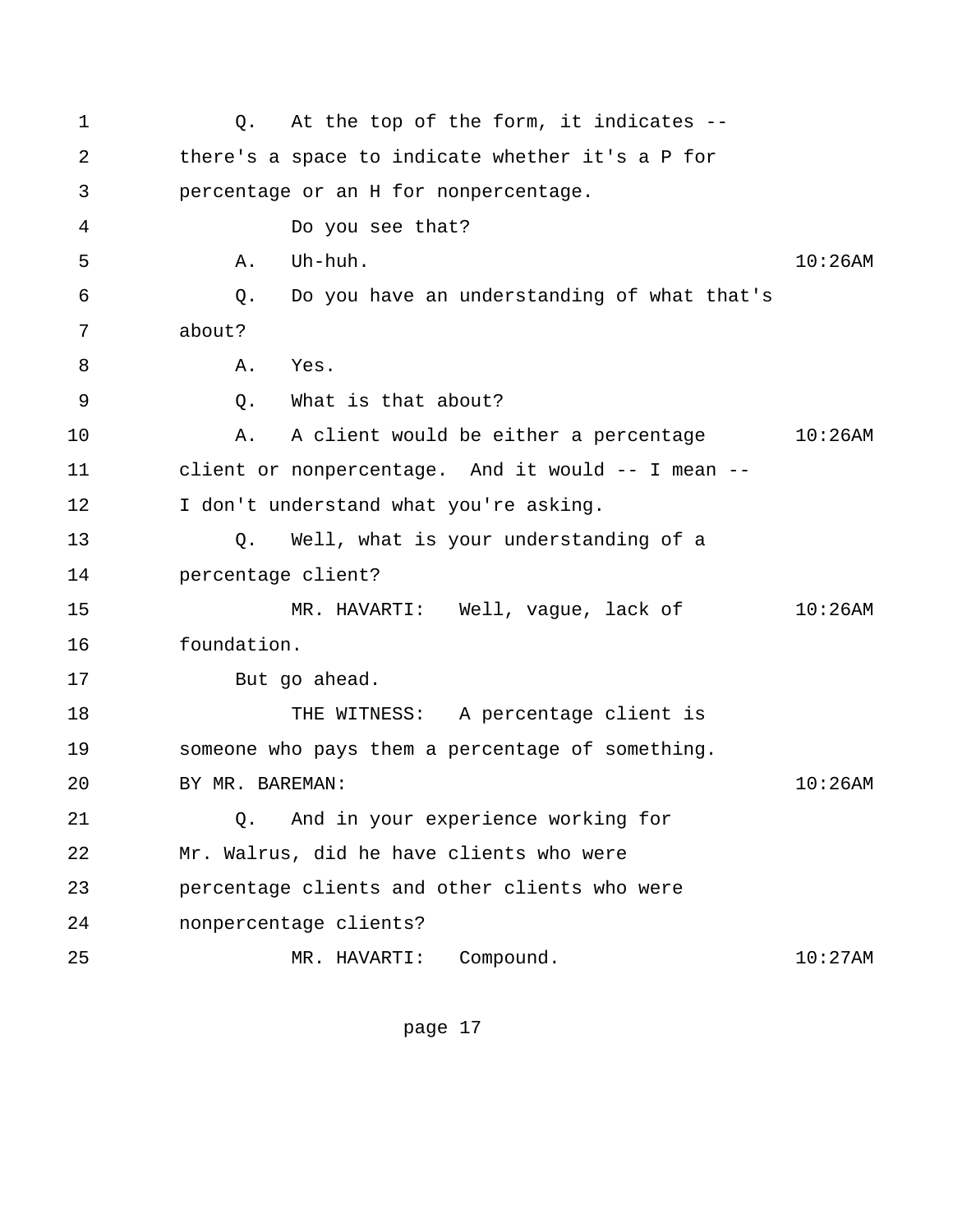<span id="page-23-0"></span>1 THE WITNESS: I think they were all 2 percentage. 3 BY MR. BAREMAN: 4 Q. You think they were all percentage that you 5 dealt with while you worked with Mr. Walrus? 10:27AM 6 MR. HAVARTI: Overbroad. 7 THE WITNESS: To the best of my memory, 8 yeah. But I don't -- 9 BY MR. BAREMAN: 10 Q. You don't remember any of the nonpercentage 10:27AM 11 types? 12 A. No. 13 Q. And were the percentages standard among the 14 different clients that you dealt with on behalf of 15 Mr. Walrus? 10:27AM 16 MR. HAVARTI: Vague. Overbroad. 17 THE WITNESS: What do you mean? 18 BY MR. BAREMAN: 19 Q. Well, it was a percentage. What was the 20 percentage? 10:27AM 21 MR. HAVARTI: Vague and overbroad. 22 THE WITNESS: The standard firm I think was 23 5 percent, but I also think that some people paid 24 different percentages depending on the, you know, 25 agreement they had with individual attorneys. But I 10:28AM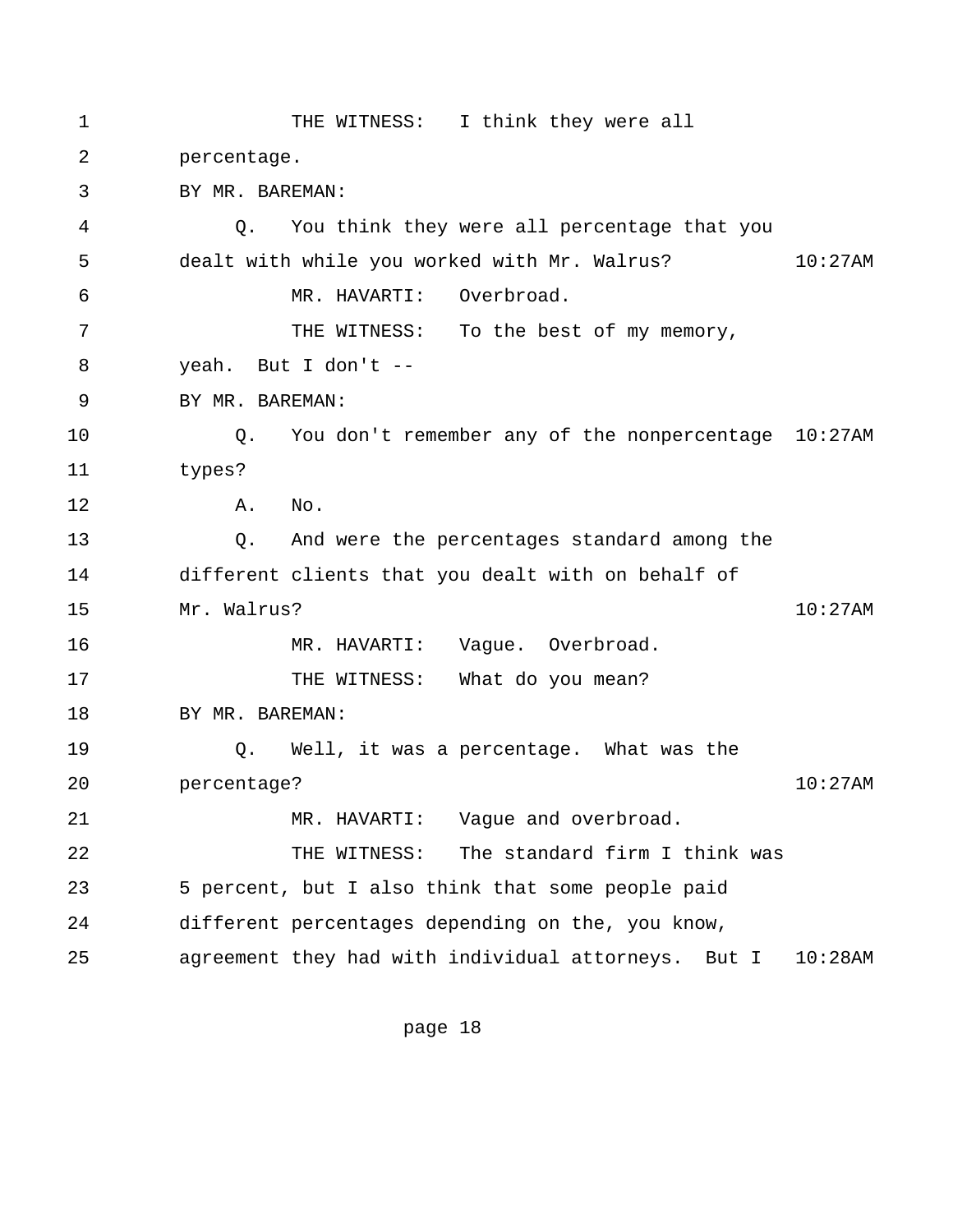<span id="page-24-0"></span> 1 don't really -- I didn't get into that. I just, you 2 know -- 3 I'm sorry to appear stupid. I just 4 don't -- 5 BY MR. BAREMAN: 6 Q. No problem. Answer the question to the 7 best of your ability, that's all we're looking for 8 here. 9 Were there any other forms like this that 10 it was part of your duty to fill out in connection 10:28AM 11 with a new client? 12 MR. HAVARTI: Vague. 13 THE WITNESS: I don't remember. 14 BY MR. BAREMAN: 15 Q. And there's a box that calls for client 10:28AM 16 information and there's a box that says "new" and a 17 box that says "existing." Would you, as part of 18 your duties for Mr. Walrus, need to fill out a 19 form like this for existing clients that had a new 20 project? 10:29AM 21 A. Yes. 22 Q. And how would -- would you or someone else 23 at the firm assign a number to the project? 24 A. Someone else. 25 Q. And was that the accounting department or 10:29AM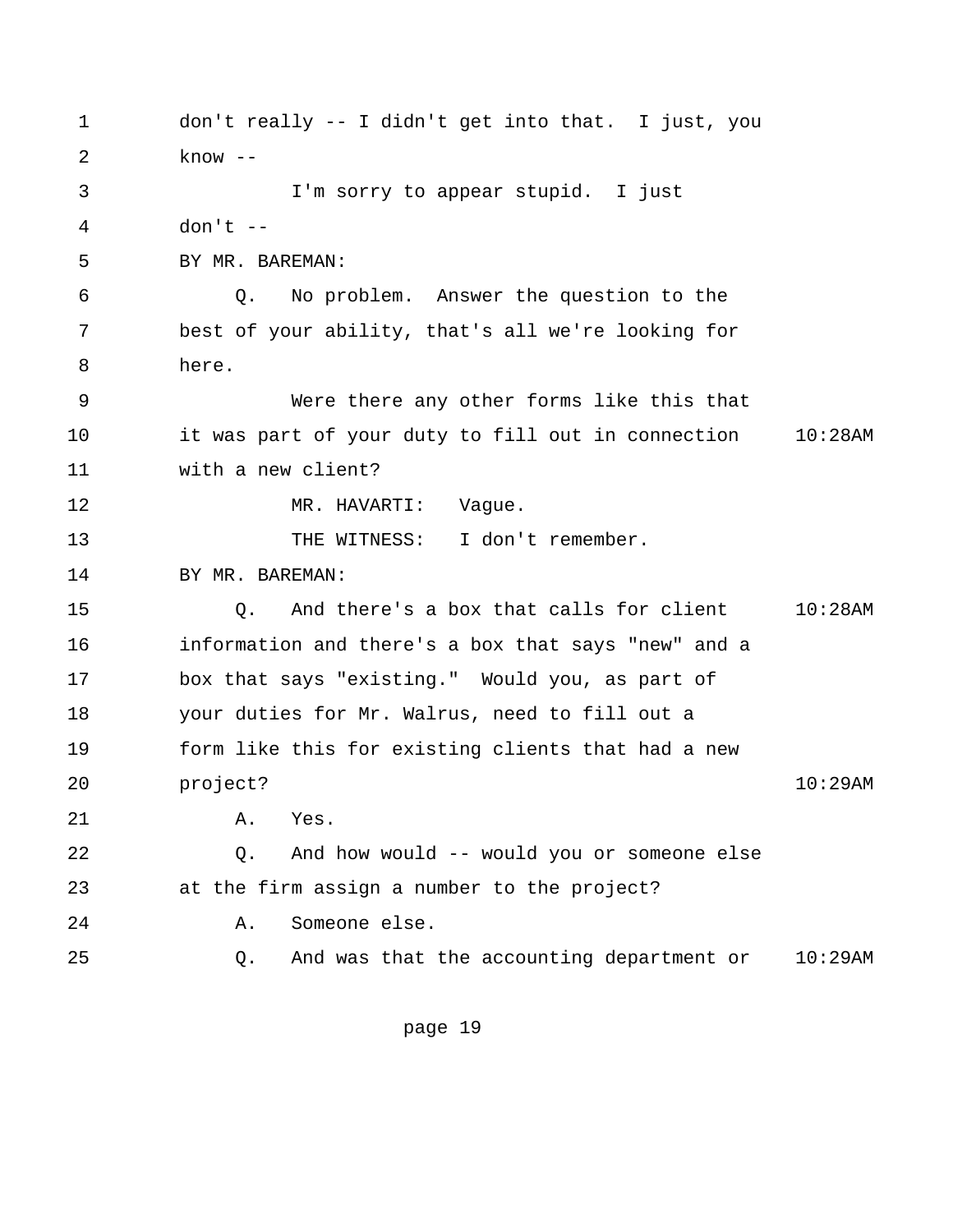1 who did that? 2 A. I don't know. 3 Q. You don't know? 4 There's a notation in the upper right of 5 this form that says "Acctg." 10:29AM  $6 \qquad A. \qquad \text{I}$  7 Q. Do you see that? 8 A. Uh-huh. 9 Q. Is that for the accounting department? 10 A. That would be my guess, yes. 10:29AM 11 Q. Is that something that you did as part of 12 your duties was forward a copy of this to 13 accounting? 14 A. I don't remember where they went. It was 15 either -- it might have been to Dettie Matisse who 10:29AM 16 was the librarian, cause I think she kept track of 17 files. So I don't -- you know, I don't recall. I 18 think it would have gone to Dettie. D-e-t-t-i-e. 19 Q. Then further down on the form, there's a 20 place where it says, "return file labels to Bernadette 10:30AM 21 Grimm." 22 A. Right. 23 Q. What is that about? 24 A. I would get the file label and put it on 25 the file and I would keep the file in my area if I 10:30AM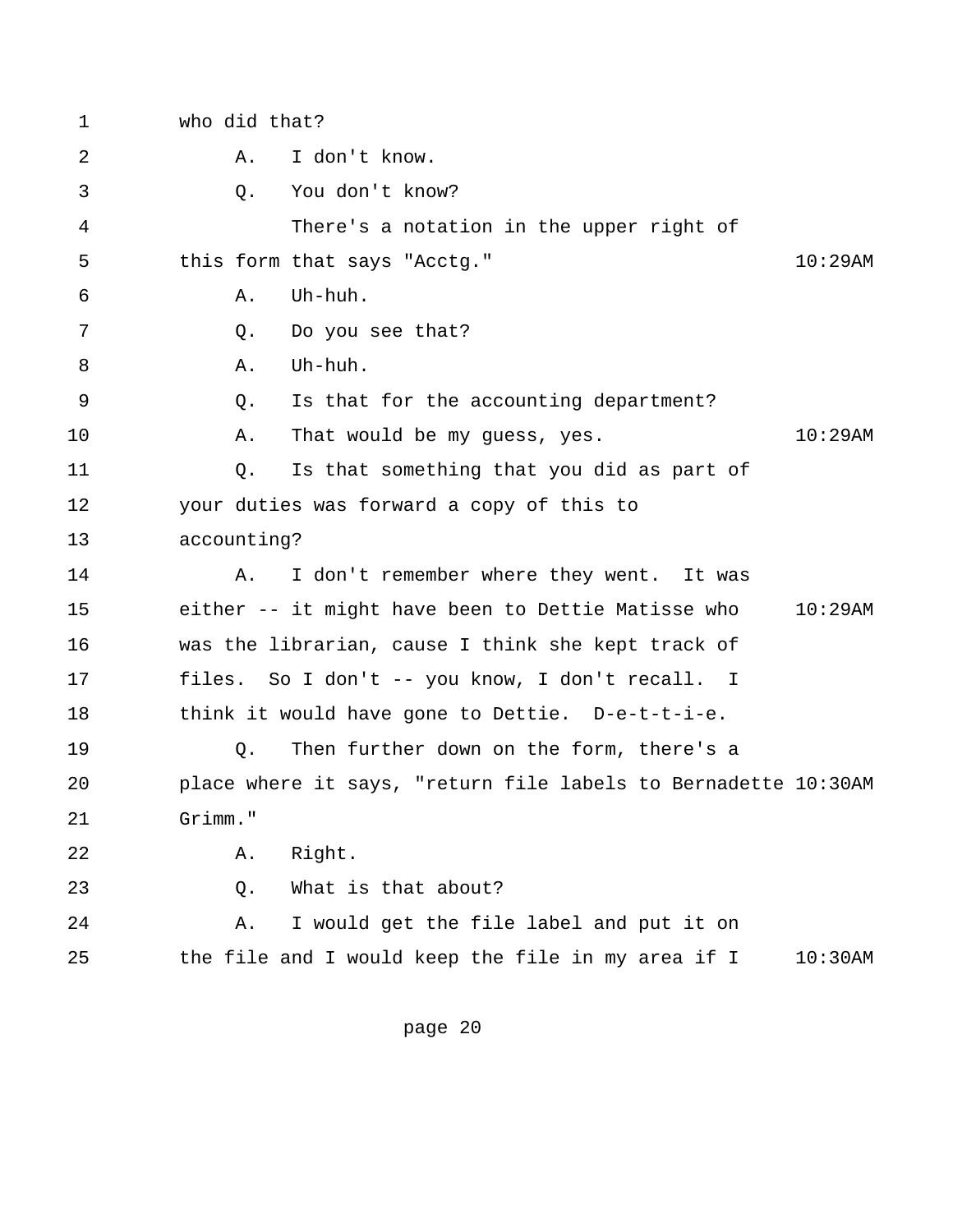<span id="page-26-0"></span> 1 was currently working on it. 2 Q. So someone would assign numbers to the 3 files and then send you the labels? 4 A. Right. 5 Q. Did you have any role on behalf of 10:30AM 6 Mr. Walrus in indicating to the business 7 managers of his clients where they needed to send 8 payments for Mr. Walrus's work? 9 A. No. 10 Q. Did you ever communicate with business 10:32AM 11 managers about Mr. Walrus's address and who he 12 was and where he was? 13 MR. HAVARTI: Compound. Vaque. 14 THE WITNESS: Not that I recall. 15 BY MR. BAREMAN: 16 Q. No? 17 A. It's kind of a weird question. I mean -- 18 you mean like his office address? 19 Q. How would -- how would a client's business 20 manager know where to send the payment, to your 10:32AM 21 knowledge? 22 MR. HAVARTI: Vague. Lack of foundation. 23 Calls for speculation. 24 THE WITNESS: You know, I -- I don't have a 25 clue. 10:32AM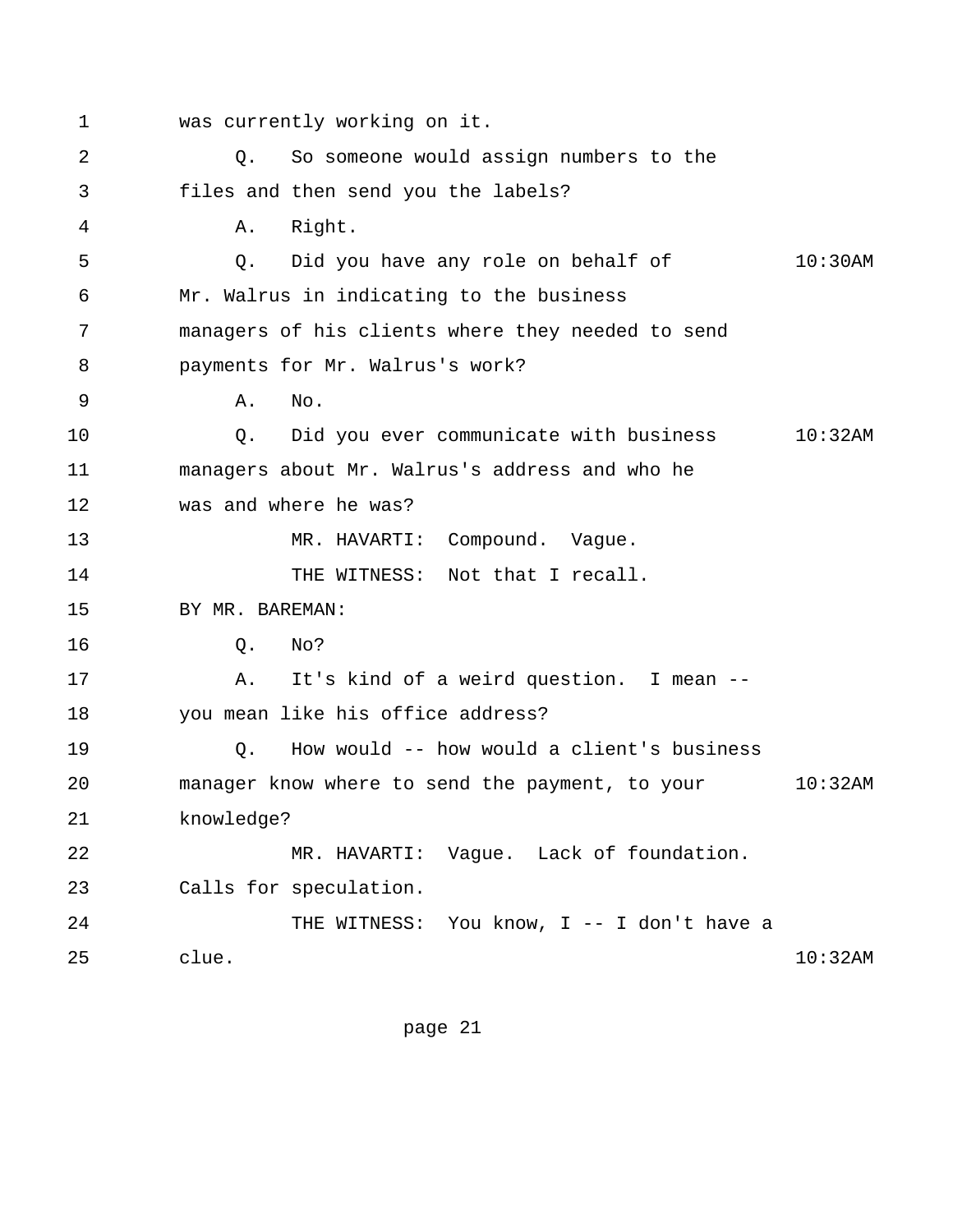1 1 I mean -- you mean if we got a new client? 2 I don't understand what you're asking me. 3 BY MR. BAREMAN: 4 Q. Well, was it part of your job for 5 Mr. Walrus to help him collect money from his 10:33AM 6 clients? 7 A. It was mostly the accounting department I 8 think that did that. On occasion, if we hadn't 9 received payment for something, we would call the 10 business manager and ask, or the agency and ask if 10:33AM 11 they had gotten paid by the studio. But -- 12 Q. Was that a job that you did? 13 MR. HAVARTI: Vaque, overbroad. 14 THE WITNESS: I mean, if I was asked to, 15 you know. If he said find out what's going on with 10:33AM 16 the check for so-and-so. 17 BY MR. BAREMAN: 18 O. Did that happen sometimes? 19 A. Rarely, but -- rarely. 20 Q. You're familiar with that having happened 10:33AM 21 more than once? 22 A. Yeah. 23 Q. But that didn't happen in the ordinary 24 course of your work for Mr. Walrus? It wasn't 25 something you do with every client of his? 10:34AM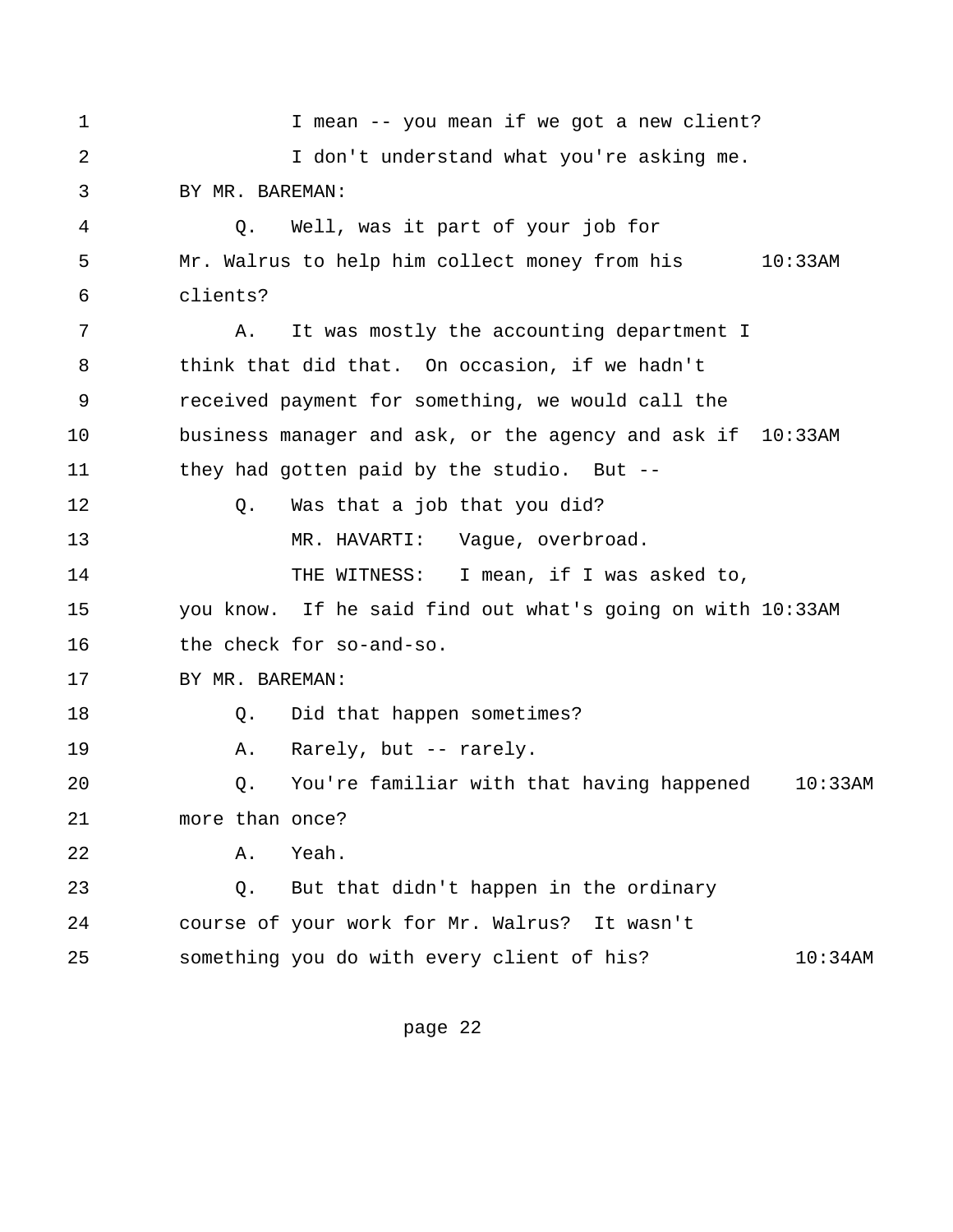<span id="page-28-0"></span>1 MR. HAVARTI: Vaque. 2 Go ahead. 3 THE WITNESS: No. It's mostly I mean -- 4 when the studio receives a signed agreement, then 5 the studio -- depending on the agreement 10:34AM 6 obviously -- the studio receives a signed agreement, 7 then that's usually when payment would start on 8 something. You know, I mean -- 9 BY MR. BAREMAN: 10 Q. So when you say a signed agreement, is that 10:34AM 11 the agreement between the artist, Mr. Walrus's 12 client and the studio? Is that what you mean? 13 MR. HAVARTI: The question's overbroad. 14 THE WITNESS: Yeah, between a artist and 15 the studio. 10:34AM 16 BY MR. BAREMAN: 17 Q. Did Mr. Walrus send any sort of 18 authorization by the client to make payments to 19 Armband Harsh for Mr. Walrus's work? 20 MR. HAVARTI: Vague. 10:35AM 21 THE WITNESS: Not that I recall. 22 BY MR. BAREMAN: 23 Q. So there's no letter of instruction to the 24 business manager or to the studio? 25 MR. HAVARTI: Vague. Compound. 10:35AM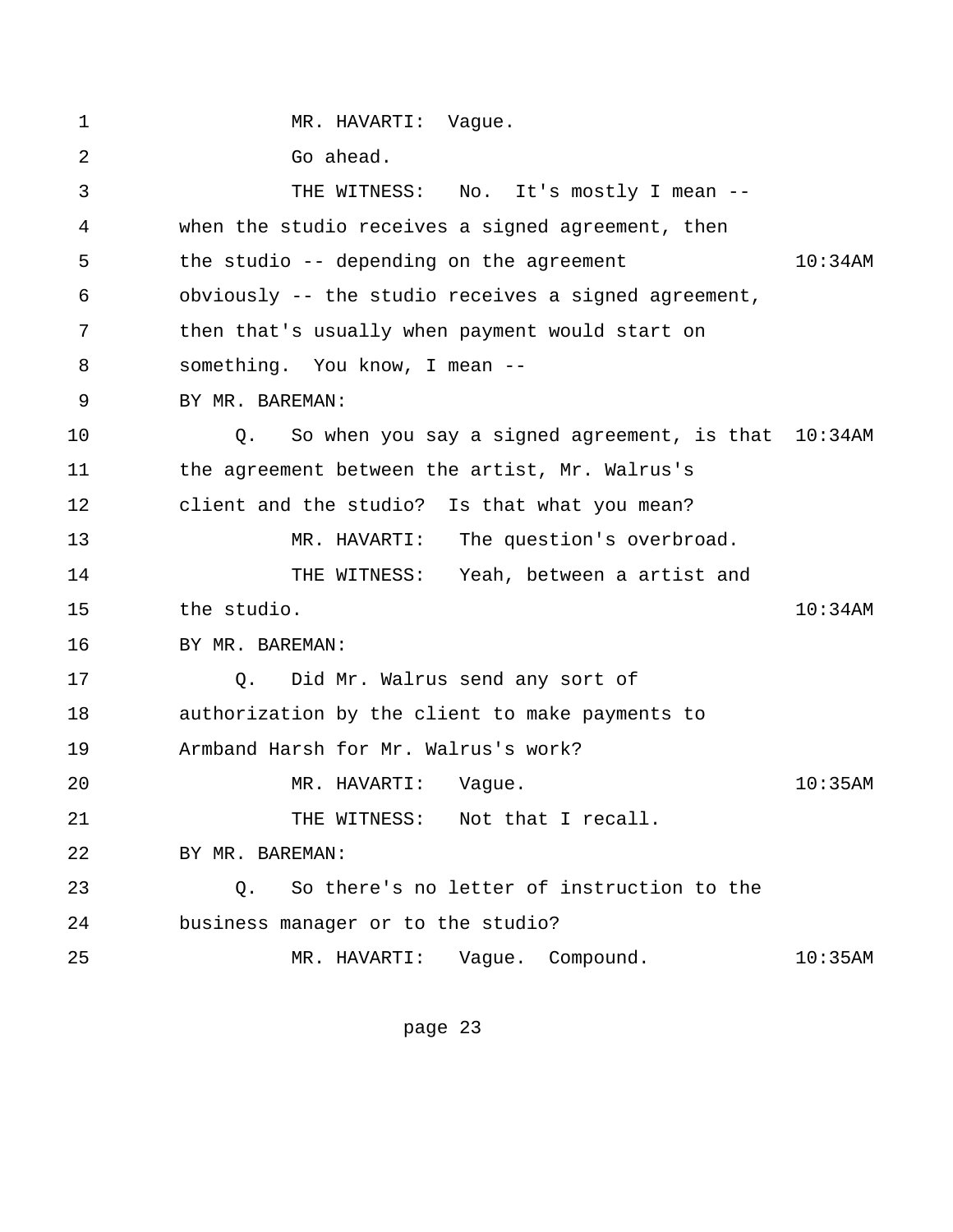<span id="page-29-0"></span> 1 THE WITNESS: You know, you're asking me a 2 question that's -- I -- I'd have to look at every 3 client agreement. I think if it's an agreement with 4 the studio, the studio usually pays the agency or 5 something. 10:35AM 6 I mean, this isn't something that I dealt 7 with. 8 BY MR. BAREMAN: 9 Q. This wasn't part of your regular -- 10 A. Our regular, no. 10:35AM 11 Q. -- wasn't part of your job? 12 A. No. 13 Q. You were talking earlier about 14 Art Armband leaving, Jonathan Cupcake leaving. 15 Were there any other events that occurred that you 10:36AM 16 and Mr. Walrus discussed as something that had 17 changed the firm in a way he didn't like? 18 MR. HAVARTI: Well, I'm going to object to 19 the preface as misstating the testimony. 20 But go ahead. 10:36AM 21 THE WITNESS: It was more me talking and 22 him listening frankly. 23 BY MR. BAREMAN: 24 Q. What did you tell him? 25 A. I didn't like the way we were being 10:36AM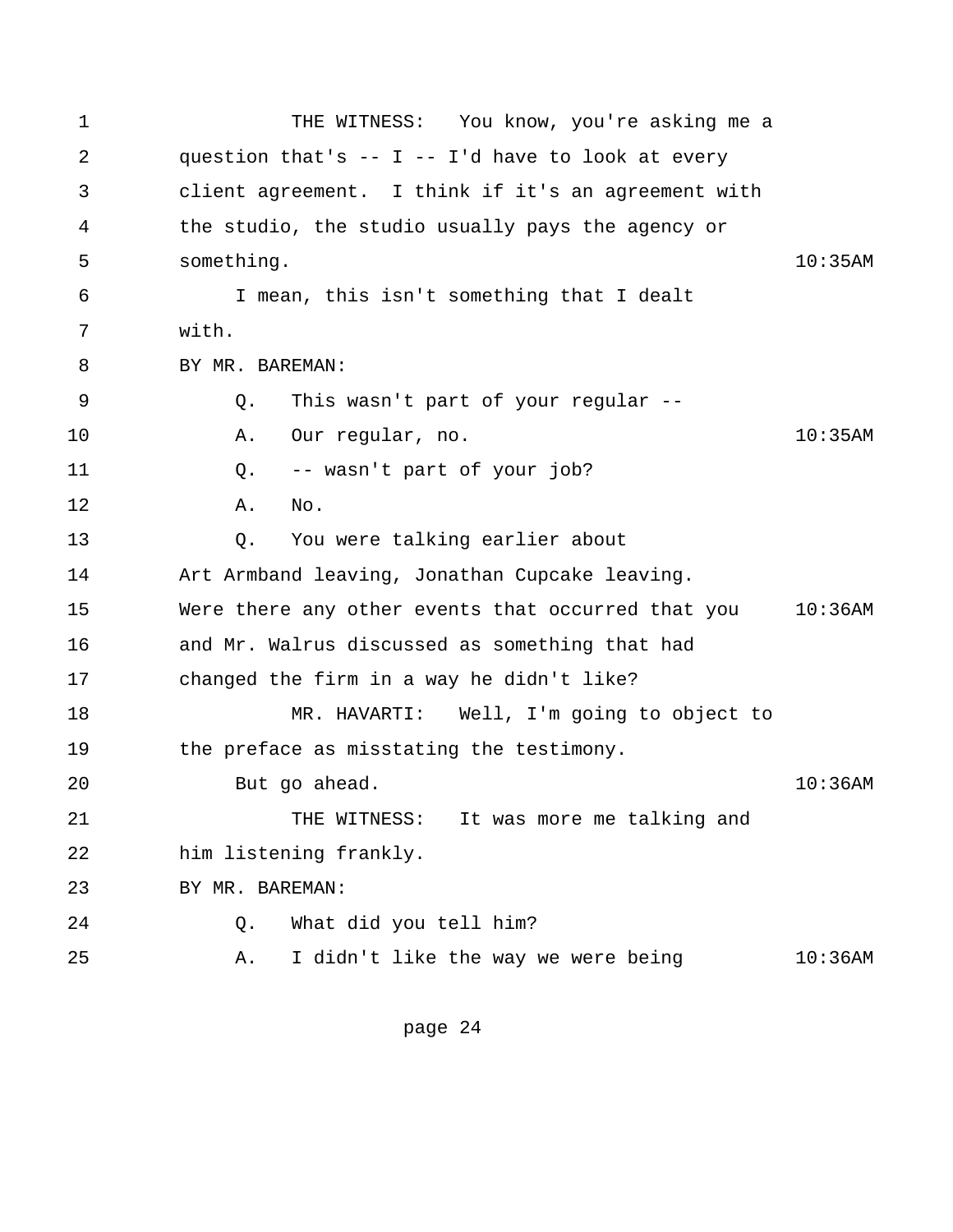1 treated.

 2 Q. And an example of that was the locked 3 supply room?

 4 A. The locked supply room, they installed a 5 timeclock system. On 9/11, Jakely wanted to 10:36AM 6 remain open, he wanted employees to come in. It was 7 stuff like that happened. I mean just started 8 happening and I mean we all felt like we were 9 being -- everything we did we were being watched. I 10 mean, you know, it just got to the point where every 10:37AM 11 day I'd come in and I would wonder what was going to 12 happen next. 13 Q. So the time clock, you would -- you would 14 have a time card and punch it in a clock? 15 A. No. It was on the computer. It was called 10:37AM 16 Clock Track. 17 O. And how would that work? 18 A. They just had a meeting one day and the 19 next thing that I know, they called a meeting in the 20 conference room for the assistants and said that 10:37AM 21 from now on we were going from a seven and a half to 22 an eight-hour day, and that they were going to 23 install some kind of a tracking system for our

24 hours, and the meeting I believe took place in Jim's 25 office or in the conference room near Jim's office. 10:38AM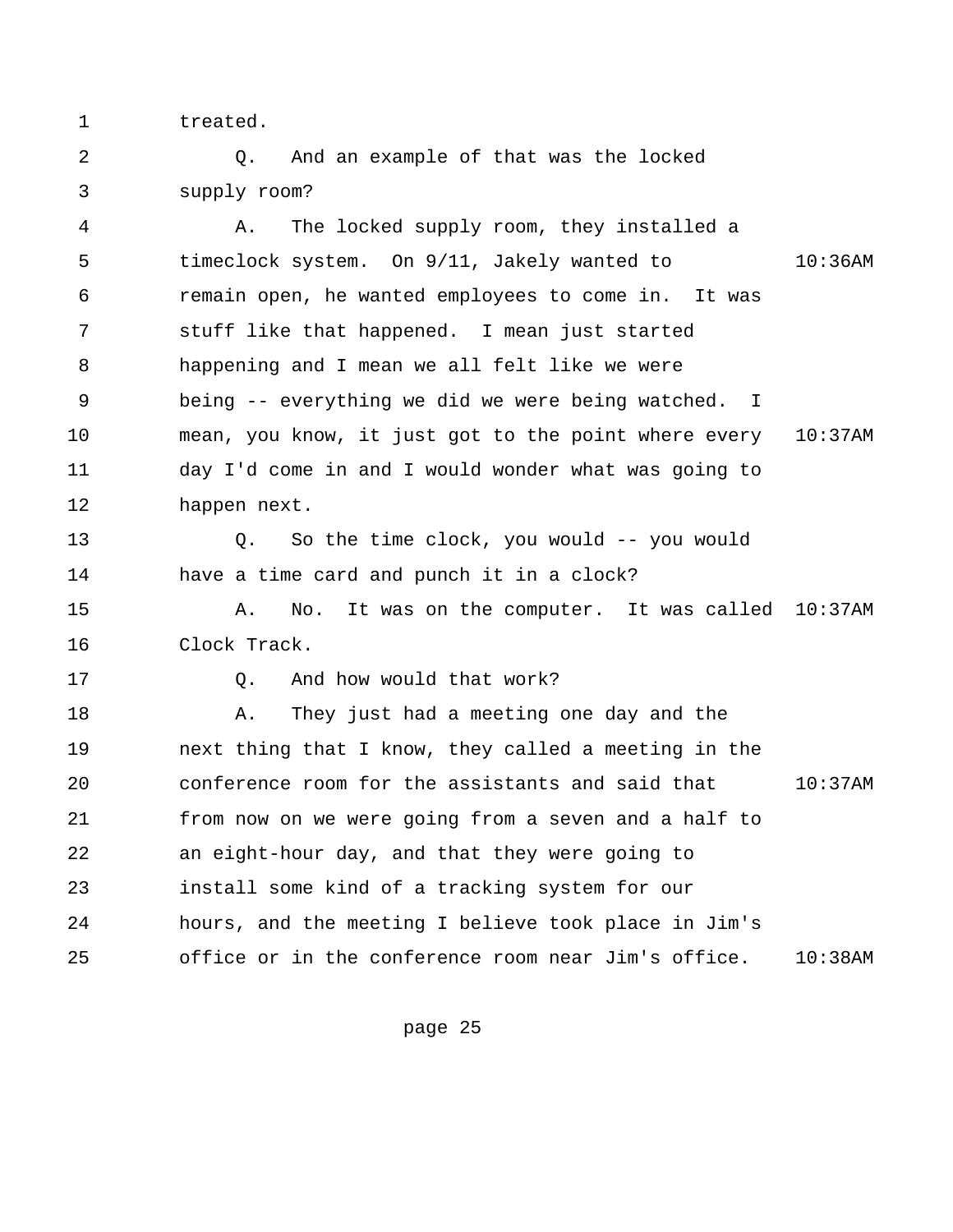<span id="page-31-0"></span> 1 It was a small conference room. I just 2 remember before that everyone had been called there 3 and we didn't know why. "We" meaning the -- the 4 staff.

 5 And then the next thing I know, the staff 10:38AM 6 was called into a meeting in the main conference 7 room and we were told, like I said, that we would be 8 going from seven and a half to an eight-hour day and 9 that we would be using a clocking system to -- they 10 weren't sure what yet, because they had to, you 10:38AM 11 know, investigate and figure out what kind of system 12 they were going to use, whether it was something for 13 a thumb print to use when we walked in or if it was 14 going to be on the computer.

15 And I remember Jim's secretary at the time, 10:38AM 16 Tracy, looking at Jim and saying, "Well, fine, then 17 I'm entitled to my 15-minute breaks every three 18 hours and I'll start taking those," and, you know, 19 it very just went from a place of trust and -- and a 20 family atmosphere to feeling like, you know, a place 10:39AM 21 of distrust and -- just like we were living in a -- 22 under a microscope or something.

23 Q. When did that institution of the time 24 tracking occur?

25 A. I don't recall. 10:39AM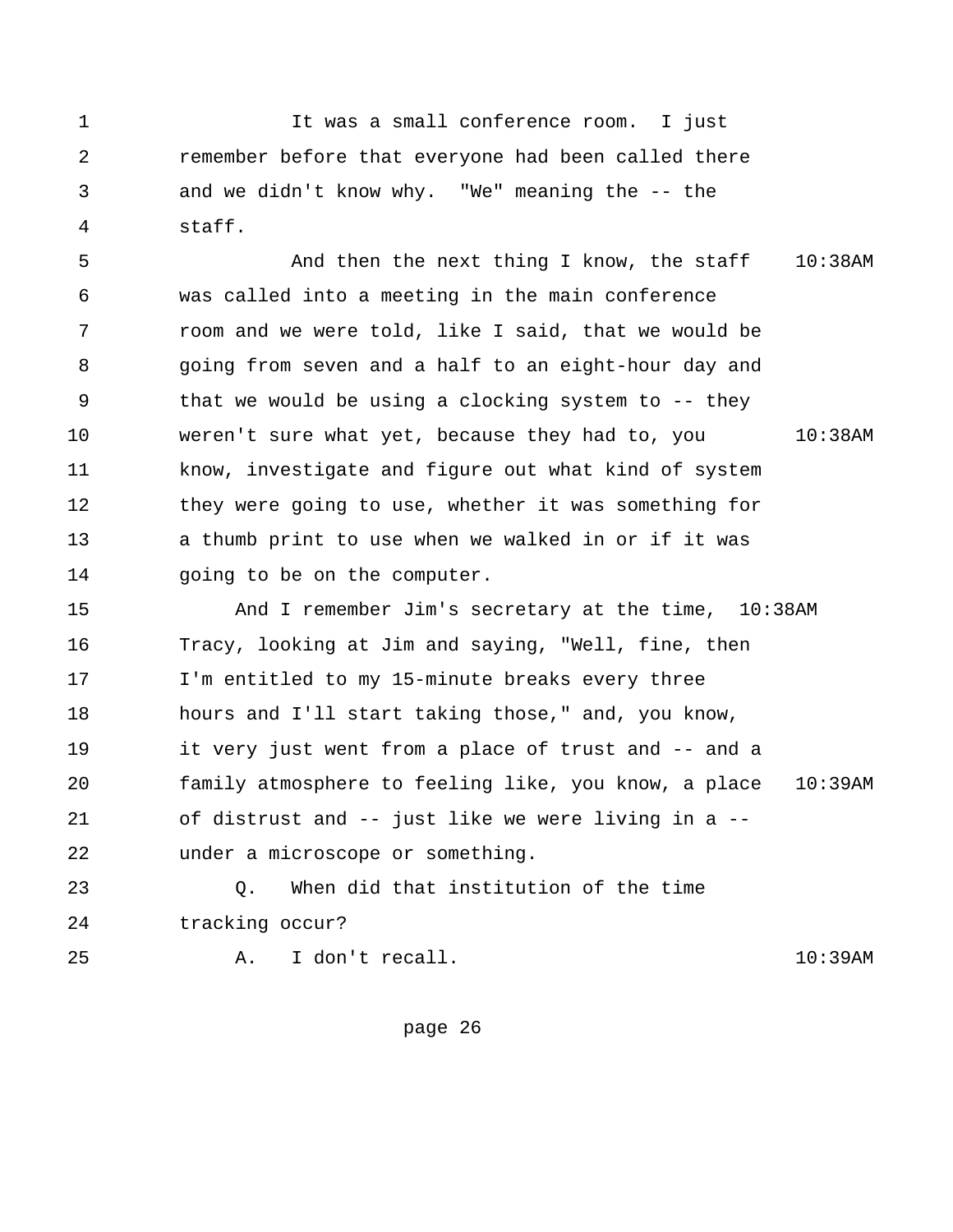<span id="page-32-0"></span>

| 1  | Was there a next event that stands out in<br>Q.      |            |  |  |
|----|------------------------------------------------------|------------|--|--|
| 2  | your mind as something that made the firm less       |            |  |  |
| 3  | attractive to you that you discussed with            |            |  |  |
| 4  | Mr. Walrus?                                          |            |  |  |
| 5  | 9/11.<br>Α.                                          | 10:39AM    |  |  |
| 6  | So the time tracking happened before<br>Q.           |            |  |  |
| 7  | $9/11$ --                                            |            |  |  |
| 8  | Α.<br>Yes.                                           |            |  |  |
| 9  | $-- 2001?$<br>Q.                                     |            |  |  |
| 10 | And what about after 9/11/2001, was there            | $10:39$ AM |  |  |
| 11 | another event that made the firm less attractive to  |            |  |  |
| 12 | you that you discussed with Mr. Walrus?              |            |  |  |
| 13 | Yeah. I realized that a lot of the<br>Α.             |            |  |  |
| 14 | assistants who worked for the named partners --      |            |  |  |
| 15 | well, I know that, yeah, the named partner's         | $10:40$ AM |  |  |
| 16 | assistants didn't necessarily use the Clock Track    |            |  |  |
| 17 | when they went to lunch and I did and, you know,     |            |  |  |
| 18 | things like that. There were a lot of things that    |            |  |  |
| 19 | were really unfair.                                  |            |  |  |
| 20 | And stuff like that started happening.<br>I.         | $10:40$ AM |  |  |
| 21 | would notice that -- you know, the joke was that Jim |            |  |  |
| 22 | was always on the golf course but, you know, people  |            |  |  |
| 23 | were watching to see when the other attorneys were   |            |  |  |
| 24 | coming in and how long they were there and things    |            |  |  |
| 25 | like that.                                           | 10:41AM    |  |  |
|    |                                                      |            |  |  |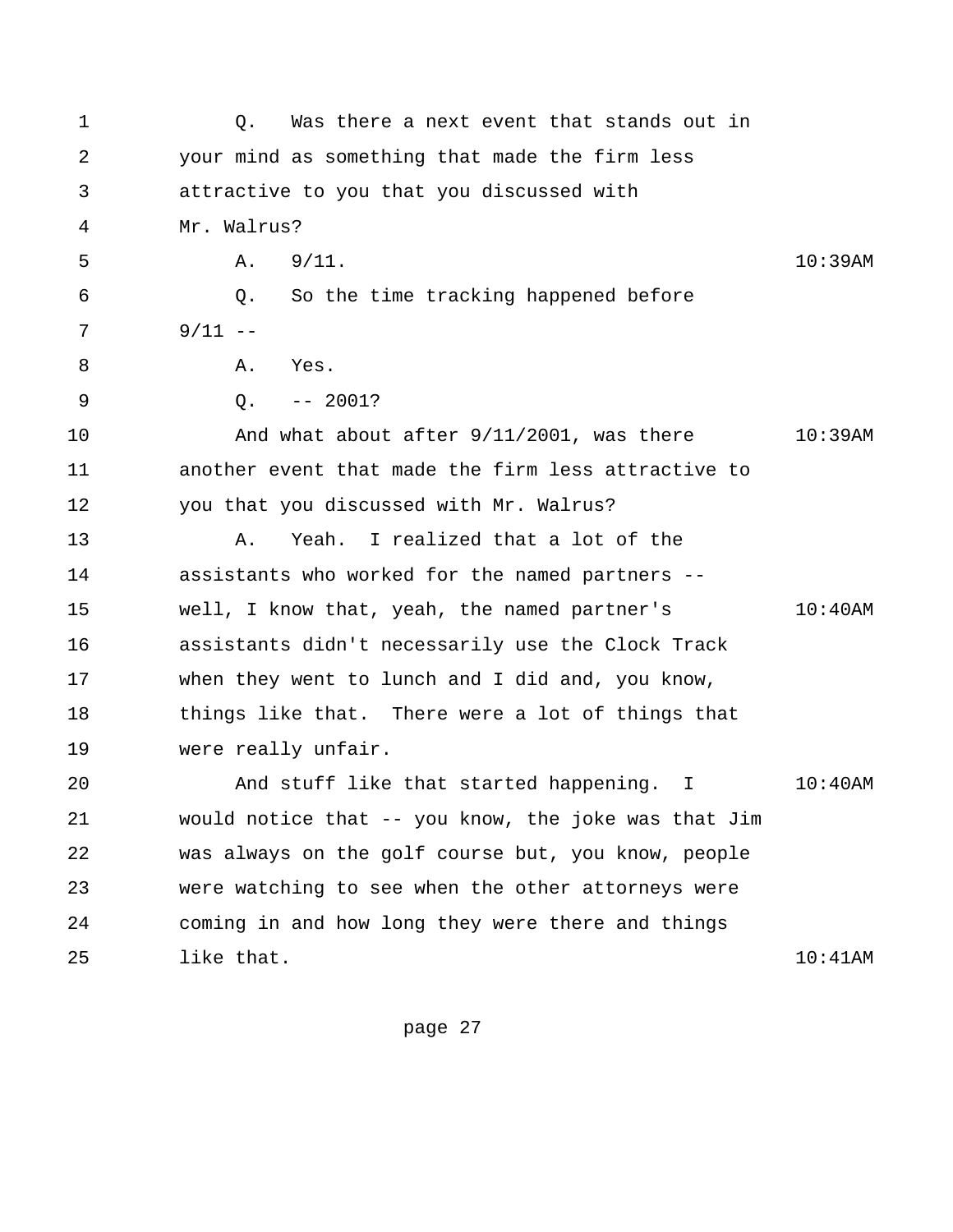| $\mathbf 1$ | Q.              | Did any attorneys discuss that with you?       |            |
|-------------|-----------------|------------------------------------------------|------------|
| 2           |                 | MR. HAVARTI: Question's vague and              |            |
| 3           | overbroad.      |                                                |            |
| 4           |                 | THE WITNESS: It was mostly staff.              |            |
| 5           | BY MR. BAREMAN: |                                                |            |
| 6           | Q.              | Did -- did it ever come to your attention      |            |
| 7           |                 | that Mr. Walrus had a disagreement with        |            |
| 8           | Mr. Harsh?      |                                                |            |
| 9           | Α.              | No.                                            |            |
| 10          | Q.              | You never heard of any such thing?             | $10:41$ AM |
| 11          | Α.              | When?                                          |            |
| 12          | Q.              | At any time while you were working for         |            |
| 13          | Mr. Walrus.     |                                                |            |
| 14          | Α.              | No.                                            |            |
| 15          | Q.              | Who first brought up to you the idea of        | $10:41$ AM |
| 16          |                 | leaving the Harsh Jakely law firm and going to |            |
| 17          |                 | work somewhere else?                           |            |
| 18          | Α.              | It's the irony, I brought it up to Bob.        |            |
| 19          | Q.              | When did you do that?                          |            |
| 20          | Α.              | The night before we left.                      | $10:41$ AM |
| 21          | $Q$ .           | And what was the date of that?                 |            |
| 22          | Α.              | It would have been the 12th.                   |            |
| 23          | $Q$ .           | So on August the 12th?                         |            |
| 24          | Α.              | (No audible response.)                         |            |
| 25          | Q.              | 2004?                                          | 10:42AM    |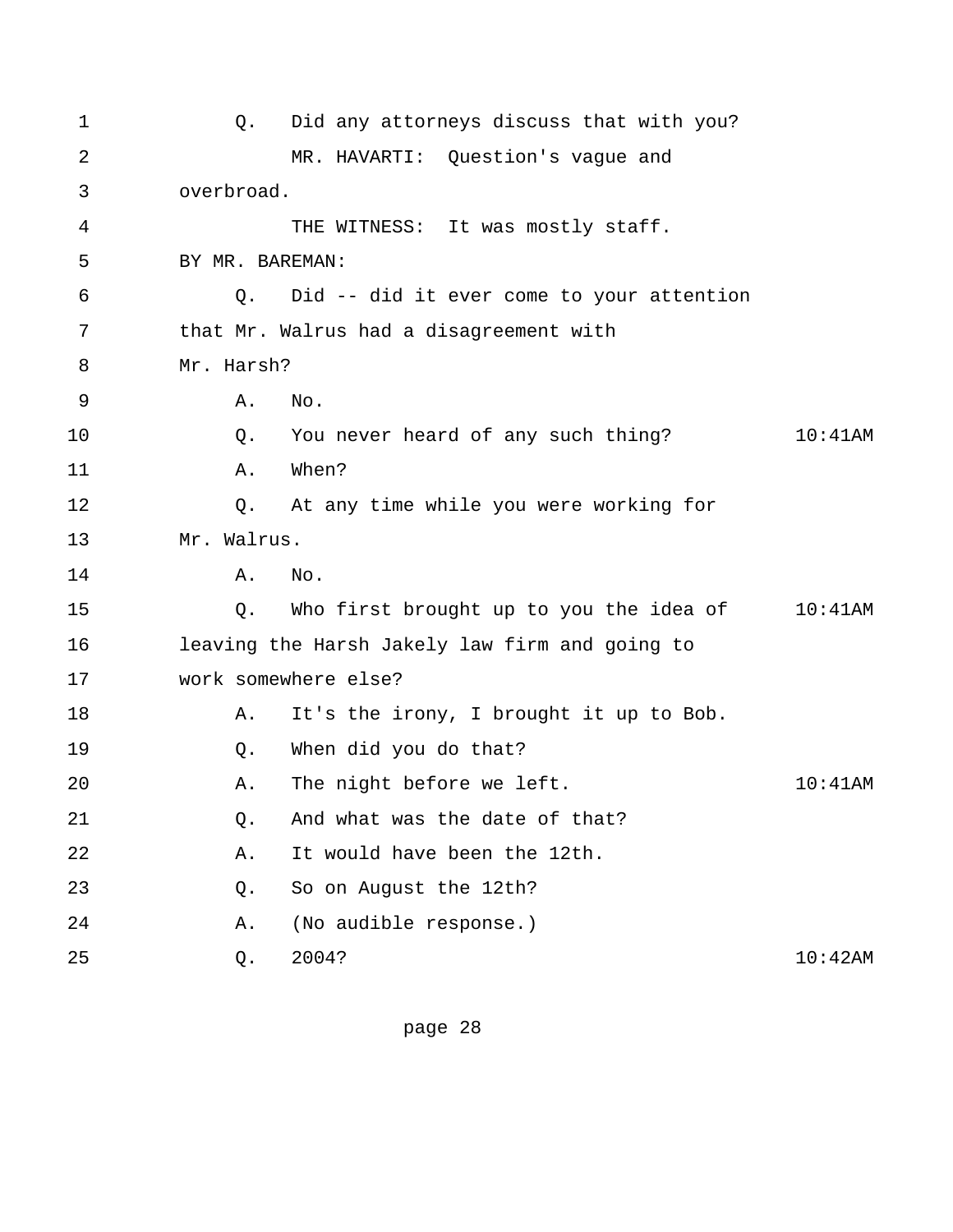| (No audible response.) |  |
|------------------------|--|
|------------------------|--|

- 2 Q. That's a yes?
- 3 A. Yes.
- 4 Q. What did you say to Mr. Walrus?
- 5 A. "When are we leaving?" 10:42AM
- 6 Q. And what prompted you to say that?
- 7 A. It was so oppressive and there were so many 8 closed-door meetings and slamming of doors and 9 people, you know -- where I sat, I could see a lot 10 of activity. People had been going into Peggy 10:42AM 11 Winsome's office and asking to see minutes of -- 12 or -- or -- she was the corporate paralegal.
- 13 So they wanted to see the firm's -- what's 14 the word I'm looking for? You know, the firm's 15 bylaws or whatever, things like that. And then they 10:42AM 16 would, you know, run away, and then someone else 17 would come in and then, you know, a lot hush-hush, 18 you know, whispering and stuff like that had been 19 going on for a few weeks, and it was just a horrible 20 situation. And I just remember going into Bob and 10:43AM 21 saying -- it was, you know -- the place was 22 sickening to be at. 23 Sorry.
- 24 Q. So where was -- where was your work space 25 relative to Mr. Walrus's work space? 10:43AM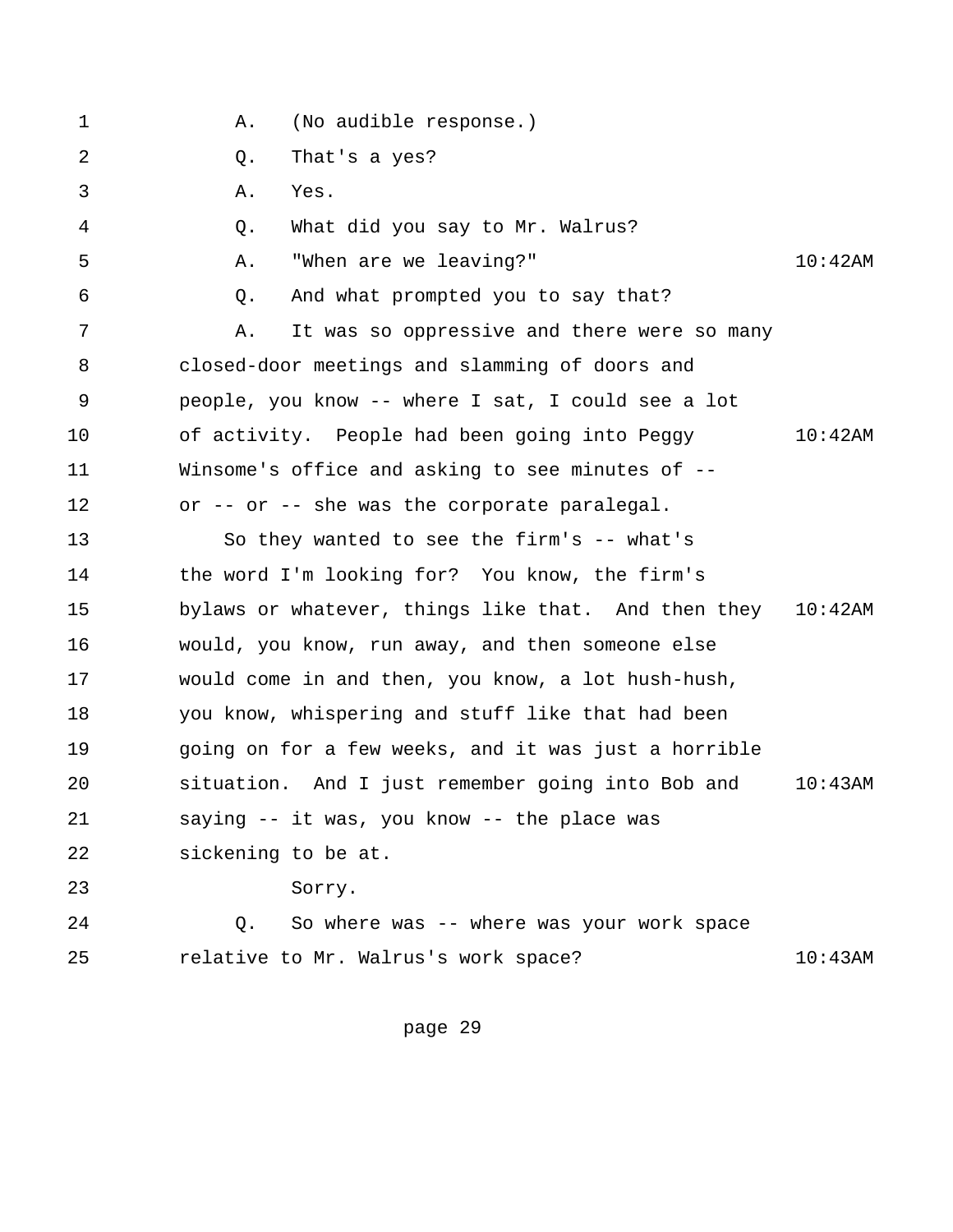<span id="page-35-0"></span> 1 A. I don't know how to explain it. I mean, we 2 had our own offices. So my office was -- my office 3 faced Peggy Winsome's and the door to my office was 4 across from Peggy Winsome's, but I had a window to my 5 left that I could see into Bob's door. 10:43AM 6 So I was across from him. 7 Q. So you were across a hallway from 8 Mr. Walrus? 9 A. Right. But I was -- we were divided by --10 1 I had a wall and a Plexiglass window. 10:44AM 11 Q. So on this evening of August the 12th, you 12 went into Mr. Walrus's office and had this 13 conversation? 14 A. Uh-huh. 15 Q. Yes? 10:44AM 16 A. Yes. 17 Q. What did Mr. Walrus say to you in 18 reaction to what you said? 19 A. Just looked kind of stunned and said, "I'm 20 not sure. How about tomorrow?" 10:44AM 21 And I thought -- I thought what? Are you 22 serious? And he said, yeah. 23 Q. Did Mr. Walrus give you any more 24 details? 25 A. I asked him where we were going and he said 10:44AM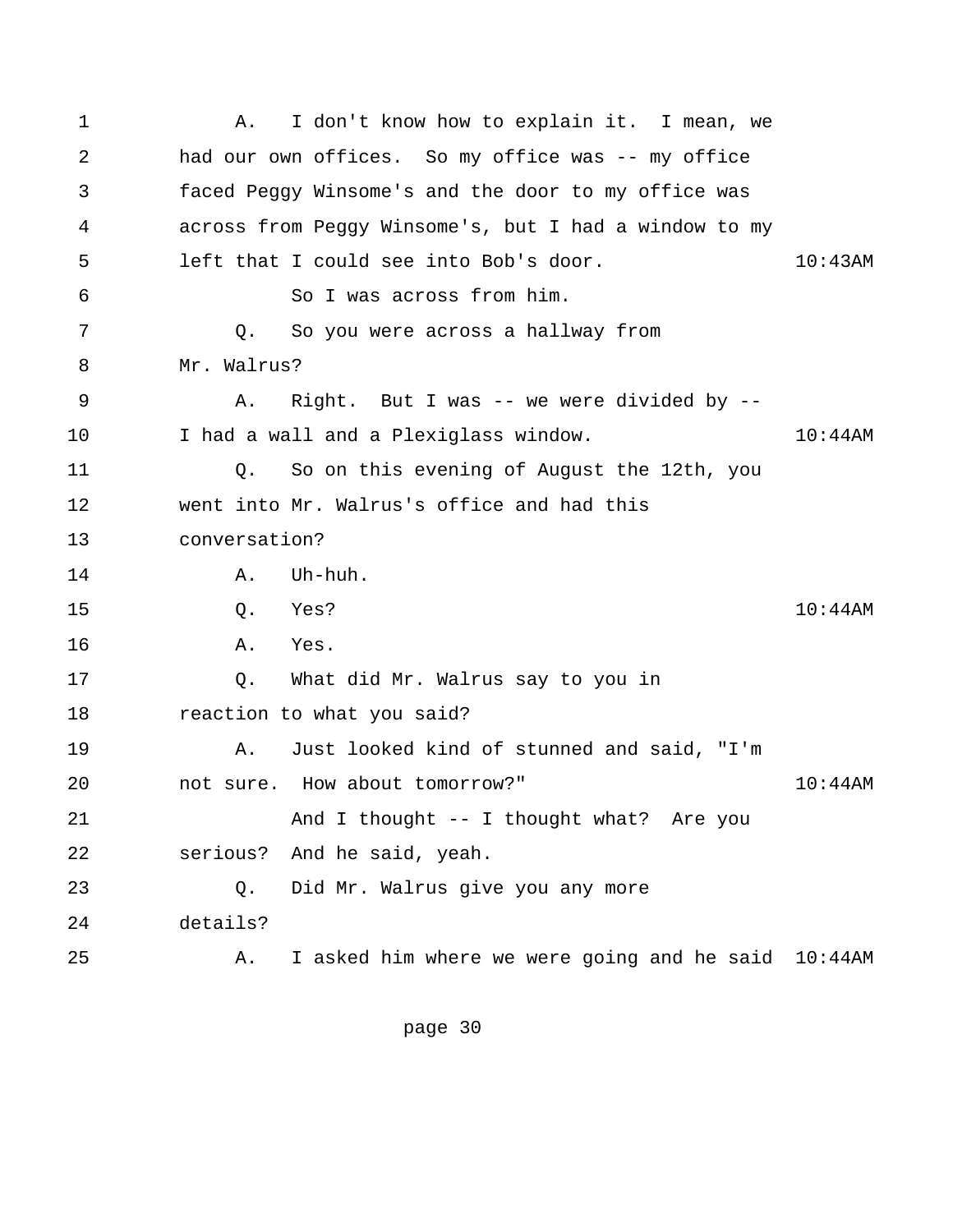1 he would tell me tomorrow. And I asked him who we 2 were going with, and he said he would tell me 3 tomorrow. 4 If I remember correctly. I -- I -- I 5 literally didn't even know where we had office space 10:45AM 6 or anything. 7 MR. HAVARTI: He just asked you what 8 Mr. Walrus said, so please just answer his 9 question. 10 THE WITNESS: Sorry. The Solid Solid State of the MITNESS: Sorry. 11 BY MR. BAREMAN: 12 Q. So Mr. Walrus told you that he would 13 tell you tomorrow, meaning Friday, August the 13th; 14 is that right? 15 A. Yes. 10:45AM 16 Q. And did you and Mr. Walrus discuss 17 anything else in this -- in this meeting that you 18 had with him in his office on August the 12th? 19 A. No. 20 Q. So you just went home from work on the 10:45AM 21 evening of August the 12th and you didn't get any 22 further information about what Mr. Walrus had 23 in mind to do next? 24 A. No. 25 Q. Did you talk to anyone about this idea of 10:46AM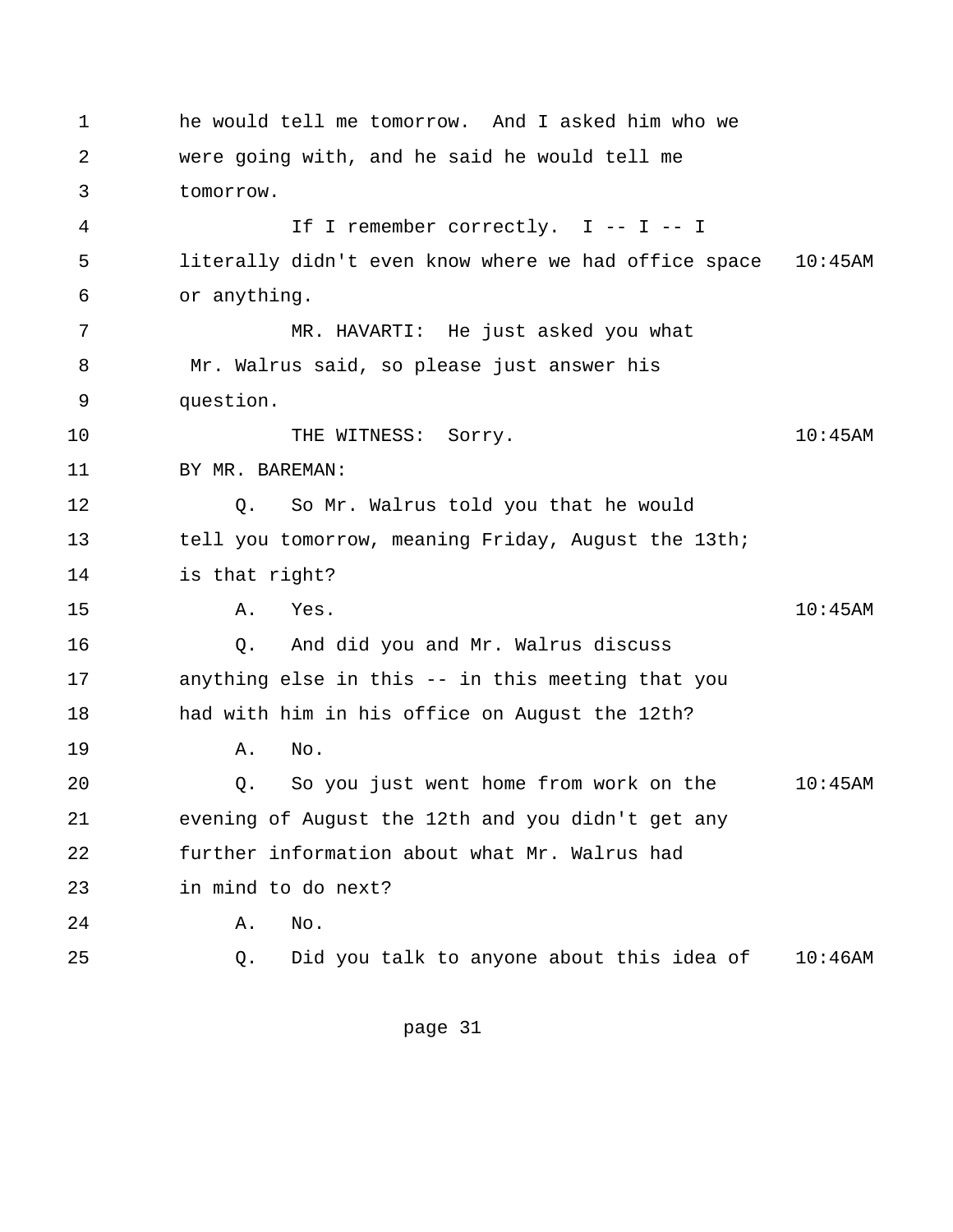1 moving on Friday, August the 13th? 2 **A.** No. 3 Q. When was the next time you had a talk with 4 anyone about the idea of moving? 5 A. We never really discussed it. We just 10:46AM 6 moved. 7 Q. When did the moving start? 8 A. Well, a little after 5:00 that Friday, Bob 9 said, "Come on, let's go. I'll show you where we're 10 going to be." 10:46AM 11 Q. So you and Mr. Walrus went to the new 12 office? 13 A. Yes. 14 0. And did you walk there? 15 A. Yes. 10:47AM 16 Q. And what did you see? 17 A. What did I see? 18 0. Yes. 19 A. I saw empty space with just empty desks, 20 they each had a computer on them. And I saw Howard 10:47AM 21 and David. And I just looked around to see the 22 office space to see where we were going to be. 23 Q. So this is Friday evening, August the 13th? 24 A. Yes. 25 Q. And Howard Fisherman and David Meatloaf are at 10:47AM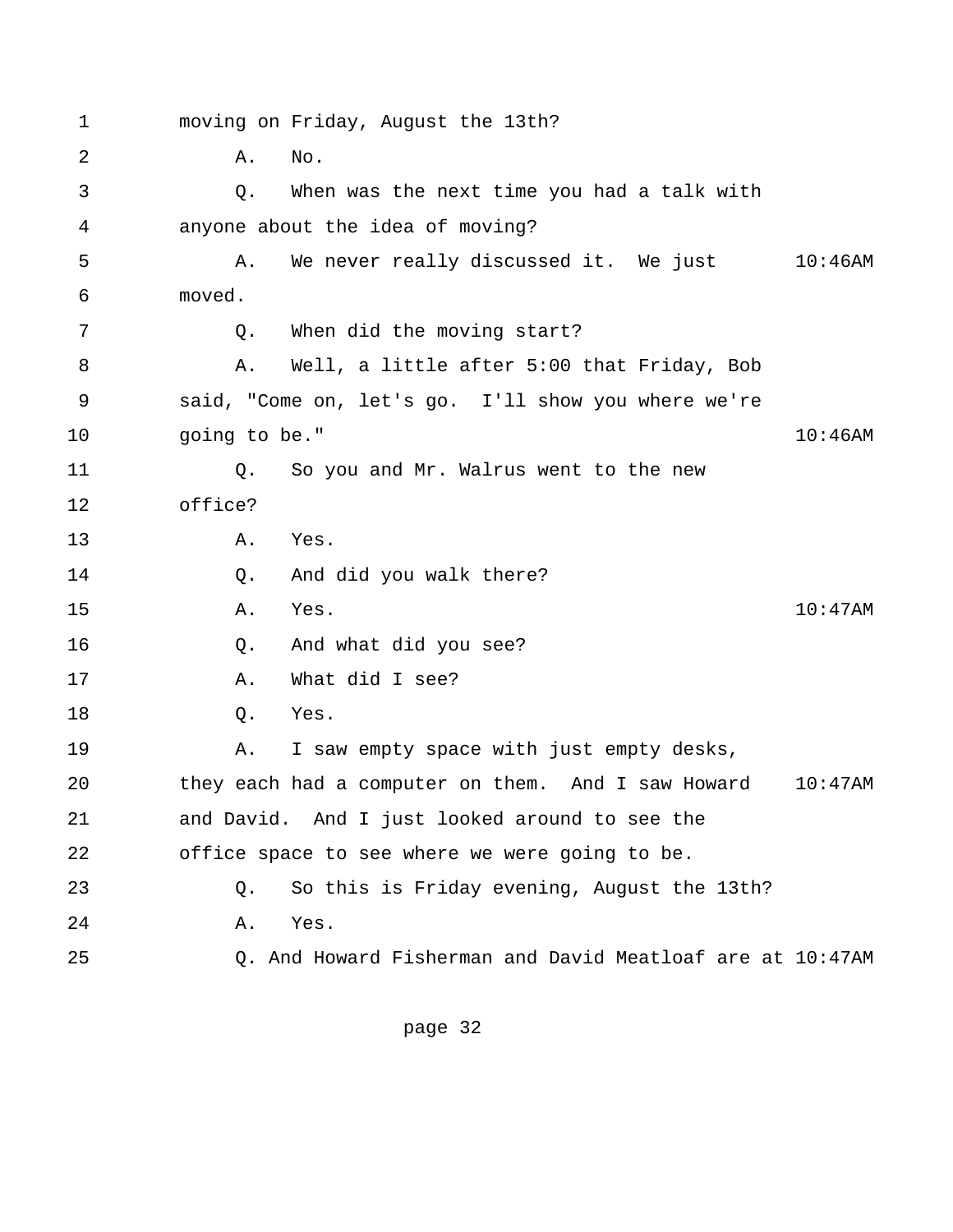1 their desks at the new office? 2 MR. HAVARTI: Vague. Misstates the 3 testimony. 4 THE WITNESS: No. 5 BY MR. BAREMAN: 10:47AM 6 Q. Were they there? 7 A. Yes. 8 Q. What were they doing? 9 A. Looking out the window at the view. 10 Q. Had they identified whose office was where 10:47AM 11 at that point? 12 A. No. 13 MR. HAVARTI: Calls for speculation. 14 BY MR. BAREMAN: 15 Q. Did Mr. Walrus give you a tour of the 10:48AM 16 new office? 17 A. No. I wandered around. 18 Q. What happened next? 19 MR. HAVARTI: Question's vague. 20 THE WITNESS: You know, I -- I don't know. 10:48AM 21 I mean -- I just remember hugging Howard and -- and 22 David and saying, "Where are my supplies?" 23 BY MR. BAREMAN: 24 Q. Did you go back to the old office that 25 evening on August the 13th? 10:48AM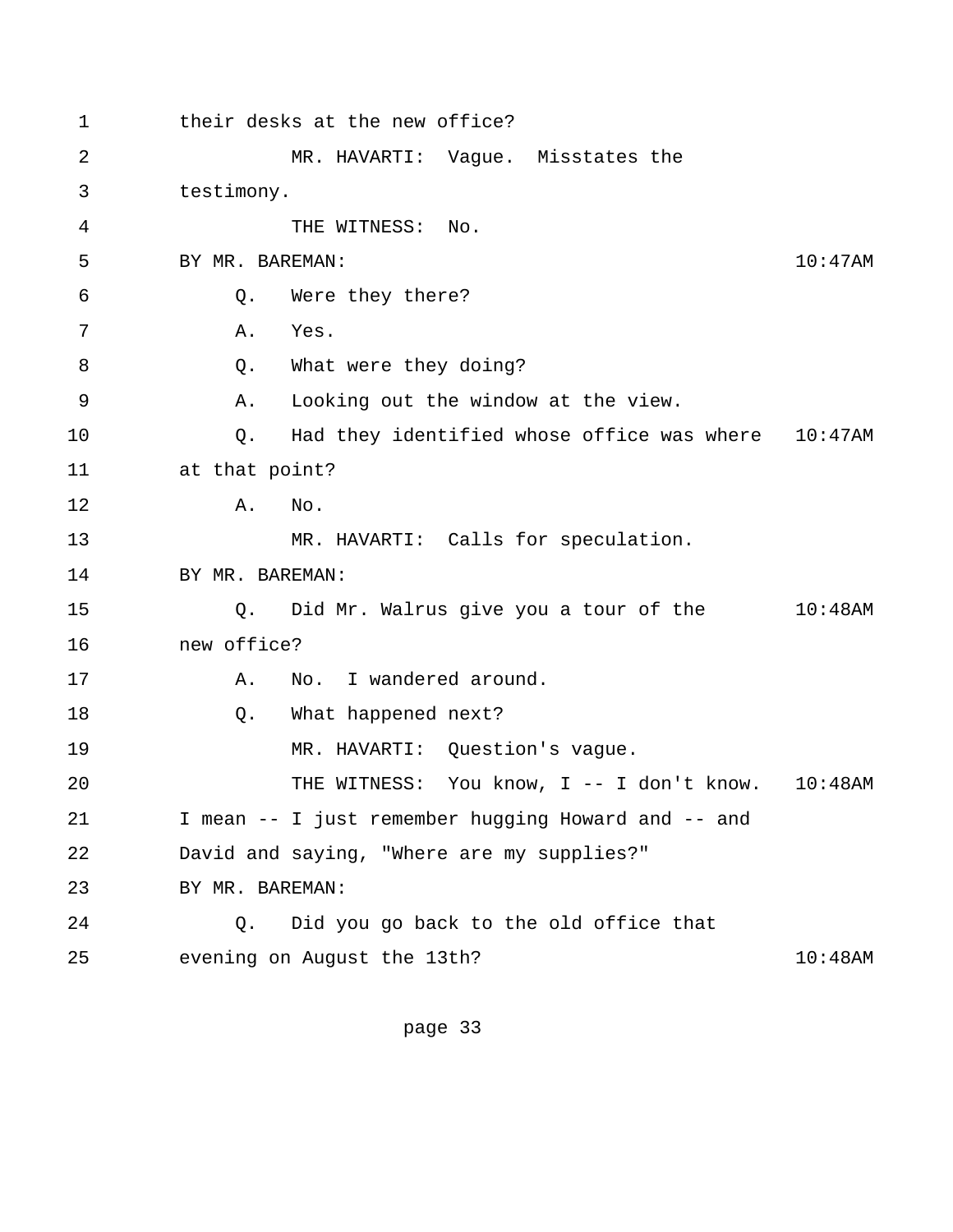1 A. Yes. 2 Q. And did you start moving stuff already 3 then? 4 A. I had taken all of my personal belongings 5 home probably a few weeks prior to -- a few months 10:49AM 6 prior because I was so unhappy. I -- I just -- I -- 7 I had taken almost everything I had there home 8 because I know I didn't want to be there. 9 Q. Oh. Returning to the evening of August the 10 13th. So you've gone over and you've looked at the 10:49AM 11 new office space and you go back to the old office. 12 Did you go home or did you do any more 13 work? Or what happened at the old office? 14 MR. HAVARTI: Question's vague. It's 15 vague as to time. 10:49AM 16 Go ahead. 17 THE WITNESS: What happened at the old 18 office? 19 BY MR. BAREMAN: 20 Q. Right. 10:49AM 21 You've been to the new office, you looked 22 at it, you go back to the old office, and what did 23 you do next? 24 MR. HAVARTI: Question's vague, vague as 25 to time. 25 to time.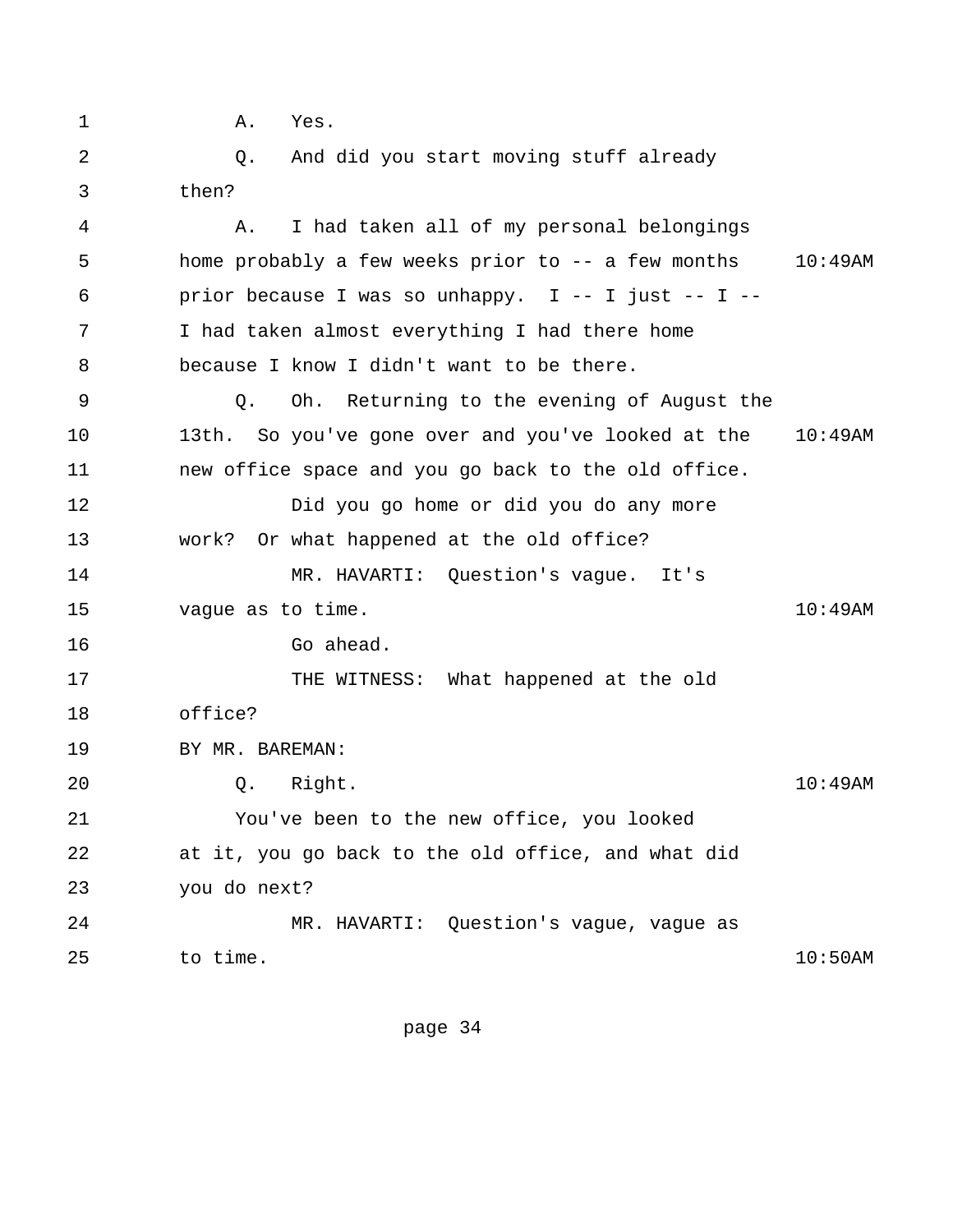1 Go ahead. 2 THE WITNESS: I went to the old office, I 3 made copies of certain agreements, because once the 4 elation of being part of this new situation hit, I 5 realized that I didn't want the clients to suffer, 10:50AM 6 so I made copies of -- of some of the agreements 7 that we were, you know, dealing with so that on 8 Monday I'd be able to work. 9 BY MR. BAREMAN: 10 Q. So you -- you made the copies of the 10:50AM 11 agreements on Friday evening, August 13th? 12 A. Yes. 13 Q. And these agreements that you copied, were 14 these matters that Mr. Walrus was then working 15 on? 10:50AM 16 A. Yes. 17 Q. Anything else? 18 MR. HAVARTI: The question's vague. 19 But go ahead. 20 THE WITNESS: I did print out -- I do 10:51AM 21 remember before I left I printed out a copy of -- 22 this, (indicating), is a file -- this form would 23 have been implemented into the file -- into the 24 computer. 25 /// 10:51AM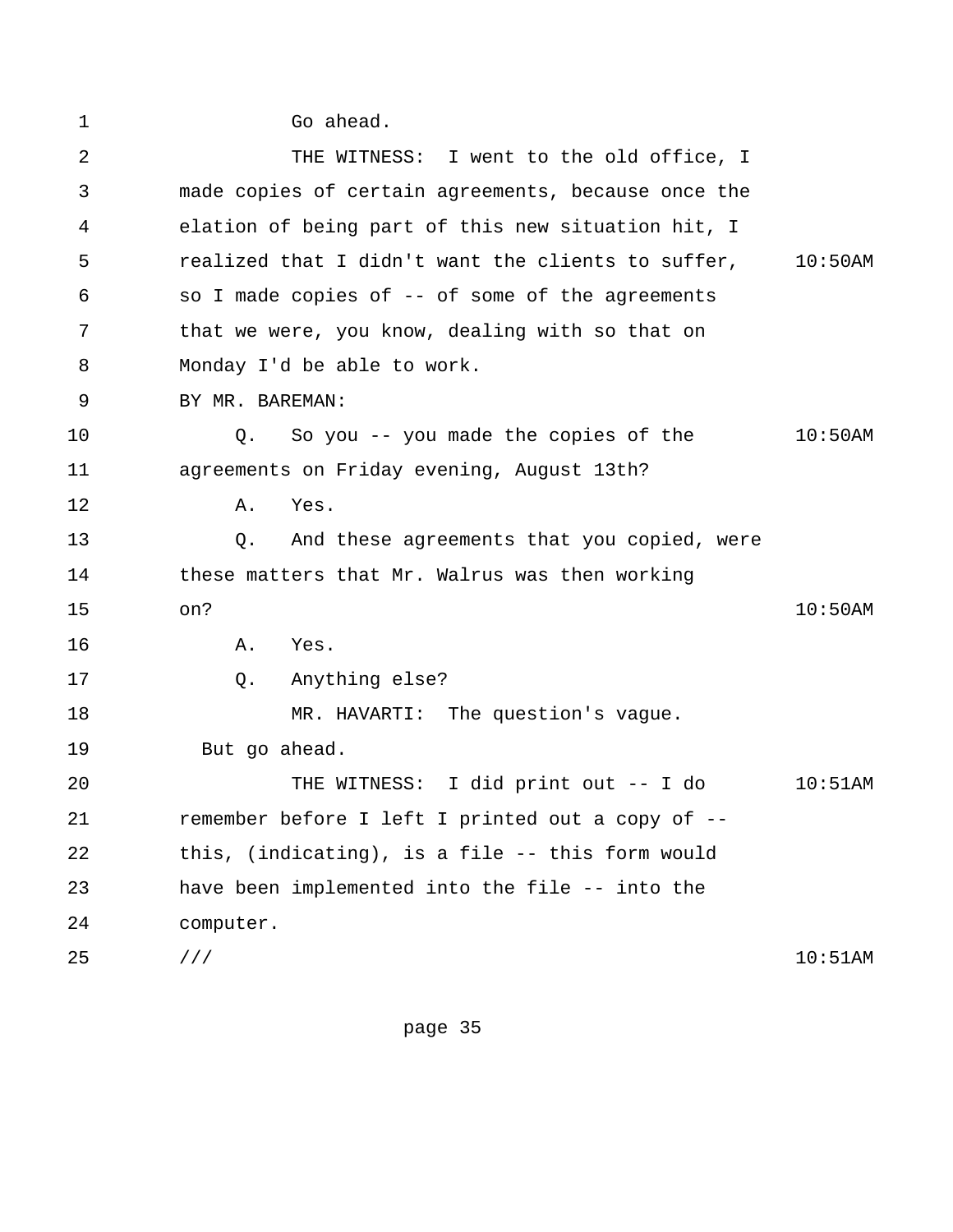1 BY MR. BAREMAN:

 2 Q. Okay. 3 A. And it created a file system and I printed 4 out a copy of the files for all of Bob's clients so 5 that I would know what files had been, you know, 10:51AM 6 created and -- so -- so I'd know what files there 7 were. It's impossible to remember everything. 8 So I do remember doing that. And I printed 9 out a copy of the Rolodex, which was on the 10 computer, so that I would have the contacts, know 10:52AM 11 what numbers -- you know, I had a lot of the numbers 12 memorized, but not everything. 13 Q. How -- how long were you at the office on 14 Friday evening, August 13th? 15 A. At the old office? 10:52AM 16 0. At the old office. 17 A. A few hours maybe. 18 Q. And -- so you copied -- you copied the 19 client matter forms, what you've identified as 20 Exhibit 567? 10:52AM 21 MR. HAVARTI: Wait a second. That 22 misstates the testimony. 23 BY MR. BAREMAN: 24 Q. So these are -- 25 MR. HAVARTI: Vague. 10:52AM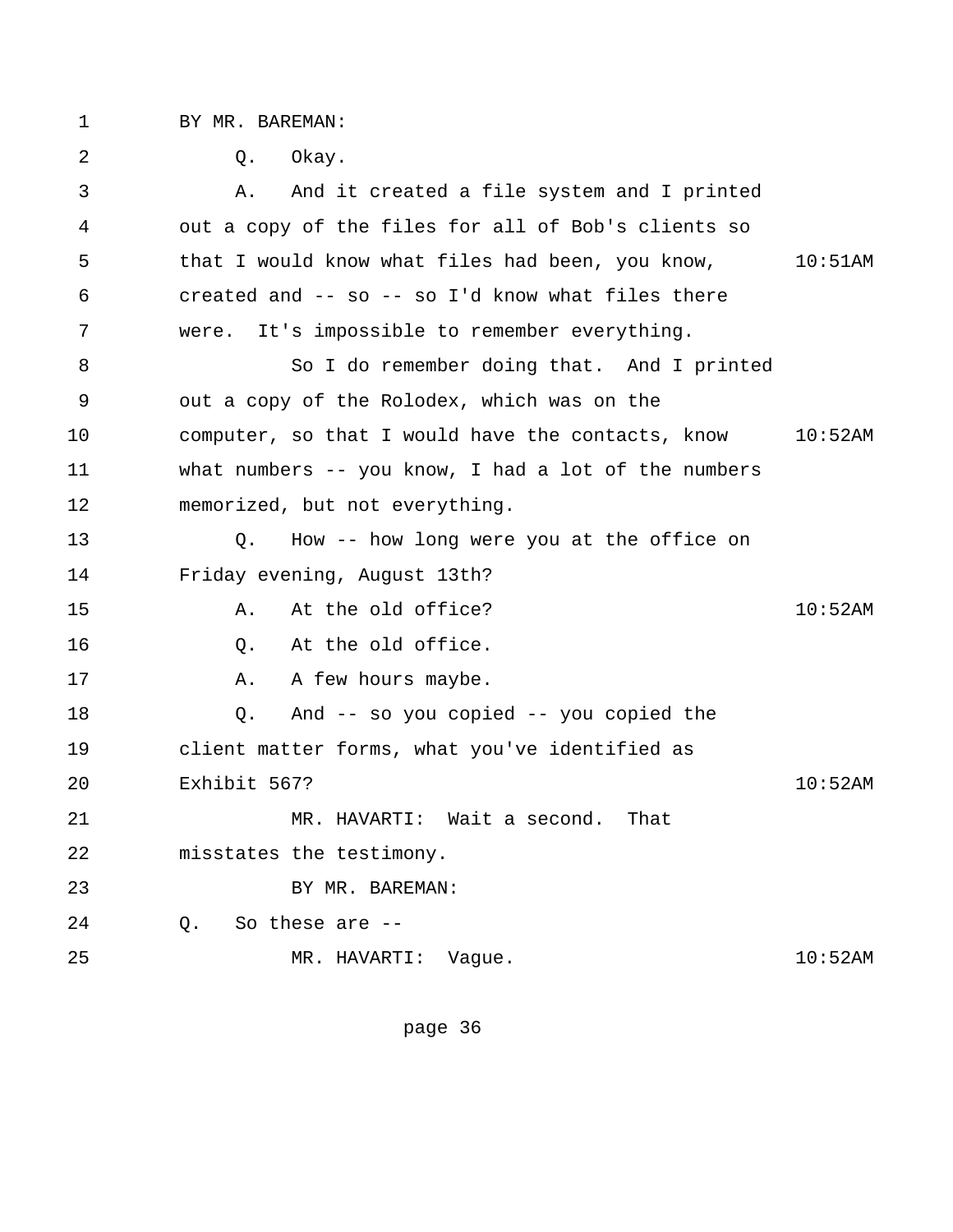1 BY MR. BAREMAN: 2 Q. -- the exhibit in front of you is 3 Exhibit 567? 4 MR. HAVARTI: Vague and misstates 5 testimony. 10:52AM 6 Go ahead. 7 THE WITNESS: When I went in that evening, 8 I copied the copies of agreements. 9 MR. HAVARTI: He wants to know if you 10 copied this form or something else on the computer? 10:53AM 11 Was it this form? 12 THE WITNESS: Oh, no. I printed out --13 BY MR. BAREMAN: 14 0. The list of files? 15 A. Right. For Bob's clients. 10:53AM 16 16 C. And this is -- these -- these forms are the 17 information that puts the client on the list and the 18 matter; is that right? 19 MR. HAVARTI: Vague. 20 Co ahead. Co ahead. 21 THE WITNESS: This form, what would happen 22 is it would have the client's name and the matter 23 name, meaning the -- the file -- if it's a movie, it 24 would have the name of the movie, that kind of 25 thing. And that's what I printed out. The client's 10:53AM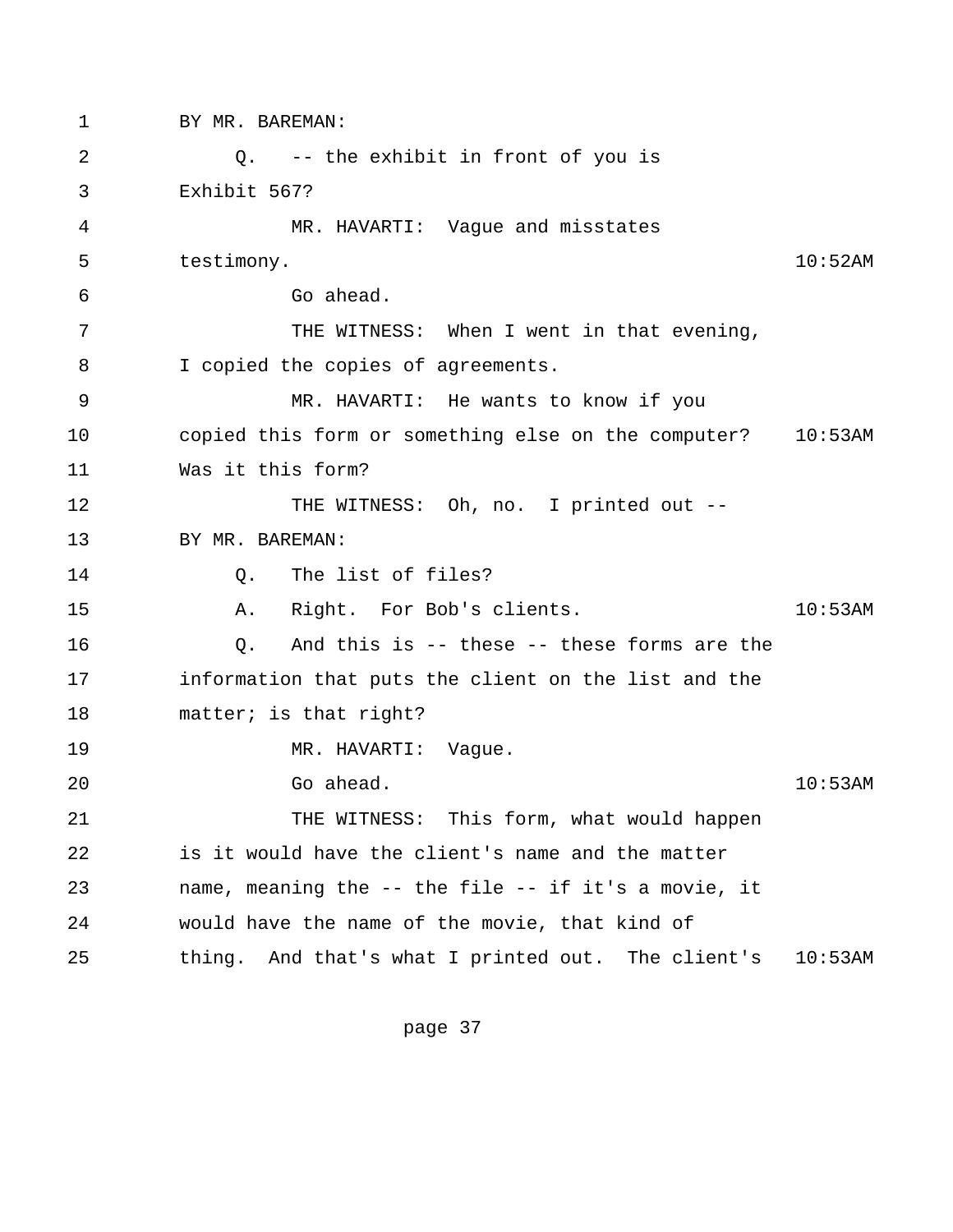1 name and then underneath that it would have had the 2 names of the projects that they had worked on and 3 even when we got files from a client came to us from 4 another firm, they would put the names of those 5 files, and so you -- it was a way of keeping track 10:54AM 6 of what you -- what you had for each client. 7 BY MR. BAREMAN: 8 Q. All right. So you mentioned that a client 9 file list -- 10 A. Right. 10:54AM 11 0. -- and the Rolodex. 12 Was there any other information that you 13 copied that Friday night, August 13th? 14 A. Not that I recall. 15 Q. And what time did you leave the old office 10:54AM 16 on Friday night, August 13th? 17 A. A little after 5:00. 18 Q. 5 p.m.? 19 MR. HAVARTI: Question's vague as to time. 20 BY MR. BAREMAN: 10:54AM 21 Q. Well -- and then you went back to the old 22 office later that evening? 23 A. Yes. 24 Q. And -- and from what time to what time were 25 you at the old office later that evening 10:54AM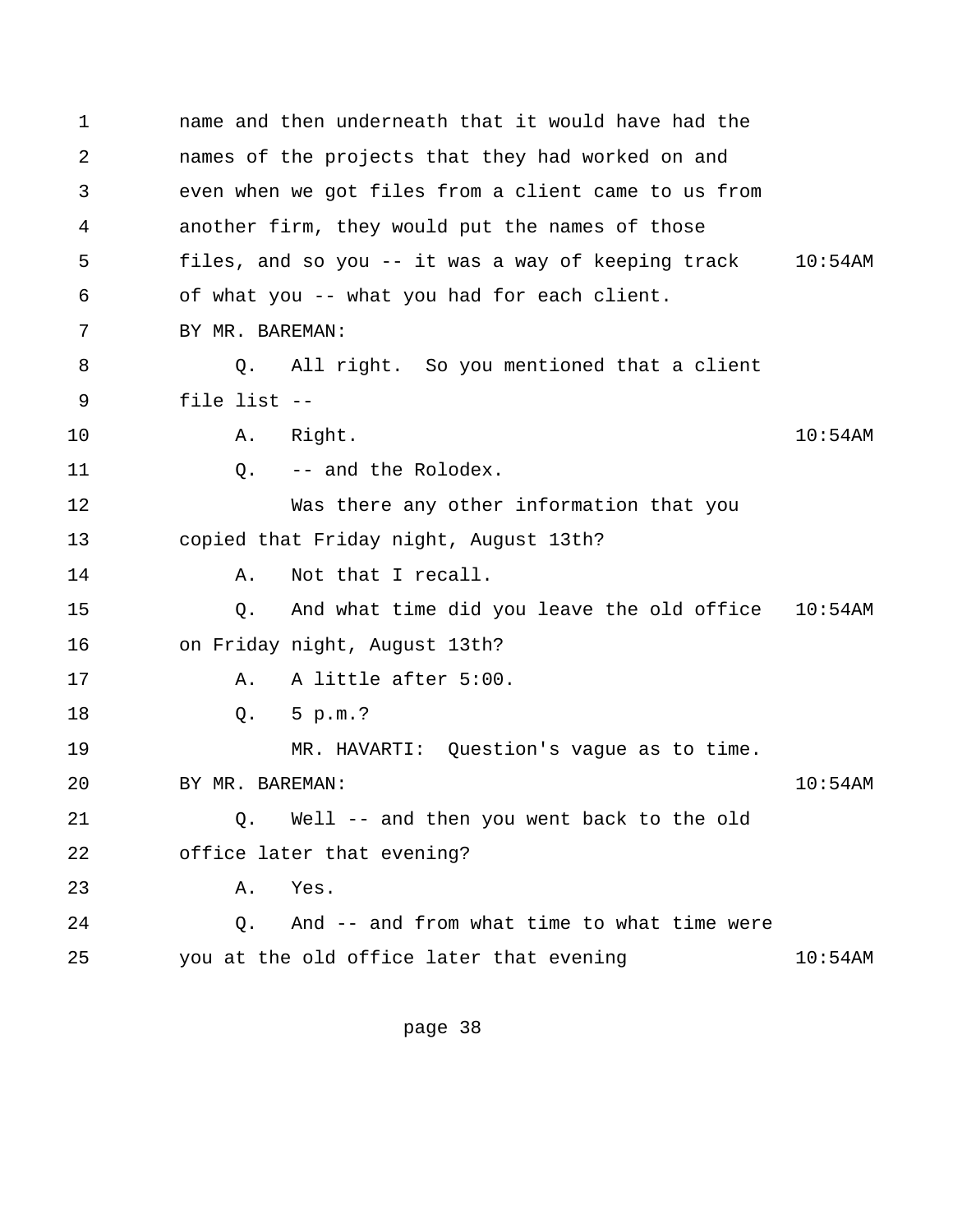1 August 13th? 2 A. It was late. It was after 10:00. I don't 3 remember exactly. 4 Q. And so you -- you had a lot of photocopies 5 at that point? 10:55AM 6 A. Yes. 7 Q. And did you take them to the new office or 8 did you take them home with you, or what did you do 9 with them? 10 A. I took them home. 10:55AM 11 Q. Now, let's turn to Saturday, August 14th. 12 What did you do that day? 13 MR. HAVARTI: Question's vague, overbroad. 14 But go ahead. 15 THE WITNESS: I went to Staples and I 10:55AM 16 bought pens and paper and stuff you'd need to be up 17 and running on Monday. 18 BY MR. BAREMAN: 19 Q. Had anyone told you that you should do 20 that? 10:55AM 21 A. Oh, no, I offered. 22 Q. Who did you offer it to? 23 A. Bob and -- and Howard and David. 24 Q. And how did they react to your offer? 25 A. They were -- they were very, you know, 10:56AM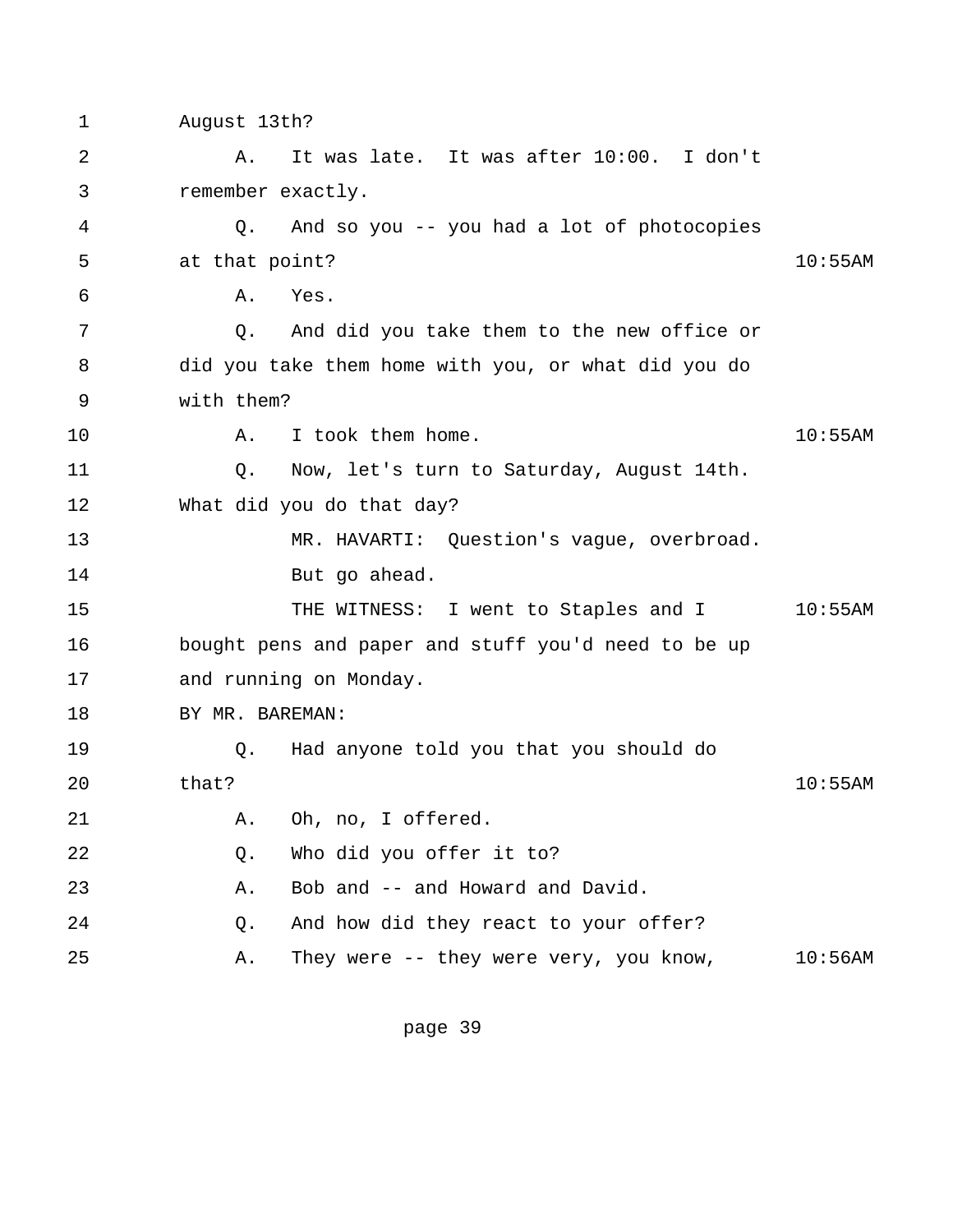1 happy that I would think of that. 2 Q. And this happened on August 13th when you 3 were at the new office looking at the space? 4 MR. HAVARTI: But you just asked about 5 August 14th. 10:56AM 6 MR. BAREMAN: I know. 7 Q. But you had the discussion about going to 8 Staples while your -- on August 13th, is that right? 9 MR. HAVARTI: Question's vague. 10 But go ahead. 10:56AM 11 THE WITNESS: You know, I don't remember if 12 we talked about it that night or if I called them in 13 the morning. You know -- 14 BY MR. BAREMAN: 15 Q. So you may have called them in the morning 10:56AM 16 on Saturday, the 14th? 17 A. Yeah. I don't remember actually. 18 Q. And what -- about what time did you go to 19 Staples on Saturday, the 14th? 20 A. Maybe around 11:00. 10:56AM 21 Q. And did you take the supplies you bought at 22 Staples directly to the new office or did you take 23 them home? 24 A. To the new office. 25 Q. Was anyone at the new office when you 10:57AM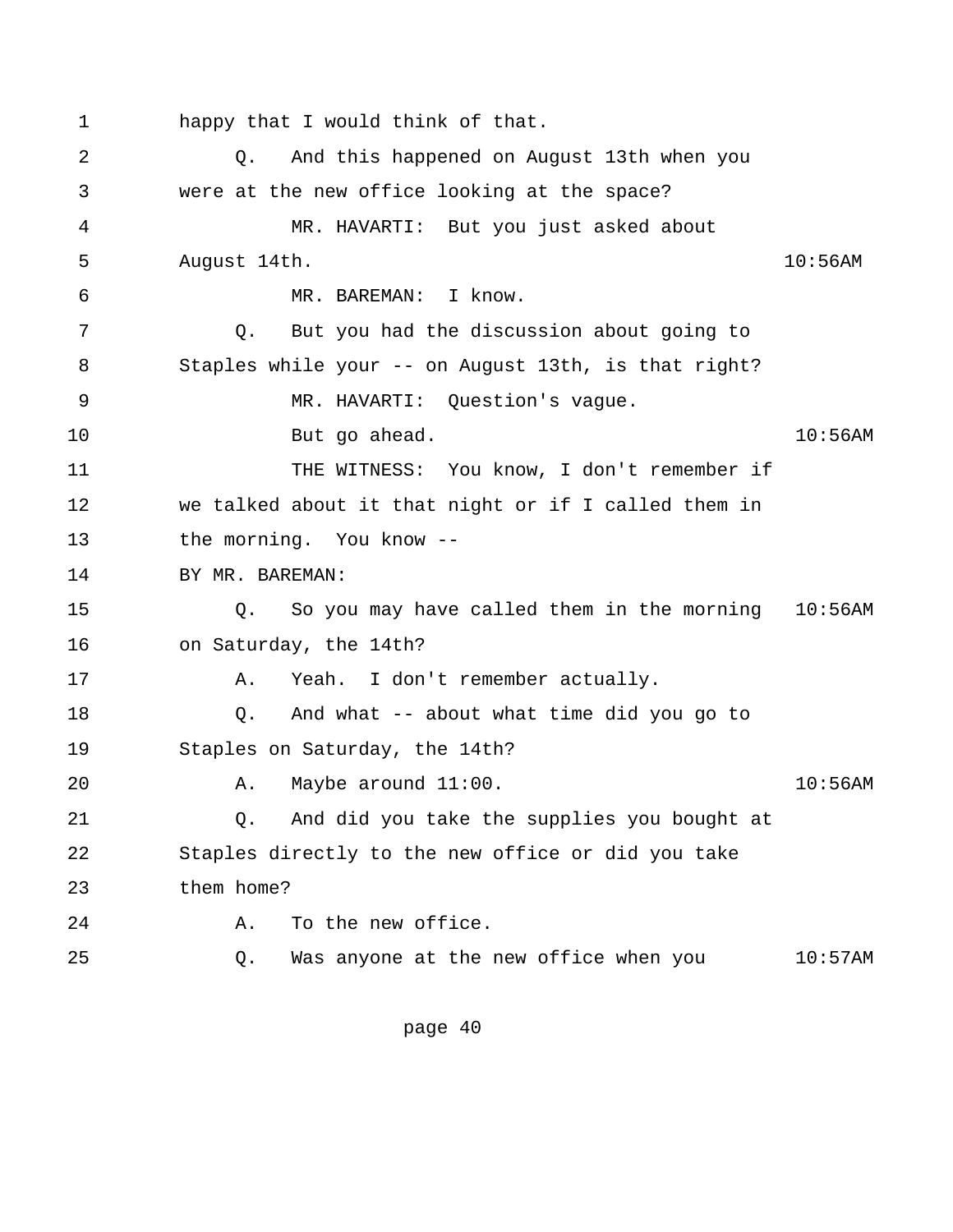1 arrived with the supplies?

| 2  | Α.                  | Yes. And I don't remember if it was -- I          |            |
|----|---------------------|---------------------------------------------------|------------|
| 3  |                     | don't remember if it was David or Howard or both. |            |
| 4  |                     | They were there when I got there.                 |            |
| 5  | Q.                  | What were they doing?                             | $10:57$ AM |
| 6  | Α.                  | I don't remember.                                 |            |
| 7  | Q.                  | What did you do when you arrived at the new       |            |
| 8  |                     | office with the supplies?                         |            |
| 9  | Α.                  | Started figuring out where to put stuff.          |            |
| 10 | Q.                  | How long did you do that?                         | 10:57AM    |
| 11 | Α.                  | I don't know.                                     |            |
| 12 | Q.                  | Is that the only thing you did at the new         |            |
| 13 | office that day?    |                                                   |            |
| 14 | Α.                  | I don't remember.                                 |            |
| 15 | Q.                  | How long were you at the new office on 10:58AM    |            |
| 16 | Saturday, the 14th? |                                                   |            |
| 17 | Α.                  | I don't remember.                                 |            |
| 18 | Q.                  | Did you go to the old office on Saturday,         |            |
| 19 | the 14th?           |                                                   |            |
| 20 | Α.                  | No.                                               | $10:58$ AM |
| 21 | Q.                  | Did you do any other work for                     |            |
| 22 |                     | Mr. Walrus and his colleagues on Saturday, the    |            |
| 23 | 14th?               |                                                   |            |
| 24 |                     | MR. HAVARTI: Question's vague.                    |            |
| 25 |                     | THE WITNESS: I -- you know, I don't               | $10:58$ AM |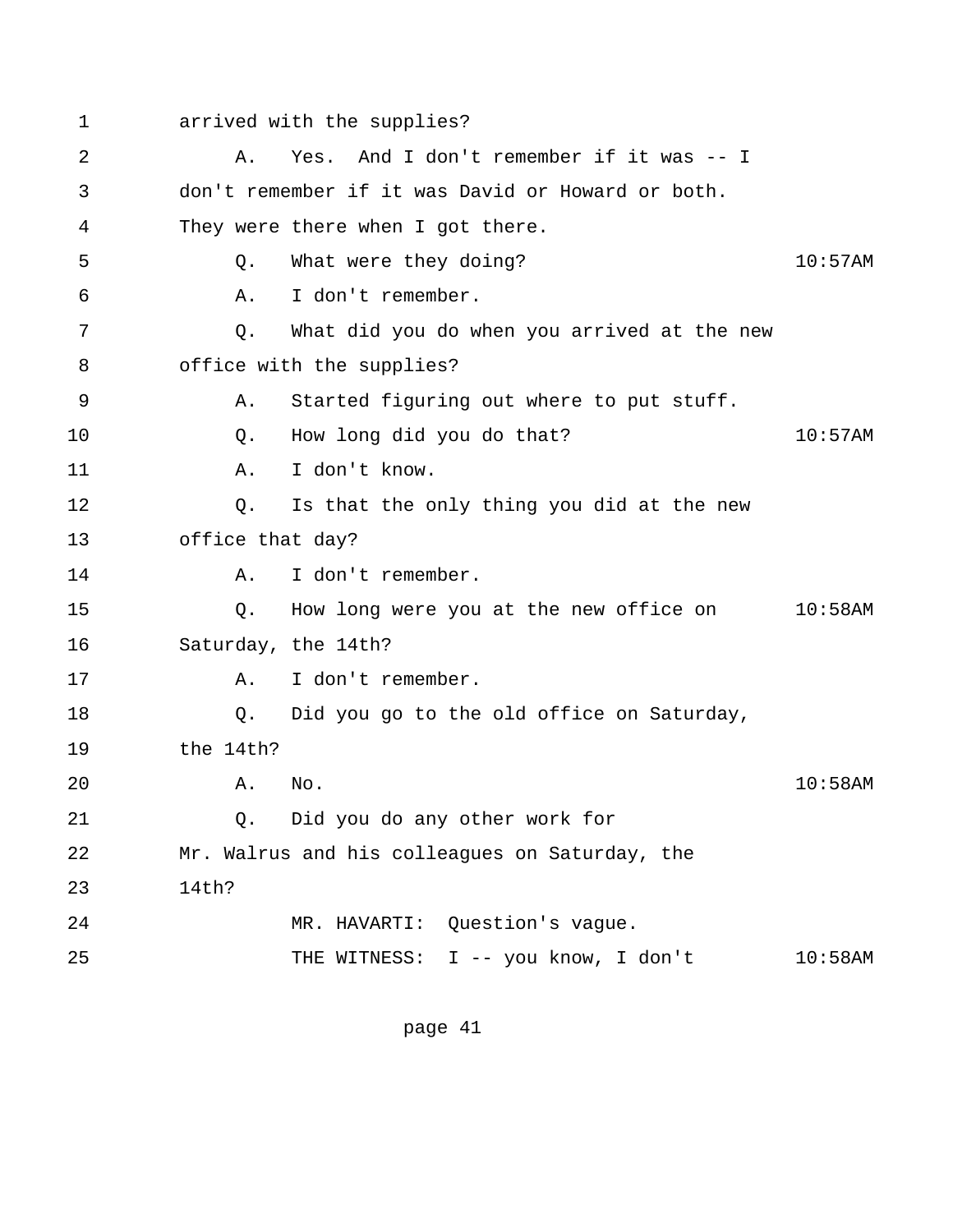1 remember.

 2 BY MR. BAREMAN: 3 Q. About what time did you leave the new 4 office on Saturday, the 14th? 5 A. I don't remember. 10:58AM 6 Q. Did you go home after you were at the new 7 office? 8 A. I'm so sorry, I don't remember. 9 Q. You mentioned David Meatloaf and 10 Howard Fisherman. Did you see or talk to anyone else 10:59AM 11 at the new office? 12 A. Bob came later. 13 O. How much later? 14 A. I don't know. 15 Q. Had -- had it been worked out whose office 10:59AM 16 was going to be where by that time on Saturday, 17 August 14th? 18 A. It -- I think so, because I knew where I 19 was going to be sitting at that point. So -- 20 Q. How did you find out where you were going 10:59AM 21 to be sitting? 22 A. You know, I don't remember who told me. I 23 don't remember. 24 Q. So you mentioned David Meatloaf, 25 Howard Fisherman and your -- your direct boss -- boss, 11:00AM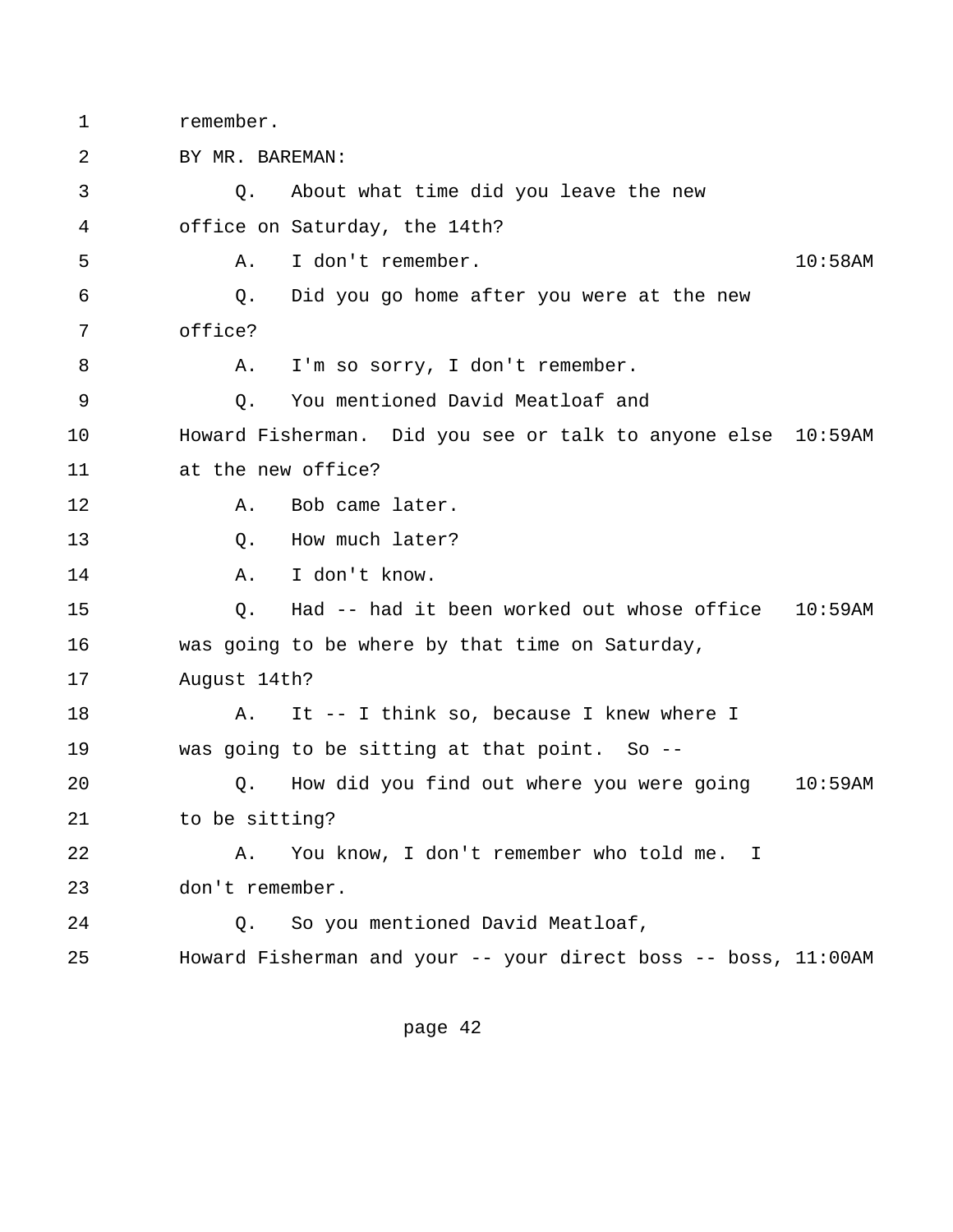1 Robert Walrus.

2 **A.** Right. 3 Q. Did you see or talk to anyone else at the 4 new office on August 14th? 5 A. I think Carole came up and I think Barry 11:00AM 6 and Patty came up later in the afternoon. 7 I remember Carole coming up. 8 Q. What is Carole's last name? 9 A. Harsh. 10 Q. Were they bringing stuff to put in the 11:00AM 11 offices when you saw them? 12 A. You know, I think they brought food. I 13 think. I could be wrong. I remember someone 14 bringing food. 15 Q. Did -- did -- was everyone working on 11:00AM 16 setting up the new office? 17 MR. HAVARTI: Question's overbroad. 18 THE WITNESS: You know what, I was working 19 on getting my space up and running. I had bought 20 stuff for me, for Patty, for Debbie, so that we 11:01AM 21 would have, you know, pens and pencil holders, thing 22 like that. 23 And I was just really kind of concerned 24 with what I was doing. 25 ///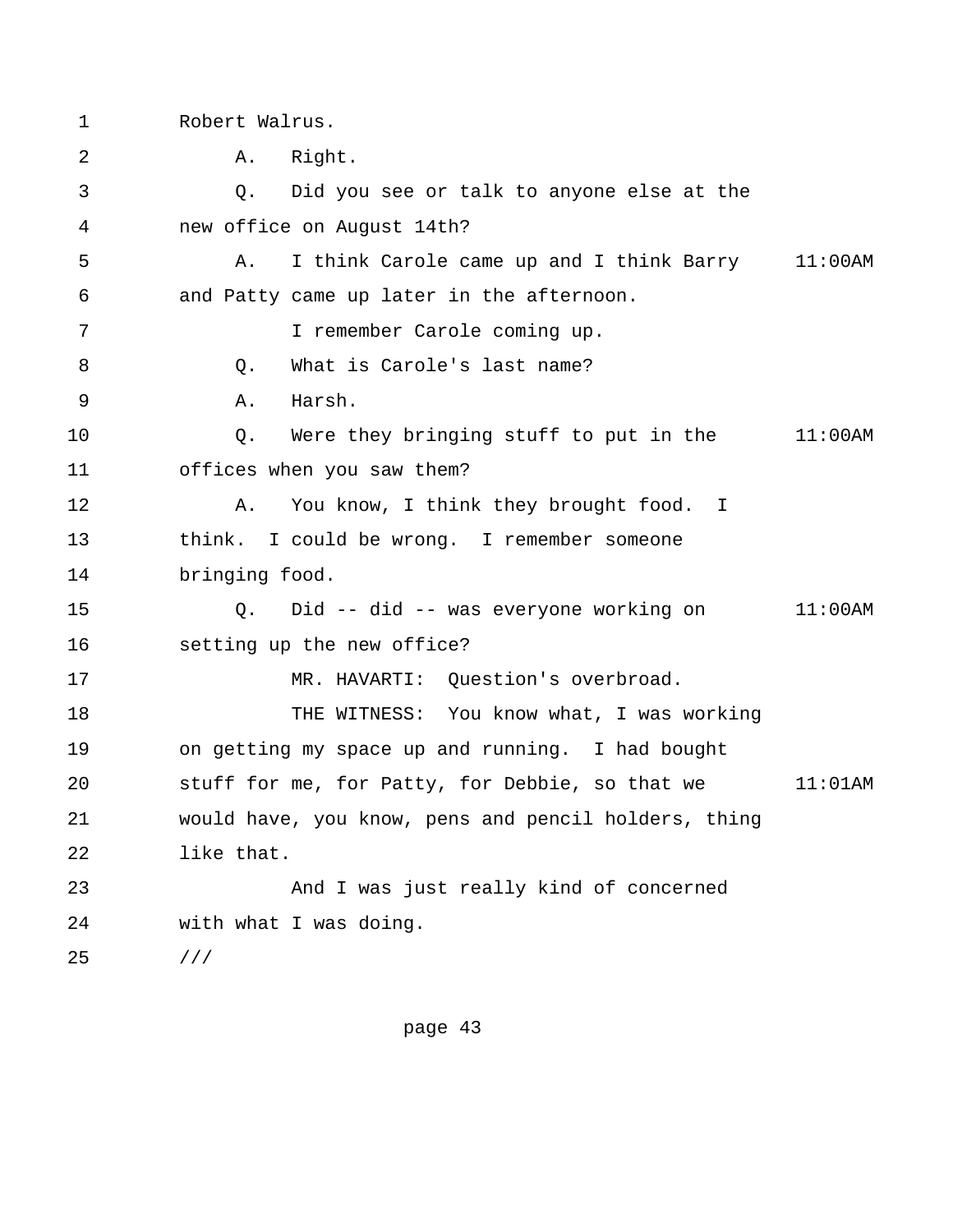| $\mathbf 1$ | BY MR. BAREMAN: |                                                      |            |
|-------------|-----------------|------------------------------------------------------|------------|
| 2           | Q.              | So Patty is Patty Rodriguez?                         |            |
| 3           | Α.              | Yes.                                                 |            |
| 4           | Q.              | And Debbie is?                                       |            |
| 5           | Α.              | Debbie Rein.                                         | $11:01$ AM |
| 6           | O.              | And who does Debbie Rein work with?                  |            |
| 7           | Α.              | David.                                               |            |
| 8           | O.              | And what did you observe Patty Rodriguez             |            |
| 9           |                 | and Debbie Rein doing?                               |            |
| 10          | Α.              | I don't remember.                                    | $11:01$ AM |
| 11          | Q.              | Were they setting up desks and offices?              |            |
| 12          | Α.              | I think Patty was setting up -- I had                |            |
| 13          |                 | showed her the stuff that I had gotten, just to make |            |
| 14          |                 | sure she liked it and -- I think she was more        |            |
| 15          |                 | concerned with the computer, because it was          | 11:02AM    |
| 16          |                 | different from what we had -- had used and -- you    |            |
| 17          |                 | know, we were just trying to figure out if we had -- |            |
| 18          |                 | if we needed to get another printer and -- cause,    |            |
| 19          |                 | you know, we had very little stuff to work with.     |            |
| 20          | Q.              | Did you have an understanding as to where            | $11:02$ AM |
| 21          |                 | the computers had come from?                         |            |
| 22          | Α.              | Yeah.                                                |            |
| 23          | Q.              | What was that understanding?                         |            |
| 24          | Α.              | The people we were subletting from.                  |            |
| 25          | Q.              | So the computers belonged to the                     | $11:02$ AM |
|             |                 |                                                      |            |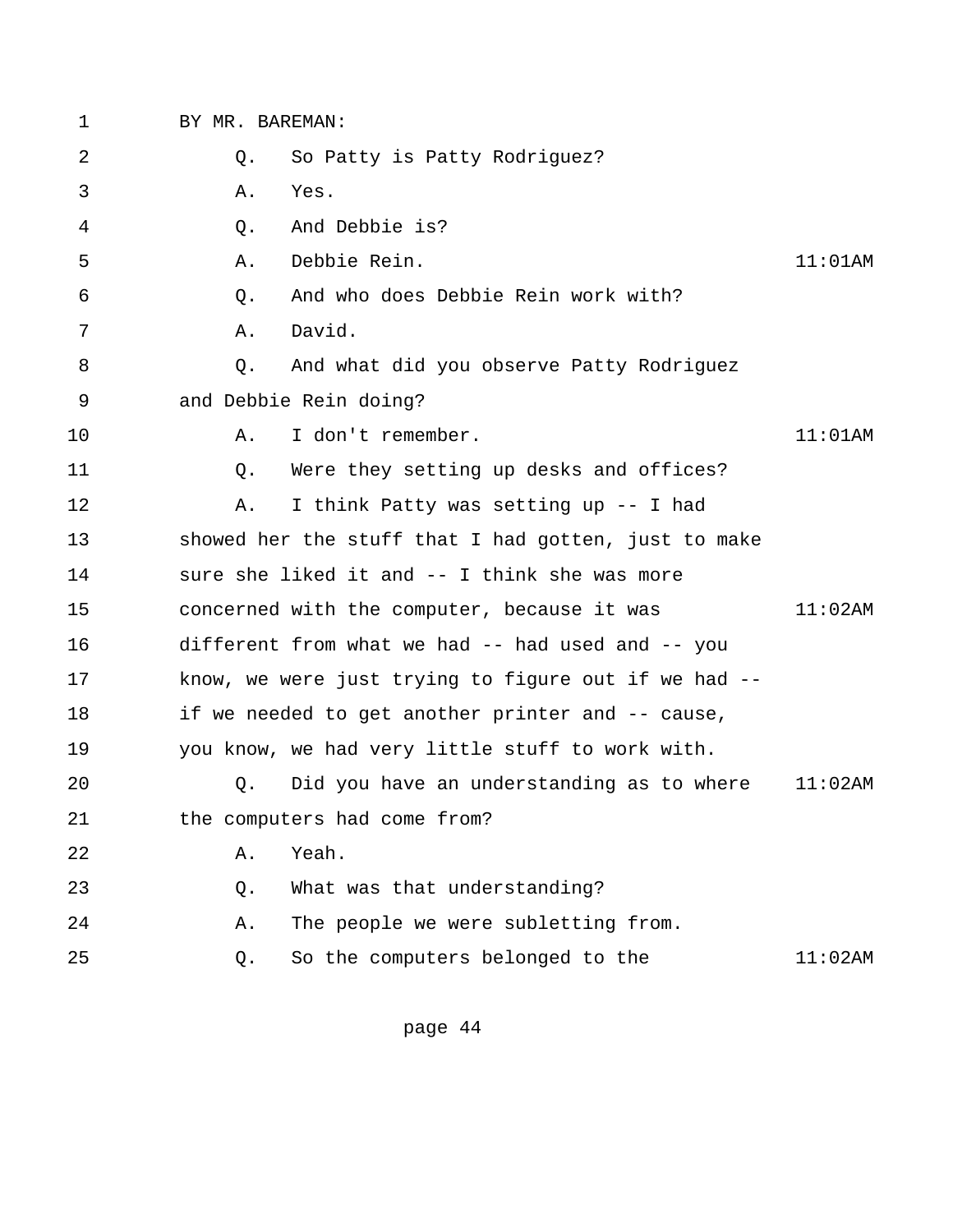1 White O'Connor law firm? 2 MR. HAVARTI: Question calls for 3 speculation. 4 THE WITNESS: That's -- as I understand, it 5 was their equipment that we were using. 11:02AM 6 BY MR. BAREMAN: 7 Q. How -- how long were you at the new office 8 on Saturday, August 14th? 9 A. I don't recall. 10 Q. Was there some event that caused you to 11:03AM 11 leave the new office? 12 A. I was tired. 13 Q. And had you spent a long day there? 14 **A.** It's not so much that, I was just so 15 excited and so -- just running on adrenaline from, 11:03AM 16 you know, with the thought of a whole new, you know, 17 environment, that, you know, I was exhausted at the 18 end of the day. I just remember thinking I was 19 going to collapse. 20 Q. Did you personally go to the old office on 11:03AM 21 August 14th? 22 MR. HAVARTI: Question's been asked and 23 answered. It's vague. 24 THE WITNESS: If you mean Saturday, I was 25 there Friday night. I don't recall what time we 11:04AM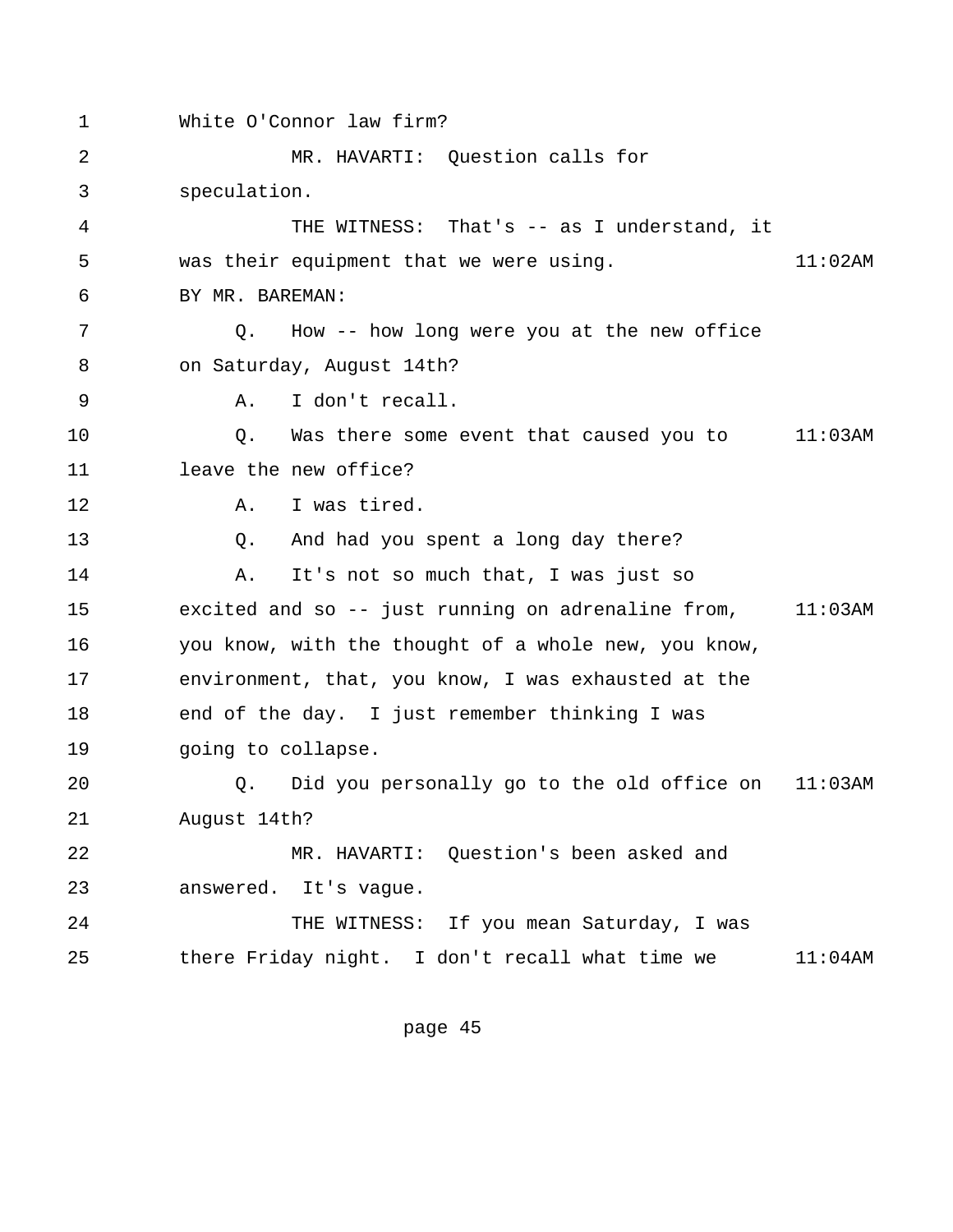| 1  |                 | left but it might have been after midnight, which  |            |
|----|-----------------|----------------------------------------------------|------------|
| 2  |                 | would take us into the 14th. But I didn't go back  |            |
| 3  |                 | on the 14th, if that's what you mean.              |            |
| 4  | BY MR. BAREMAN: |                                                    |            |
| 5  | Q.              | Okay. So you may have stayed over into the 11:04AM |            |
| 6  |                 | 14th from the evening before --                    |            |
| 7  | Α.              | Right.                                             |            |
| 8  | Q.              | -- but you didn't go back to the old office        |            |
| 9  |                 | after daylight on August 14th?                     |            |
| 10 | Α.              | No.                                                | $11:04$ AM |
| 11 | Q.              | Did you go back to the old office on August        |            |
| 12 | the 15th?       |                                                    |            |
| 13 | Α.              | No.                                                |            |
| 14 | Q.              | Have you ever been back to the old office?         |            |
| 15 | Α.              | Nope.                                              | $11:04$ AM |
| 16 | Q.              | Did you observe any -- Patty Rodriguez or          |            |
| 17 |                 | Mr. Harsh or anyone delivering items from the old  |            |
| 18 |                 | office to the new office?                          |            |
| 19 | Α.              | Not that I recall.                                 |            |
| 20 | Q.              | Did that occur, to your knowledge?                 | $11:04$ AM |
| 21 |                 | MR. HAVARTI: Question's vague.                     |            |
| 22 |                 | Go ahead.                                          |            |
| 23 |                 | THE WITNESS: After the fact, I understood          |            |
| 24 |                 | that they had taken his furniture that belonged to |            |
| 25 | him.            |                                                    | 11:05AM    |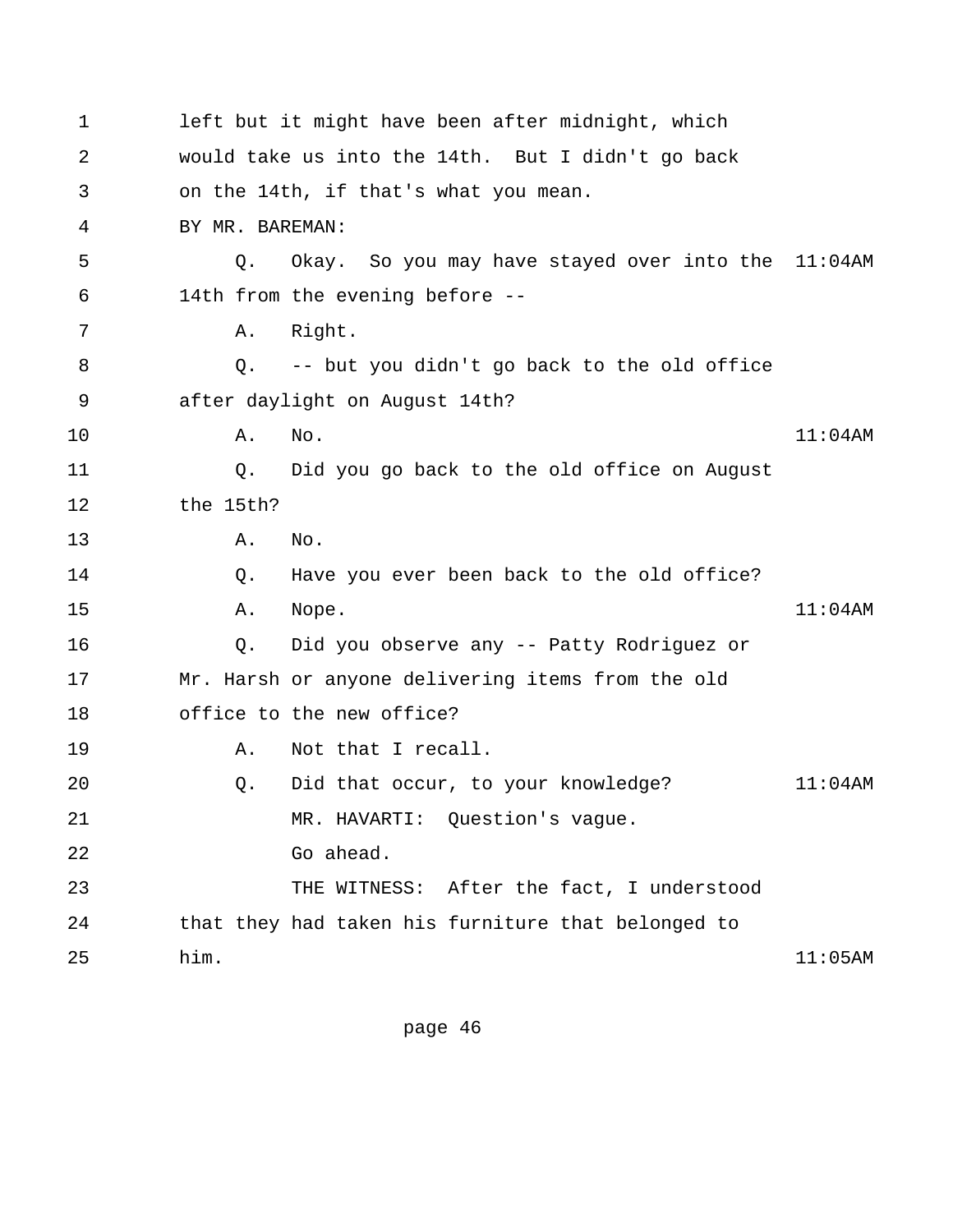1 BY MR. BAREMAN:

 2 Q. And what did you learn about that? 3 A. I don't recall. 4 Q. Did you learn about it on Monday when you 5 came to work at the new office? 11:05AM 6 A. I don't recall. It was sometime over that 7 time period. But I don't recall exactly when. 8 Q. Okay. Did you, on behalf of 9 Mr. Walrus at the new office, prepare any 10 communications to clients letting them know that 11:05AM 11 Mr. Walrus and his colleagues were at the new 12 office? 13 A. Yes. 14 O. When did you do that? 15 A. I did one -- 11:05AM 16 MR. HAVARTI: I'm going to object the last 17 question as vague. 18 But go ahead. 19 THE WITNESS: I remember doing one on 20 Friday night and then starting the others -- 11:05AM 21 probably over the weekend I started typing. 22 BY MR. BAREMAN: 23 Q. Did -- did you work both days, both 24 Saturday and Sunday? 25 MR. HAVARTI: Question's vague. 11:06AM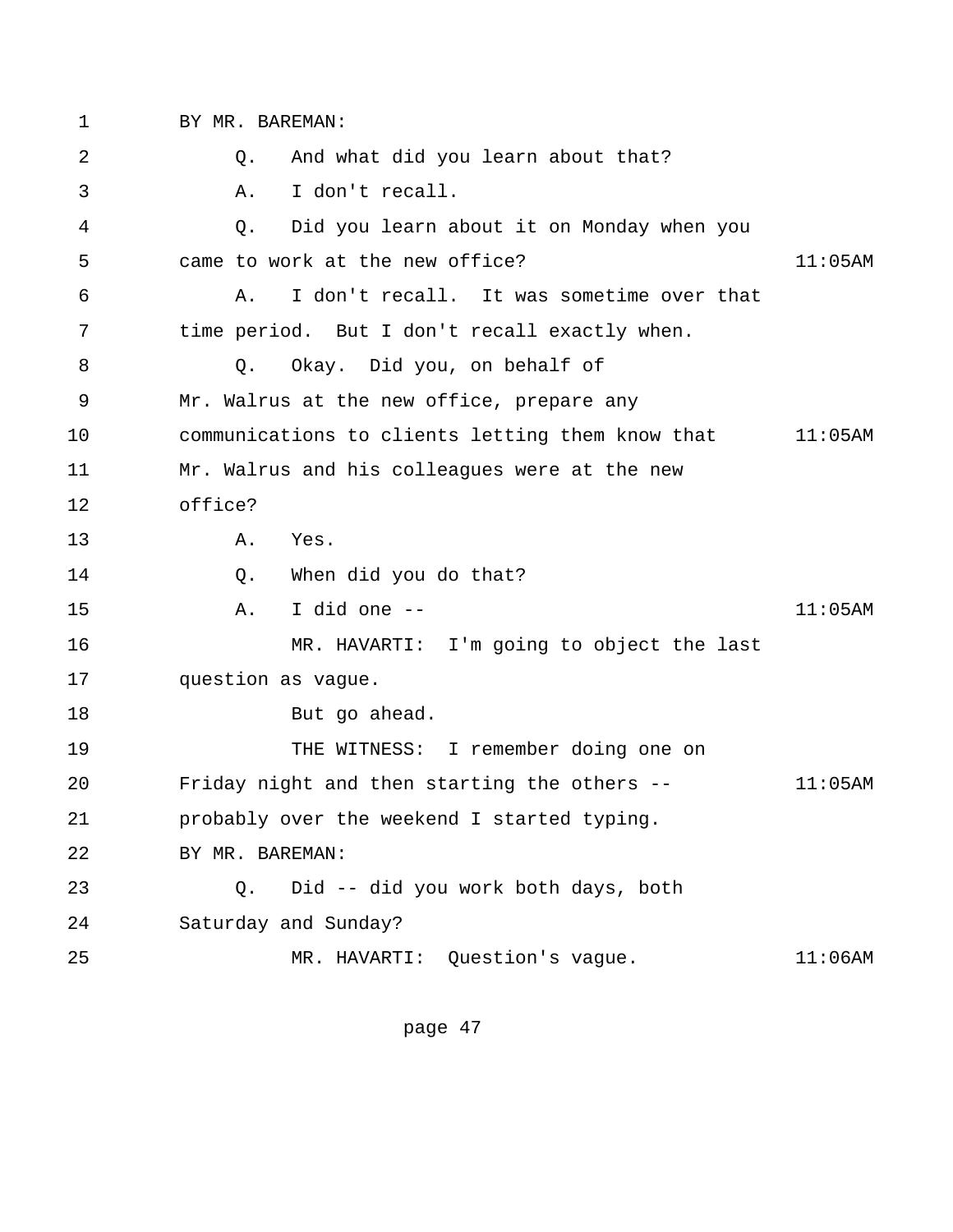1 THE WITNESS: I don't recall if I worked 2 Sunday or not. I just remember being really tired 3 on Sunday. 4 BY MR. BAREMAN: 5 Q. And how -- how were these communications 11:06AM 6 going to be sent by? By fax, by mail? 7 MR. HAVARTI: Question's vague and 8 overbroad. 9 Go ahead. 10 BY MR. BAREMAN: 11 Q. The communications to the clients regarding 12 Mr. Walrus's move and his colleagues move? 13 MR. HAVARTI: Same objections. 14 THE WITNESS: Most of them were faxed. 15 BY MR. BAREMAN: 11:06AM 16 Q. And did you send the faxes out? 17 A. We all did. The staff I mean. 18 Q. So you did on behalf of Mr. Walrus and 19 others did on behalf of their attorneys? 20 A. Right. 11:06AM 21 Q. When did you send your faxes out? 22 MR. HAVARTI: Question's overbroad and 23 vague. 24 THE WITNESS: It just depends on when I did 25 whatever. 11:07AM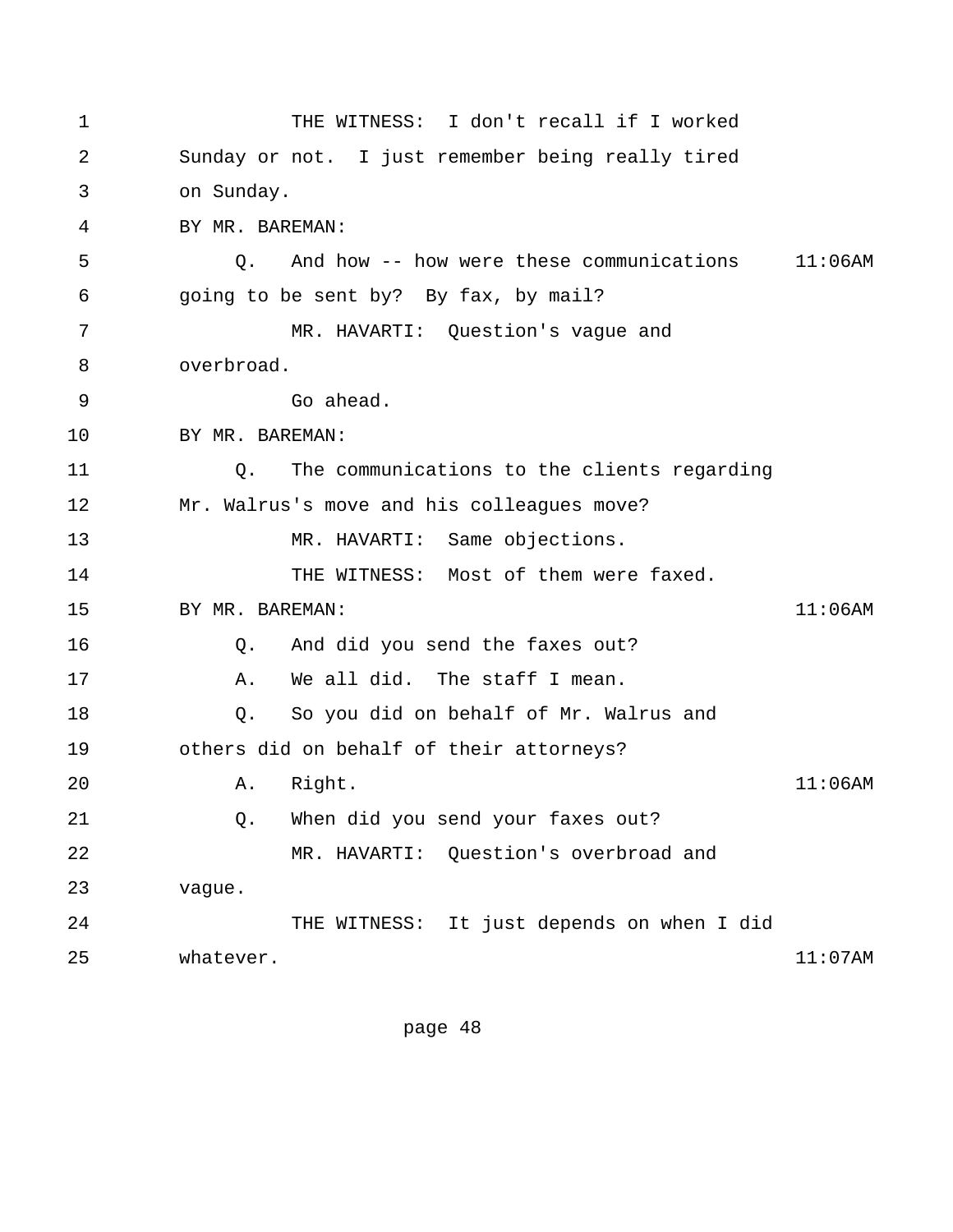1 BY MR. BAREMAN:

 2 Q. When was the first one you sent out? 3 A. I don't remember if it was that weekend or 4 a Monday. I don't remember. 5 Q. Did you have a fax machine at the new 11:07AM 6 office already set up on Friday evening, 7 August 13th? 8 A. Well, they -- it's a law firm. They had a 9 whole setup. They had a service center and 10 everything. 11:07AM 11 0. So is that the White O'Connor law firm? 12 A. Yes. 13 Q. So Mr. Walrus and his colleagues used 14 the service center of White O'Connor? 15 MR. HAVARTI: Overbroad. Vague. 11:07AM 16 THE WITNESS: Yes. 17 BY MR. BAREMAN: 18 Q. And -- and that -- that would serve their 19 photocopying and faxing needs? 20 A. Yes. 11:07AM 21 Q. Did you have any role on behalf of 22 Mr. Walrus in writing clients about which firm 23 they should pay for work performed on or before 24 August 13th, 2004? 25 MR. HAVARTI: Well, assumes facts not in 11:08AM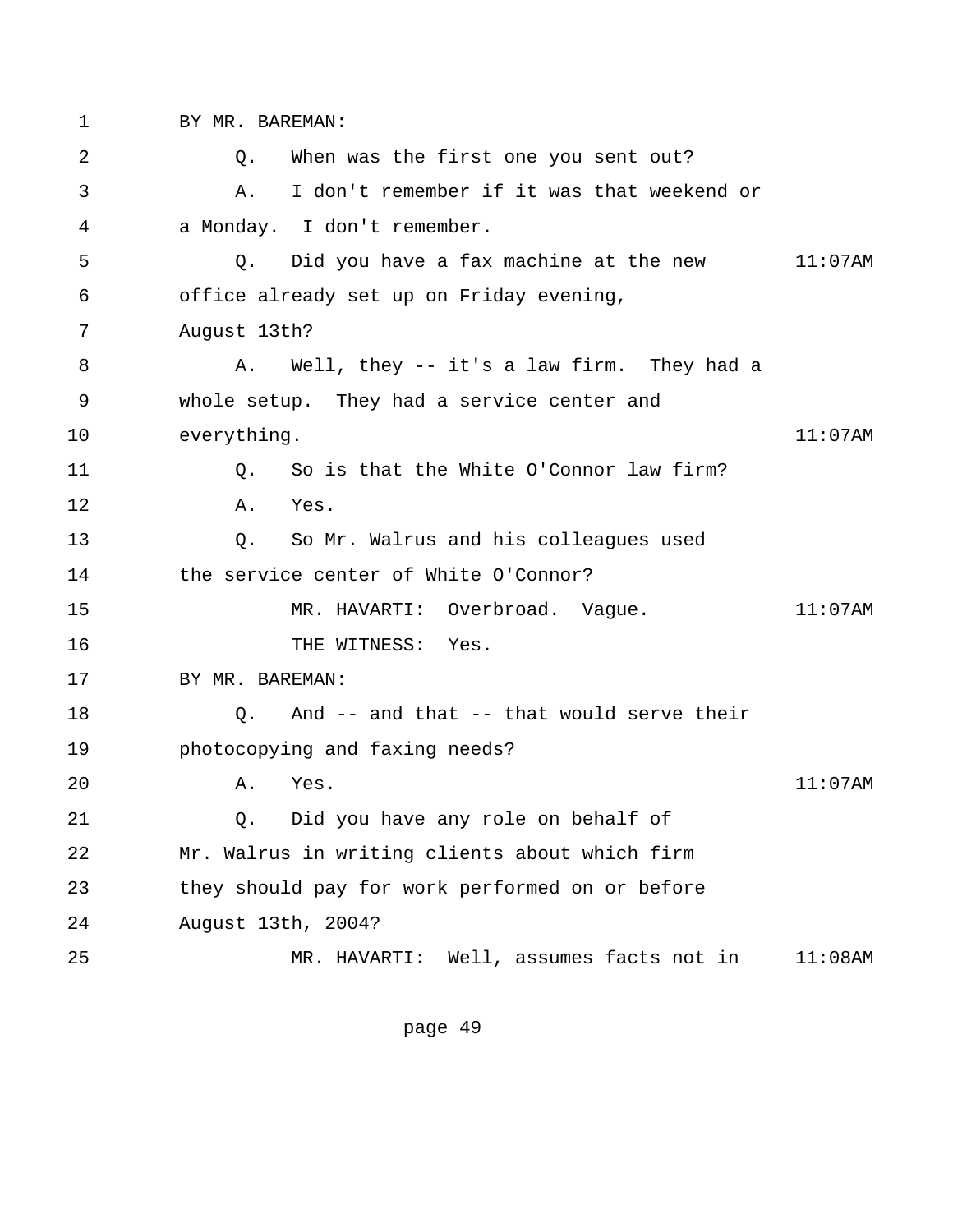1 evidence. It's also vague, compound. 2 Go ahead. 3 THE WITNESS: No. 4 BY MR. BAREMAN: 5 Q. Did you have any role on behalf of 11:08AM 6 Mr. Walrus in assisting him in collecting any 7 money at his new office? 8 A. What do you mean? 9 Q. Correspondence with clients about paying 10 money, correspondence with business managers of 11:08AM 11 clients about paying money? 12 MR. HAVARTI: Question's vague. 13 Go ahead. 14 THE WITNESS: Yeah. I'm really having 15 trouble answering this. 11:08AM 16 I don't -- I'm trying -- you know, I'm 17 trying to remember. When we moved to the new firm, 18 clients sent letters to the old firm saying I'm now 19 being represented by such-and-such, and I don't 20 remember if that letter said anything about payment, 11:09AM 21 so -- 22 BY MR. BAREMAN: 23 Q. Did you help create that letter that you 24 referred to regarding changing the client, 25 instructing the old firm that it had a new attorney? 11:09AM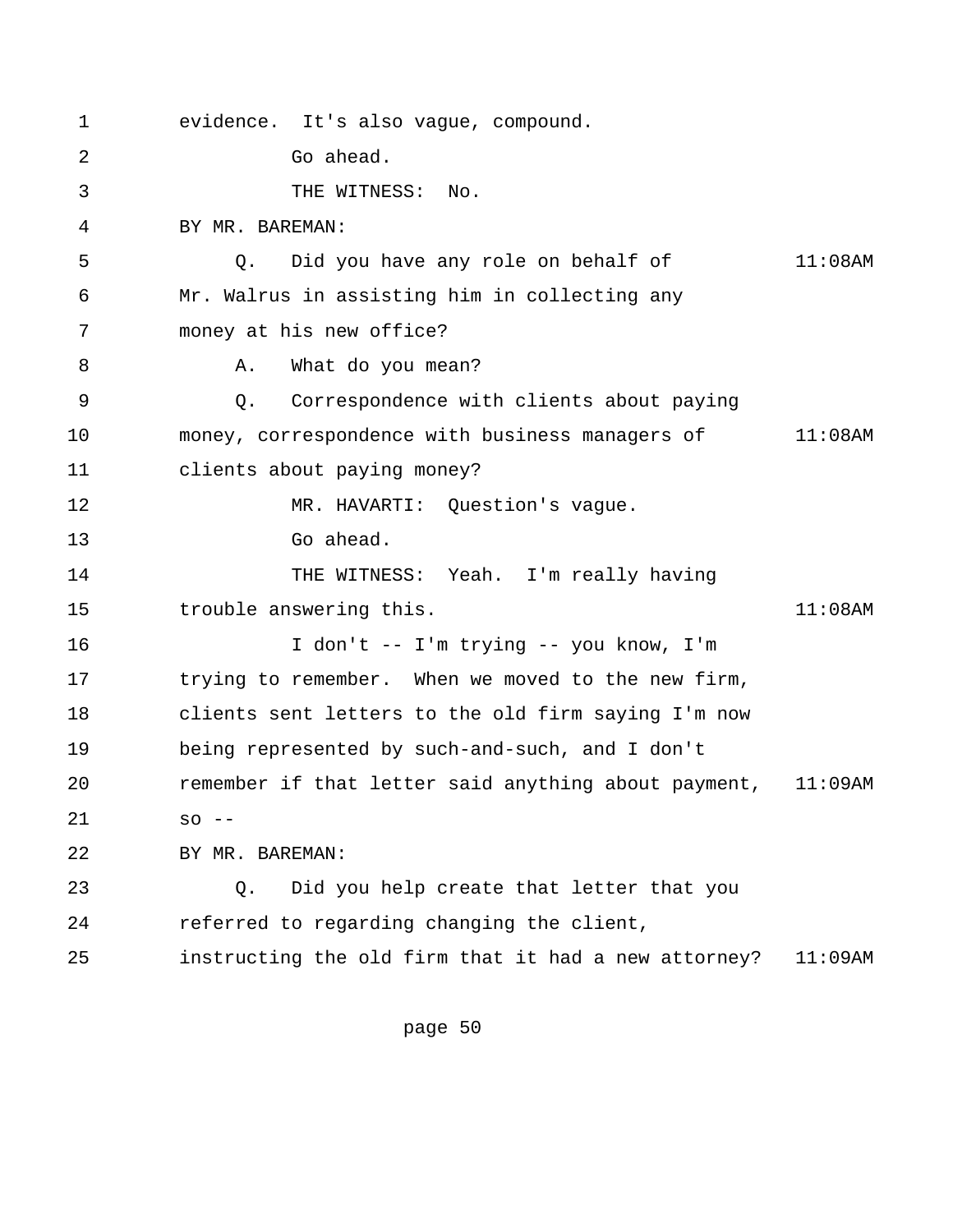1 Did you prepare those letters? 2 MR. HAVARTI: Question about create, 3 preparation is vague. 4 Go ahead. 5 THE WITNESS: I typed them. 11:09AM 6 BY MR. BAREMAN: 7 Q. And when did you start typing those kind of 8 letters? 9 MR. HAVARTI: Overbroad.  $10$  Go ahead.  $11:09$ AM 11 THE WITNESS: I typed, I guess, first one 12 Friday night. 13 BY MR. BAREMAN: 14 Q. And did you -- how did you know which ones 15 to -- to type? Did Mr. Walrus instruct you 11:09AM 16 about that? 17 A. Well, yeah. I mean, he told me what --18 how -- he dictated the letter, if that -- I mean -- 19 Q. The contents of the letter? 20 A. Yes. 11:10AM 21 Q. And did he also give you a list of clients 22 to write? 23 A. Well, I knew his whole client list, so I 24 just, you know -- 25 Q. So Mr. Walrus gave you the content and 11:10AM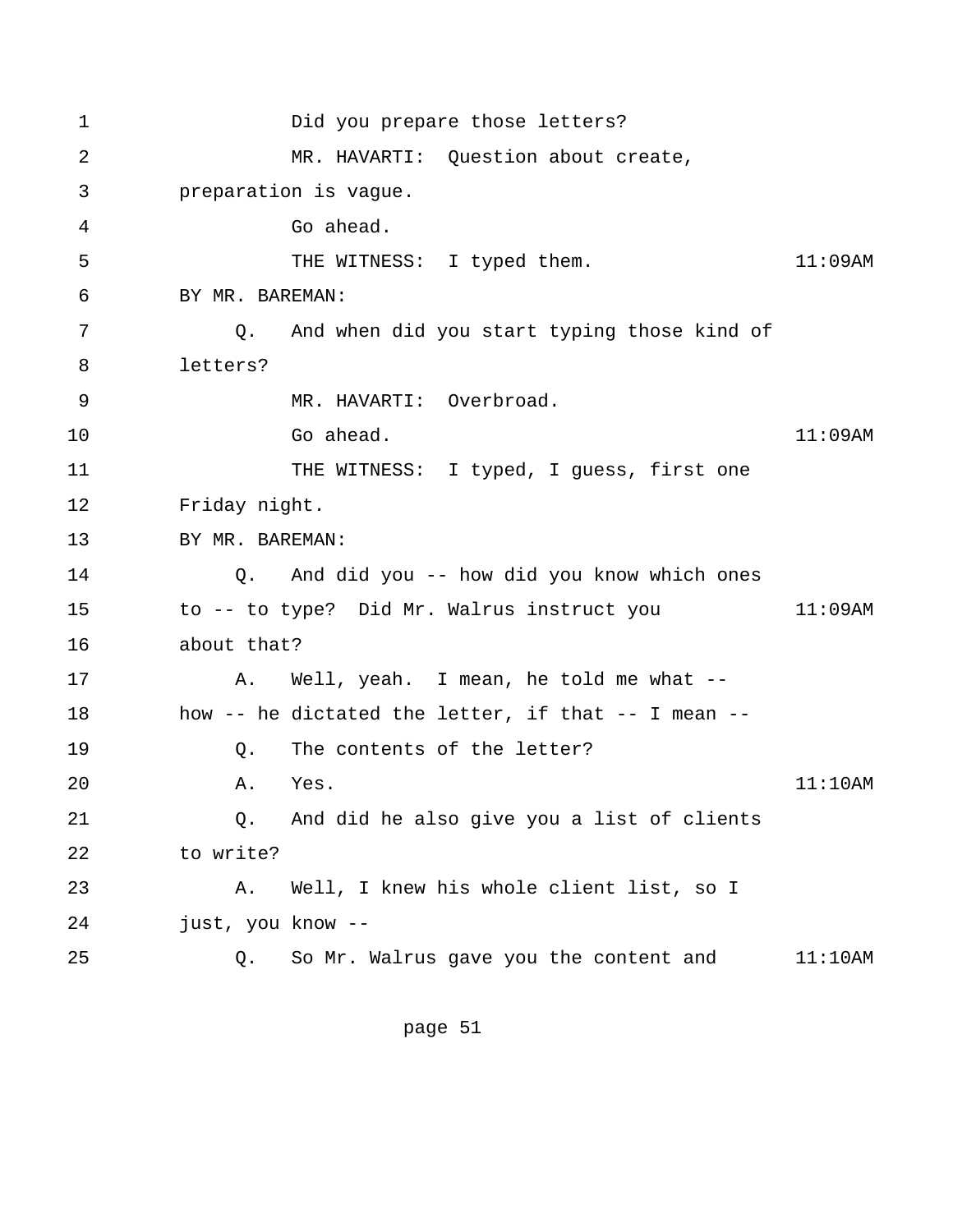1 you went to the client list and you just went down 2 the list? 3 A. I prepared them for all his clients. 4 Q. From the list that you had? 5 MR. HAVARTI: Question's vague. 11:10AM 6 THE WITNESS: I just -- yeah. I mean -- I 7 don't even remember if there was a list. 8 BY MR. BAREMAN: 9 Q. You just knew them or they were on the 10 computer? Or how would you know who to write? 11:11AM 11 MR. HAVARTI: Vague, compound. 12 THE WITNESS: I'd been with him for, at 13 that point, for ten years, so I pretty much knew who 14 his clients were. 15 BY MR. BAREMAN: 16 Q. And did you know their addresses and 17 everything or did you need to consult some 18 information? 19 A. Most of them I have memorized. 20 Q. And were you involved in any discussions 11:11AM 21 regarding which firm the client should pay? 22 A. No. 23 Q. Did you prepare any correspondence on that 24 subject? 25 MR. HAVARTI: Question's vague. 11:11AM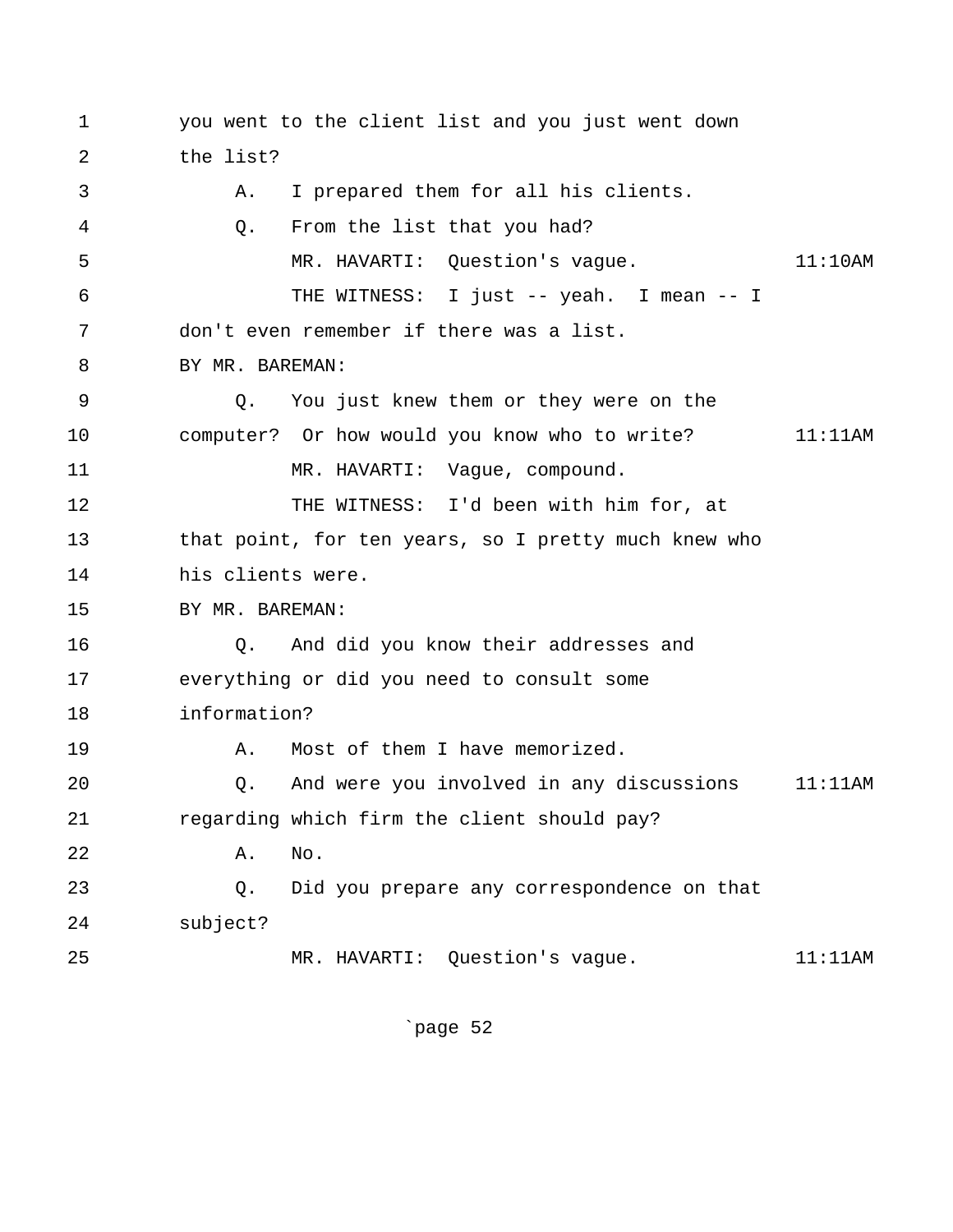1 THE WITNESS: Not that I recall. I 2 don't -- 3 BY MR. BAREMAN: 4 Q. Has -- has that subject ever been discussed 5 with you or in your presence this question of 11:11AM 6 which -- which firm should clients pay? 7 MR. HAVARTI: Question's vague. 8 THE WITNESS: No. 9 MR. HAVARTI: Do you want to take a little 10 short break? 11:12AM 11 MR. BAREMAN: Sure. That sounds good. 12 THE VIDEOGRAPHER: Off the record. 13 The time is 11:12 p.m. 14 (Short recess.) 15 THE VIDEOGRAPHER: On the record. 11:26AM 16 The time is 11:26 a.m. 17 BY MR. BAREMAN: 18 Q. Did it ever come to your attention that 19 Mr. Walrus was thinking about leaving the firm 20 in 2003? 11:27AM 21 A. No. 22 Q. Returning to Friday night, August 13th, 23 2004, did you help David Meatloaf download any stuff 24 not related to Mr. Walrus? 25 A. No. 11:27AM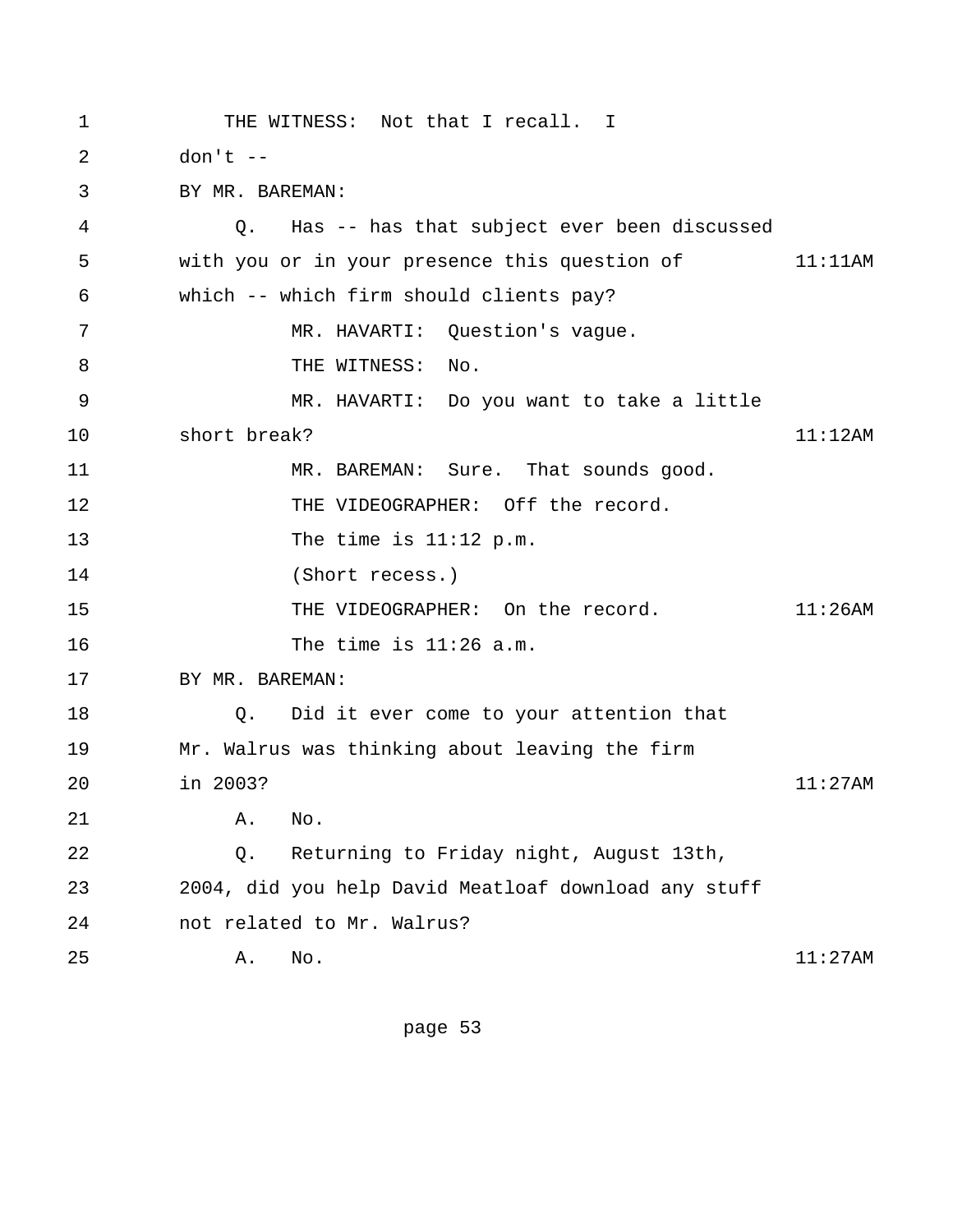1 Q. So what you copied was strictly related to 2 Mr. Walrus? 3 A. Yes. 4 Q. Were -- who else was there with you on that 5 evening of August 13th? At the old office. 11:27AM 6 A. My husband and Matt Walrus and two of 7 Matt's friends. 8 Q. Is that Robert Walrus's son? 9 A. Yes. 10 Q. And what were Matt Walrus and his two 11:27AM 11 friends doing? 12 MR. HAVARTI: Calls for speculation. 13 Go ahead. 14 THE WITNESS: Taking personal photographs 15 of Bob and his family. He had a lot of books, 11:28AM 16 things like that. Personal effects. 17 BY MR. BAREMAN: 18 0. So Mr. Walrus removed his personal 19 stuff on Friday night, August 13th? 20 MR. HAVARTI: Calls for -- as phrased, 11:28AM 21 calls for speculation. 22 Go ahead. 23 THE WITNESS: Well, he wasn't there when I 24 was there. I mean, I was with Matt Walrus.  $25$  /// 11:28AM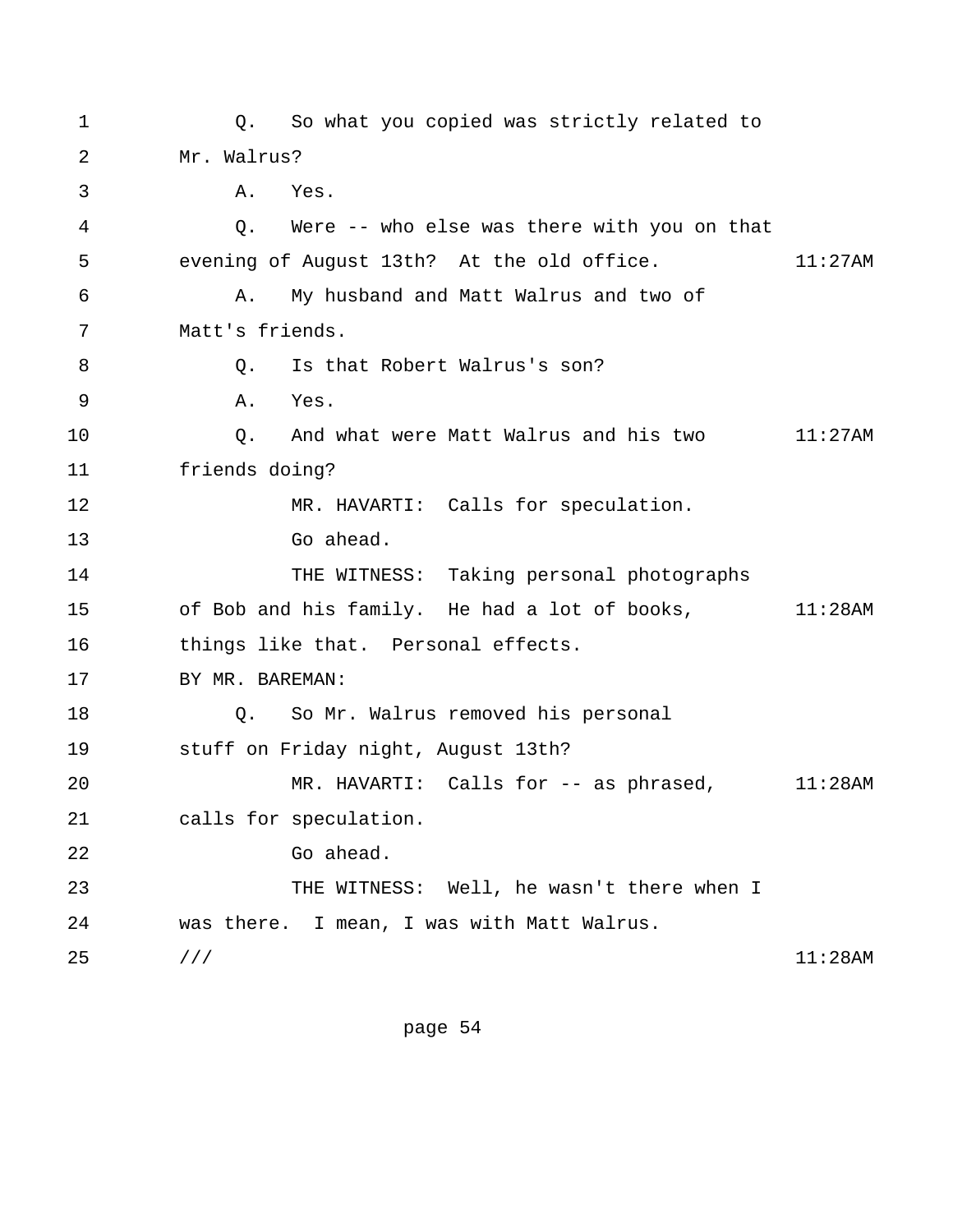1 BY MR. BAREMAN: 2 Q. Right. But he --  $3 \qquad A. \qquad SO --$  4 Q. Matt Walrus and two friends on behalf 5 of his father were moving his father's personal 11:28AM 6 effects out? 7 A. Yes. 8 Q. And your husband was there with you? 9 A. Yes. 10 Q. And what did your husband do while he was 11:28AM 11 there? 12 A. Played computer games. 13 Q. So he was there moral support for you? 14 A. He was there because I don't like going out 15 late alone, parking lot, Oakland. They had had 11:28AM 16 problems in that parking lot before, so... 17 Q. So he was -- he was doing -- playing 18 computer games while you did the photocopying of the 19 information you testified about earlier? 20 A. Yes. 11:29AM 21 Q. Was David Meatloaf there while you were there 22 on the evening of August 13th? 23 A. No. 24 Q. Did it ever come to your attention that 25 Mr. Walrus or one of his colleagues or someone 11:29AM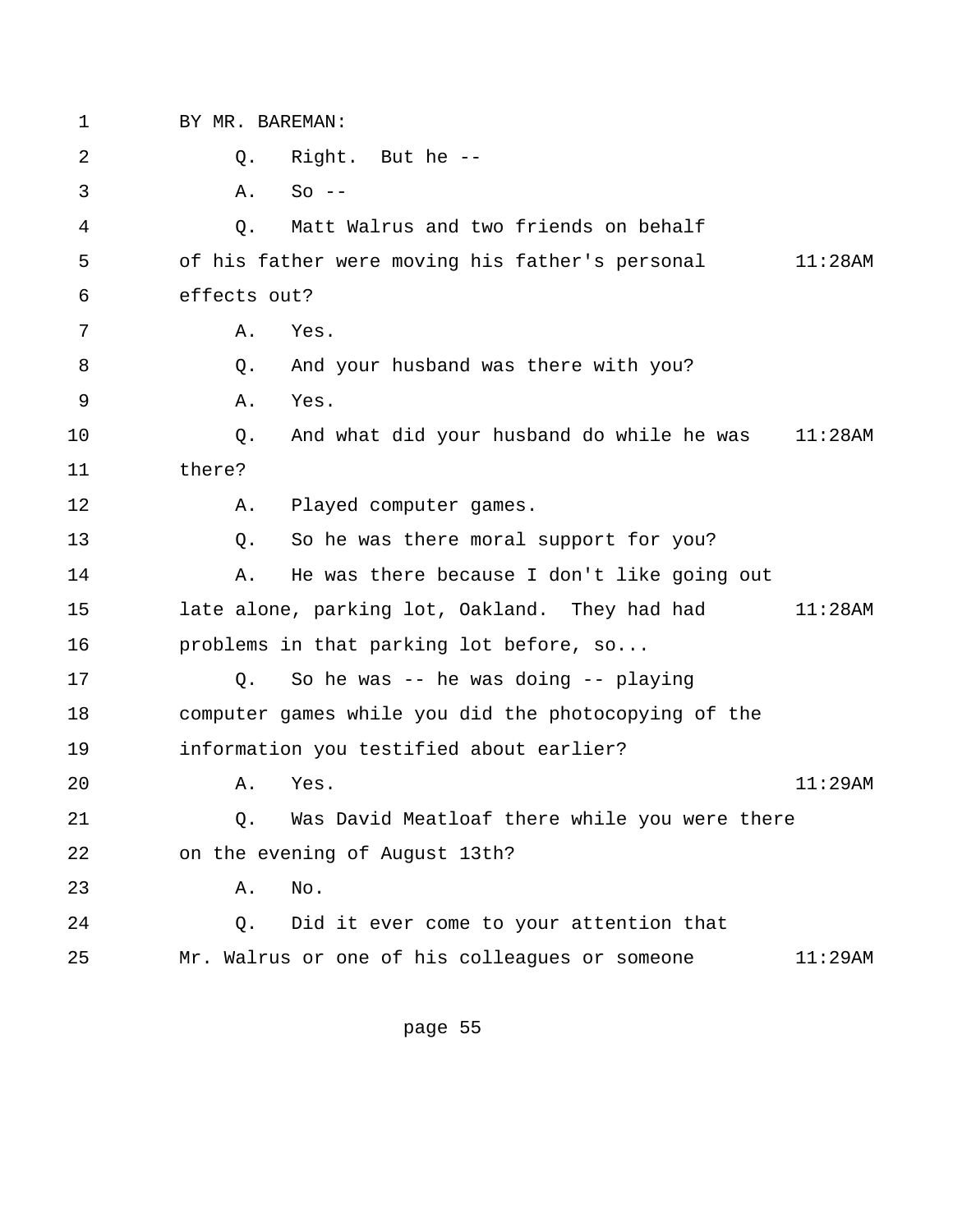1 that works with you, one of the staff, had -- had 2 copied part of David Billingstone's billing file? 3 MR. HAVARTI: Vague as to time. 4 THE WITNESS: No. 5 BY MR. BAREMAN: 6 Q. And is that something that -- that you ever 7 had occasion to do, to look in David Billingstone's 8 billing file? 9 A. Look in it? No. 10 Q. You've never seen it? 11:30AM 11 A. I've seen the file. I haven't seen in it. 12 Q. And when you've seen it, it was at the old 13 firm? 14 A. Yes. 15 Q. Did anyone ever discuss in your hearing the 11:30AM 16 fact that the new firm had the David Billingstone 17 billing file for 2003 and 2004? 18 MR. HAVARTI: You should exclude from that 19 any communications you may have had with counsel. 20 THE WITNESS: No. 11:30AM 21 MR. HAVARTI: Michael, the way your 22 questions were phrased, I could see how they were 23 misinterpreted. You asked a narrow question. And I 24 just don't want it to be misperceived. 25 But you ought to -- the witness can tell 11:30AM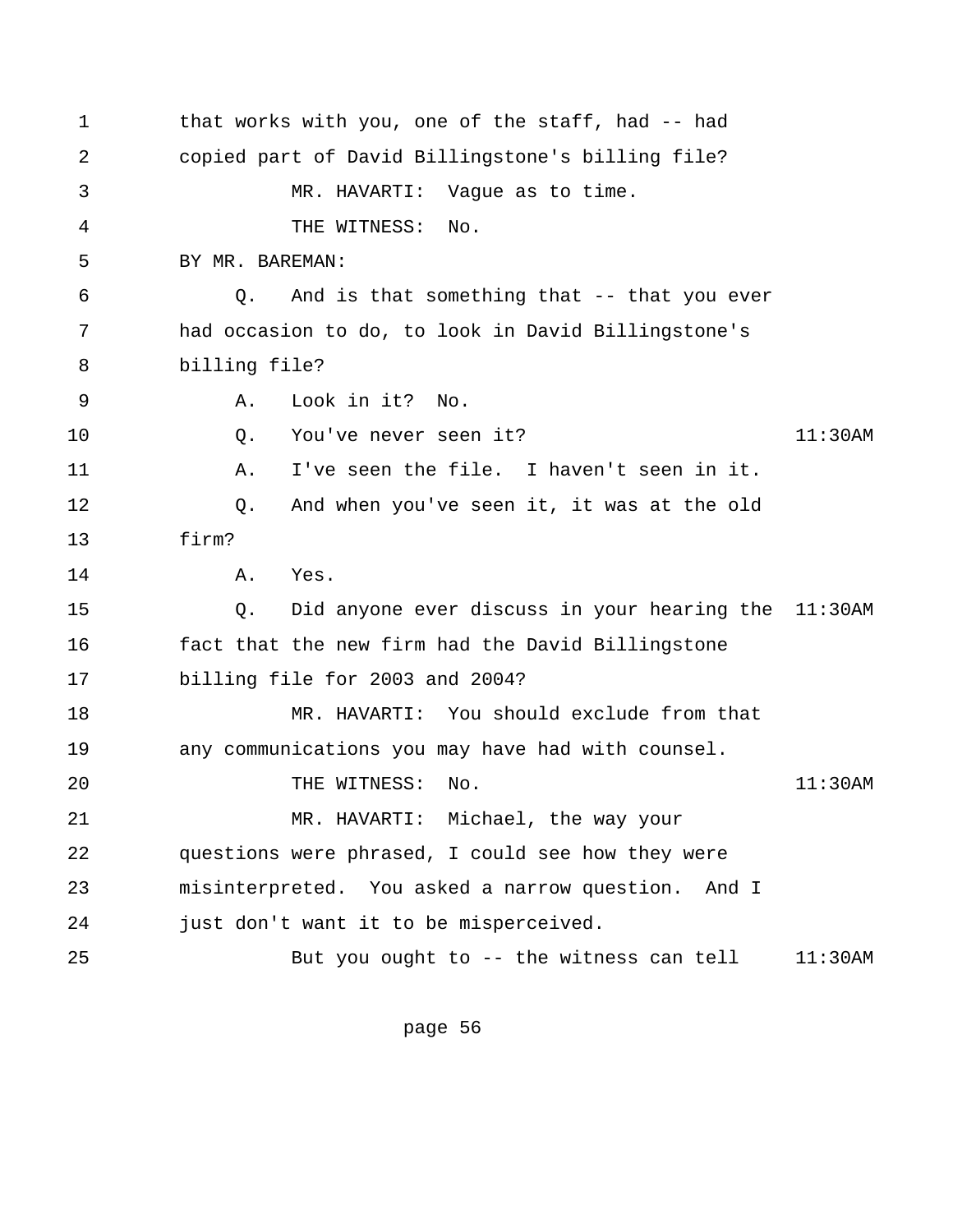1 you more about the Billingstone file. 2 MR. BAREMAN: Oh. 3 MR. HAVARTI: Okay. You just didn't ask 4 quite the right question. She took you literally. 5 So I think you ought to ask a bit more. I don't 11:31AM 6 want it to be perceived -- 7 MR. BAREMAN: Okay. I appreciate that. 8 Q. Do you know anything about 9 David Billingstone's file aside from anything counsel 10 told you? 11:31AM 11 A. No. 12 MR. BAREMAN: Well, I don't want to ask you 13 what counsel told you. 14 MR. HAVARTI: Why don't you ask the 15 circumstances under which she saw the Billingstone 11:31AM 16 file? Because I don't want a record to be 17 misperceived here. 18 MR. BAREMAN: All right. 19 MR. HAVARTI: Because the way your 20 question was asked before, I think it was vague and 11:31AM 21 I don't want it to be -- I don't want it to be 22 misconstrued later. 23 BY MR. BAREMAN: 24 Q. So you -- you have seen David Billingstone's 25 file but it was at the old firm; is that right? 11:31AM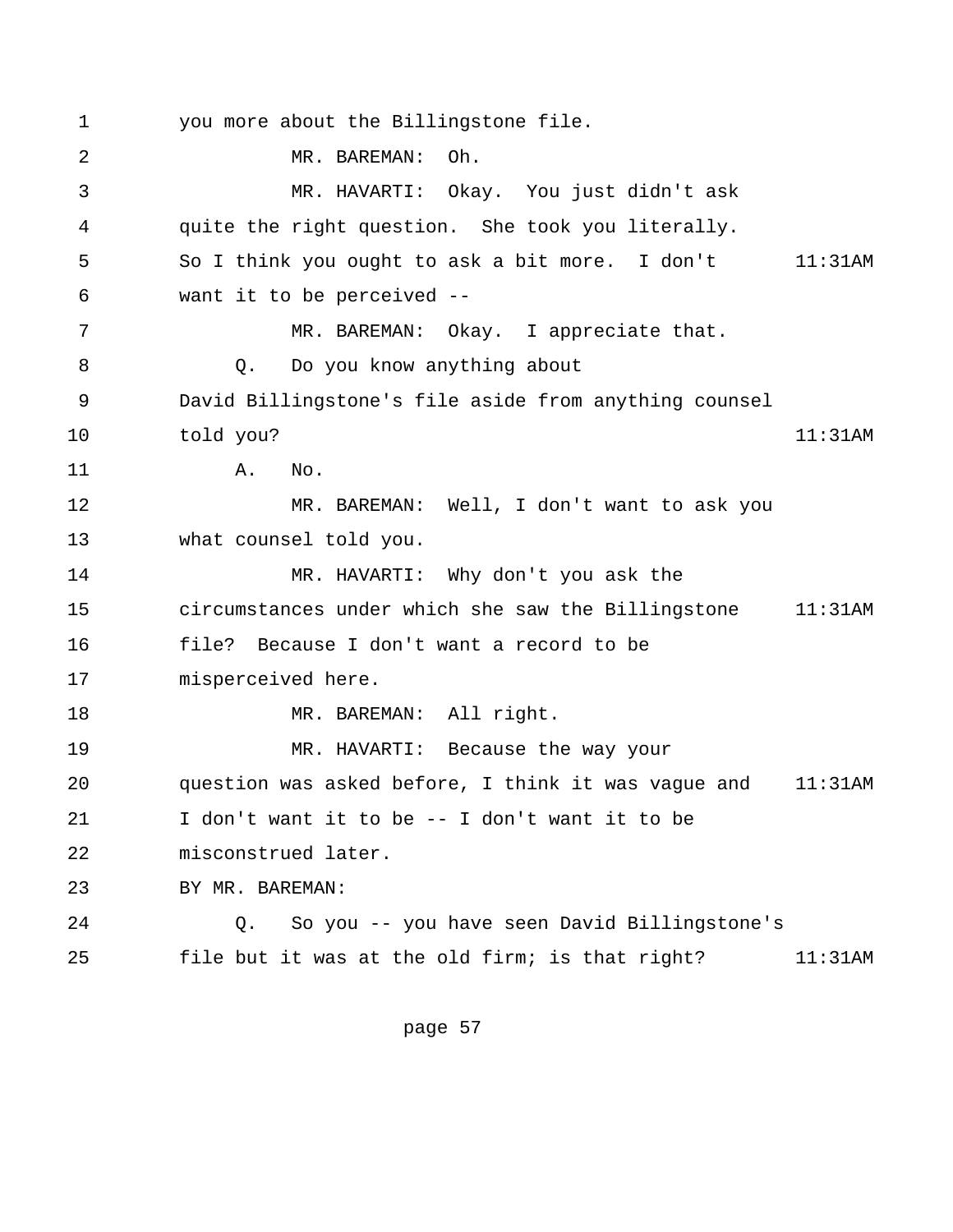1 A. Yes. 2 Q. Have you seen anyone else photocopying 3 David Billingstone's billing file or any part of it? 4 A. No. 5 Q. Did it ever come to your attention, aside 11:31AM 6 from counsel telling you, that part of the 7 David Billingstone billing file, specifically for the 8 year 2003, 2004, ended up at the new firm where you 9 worked? 10 A. No. 11:32AM 11 Q. What -- was David Billingstone a subject of 12 discussion that you ever had with Mr. Walrus? 13 A. No. 14 Q. Was David Billingstone a subject of discussion 15 that you ever had with Patty Rodriguez? 11:32AM 16 **A.** No. 17 Q. Did you ever discuss Jim Jakely with -- 18 with Mr. Walrus? 19 MR. HAVARTI: Question's overbroad. 20 Vague. 11:32AM 21 THE WITNESS: Yes. 22 BY MR. BAREMAN: 23 Q. What did you discuss about Mr. Jakely 24 with Mr. Walrus? 25 MR. HAVARTI: Same, vague, overbroad. 11:32AM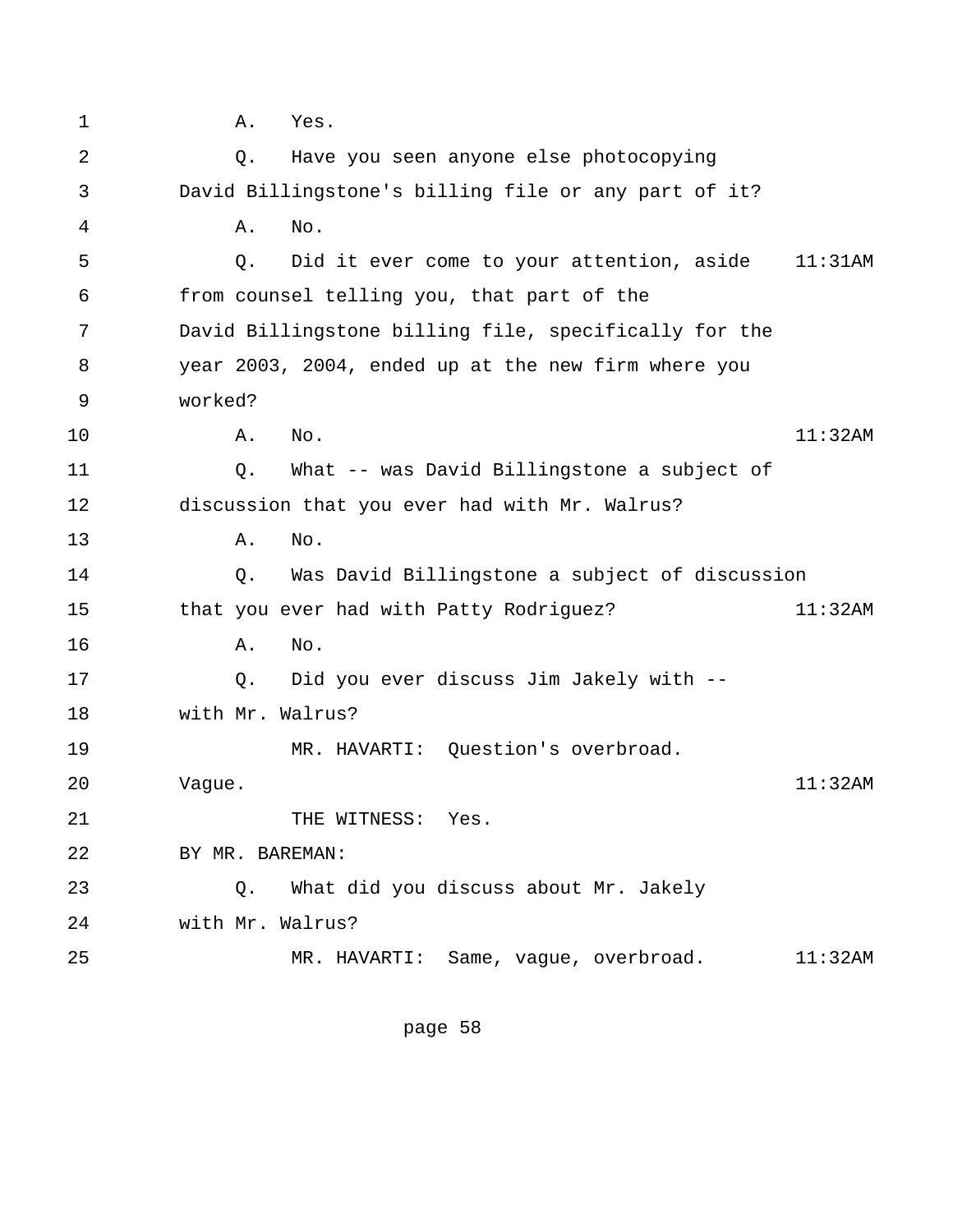| $\mathbf 1$ | THE WITNESS: That he was not a nice man.                |  |         |
|-------------|---------------------------------------------------------|--|---------|
| 2           | BY MR. BAREMAN:                                         |  |         |
| 3           | And when -- when was the first conversation<br>Q.       |  |         |
| 4           | along those lines?                                      |  |         |
| 5           | It goes back to 9/11 when he wanted us to 11:33AM<br>Α. |  |         |
| 6           | work and keep the office open. People were worried      |  |         |
| 7           | about their families and wanted to be home, and         |  |         |
| 8           | things like that.                                       |  |         |
| 9           | And what was the next occasion after<br>Q.              |  |         |
| 10          | 9/11/2001?                                              |  | 11:33AM |
| 11          | When he started coming to the office more.<br>Α.        |  |         |
| 12          | And that is Mr. Jakely started coming to<br>Q.          |  |         |
| 13          | the office more?                                        |  |         |
| 14          | Yes.<br>Α.                                              |  |         |
| 15          | And when -- when did that happen?<br>Q.                 |  | 11:33AM |
| 16          | I guess it was '03.<br>Α.                               |  |         |
| 17          | Was there some event that caused him to be<br>Q.        |  |         |
| 18          | in the office more that you're aware of?                |  |         |
| 19          | MR. HAVARTI: Calls for speculation.                     |  |         |
| 20          | THE WITNESS: I don't know. I just noticed 11:34AM       |  |         |
| 21          | that he was there more and that's when he started,      |  |         |
| 22          | you know, like I said, just kind of walking around      |  |         |
| 23          | and $--$                                                |  |         |
| 24          | BY MR. BAREMAN:                                         |  |         |
| 25          | He was looking at people's desks?<br>Q.                 |  | 11:34AM |
|             |                                                         |  |         |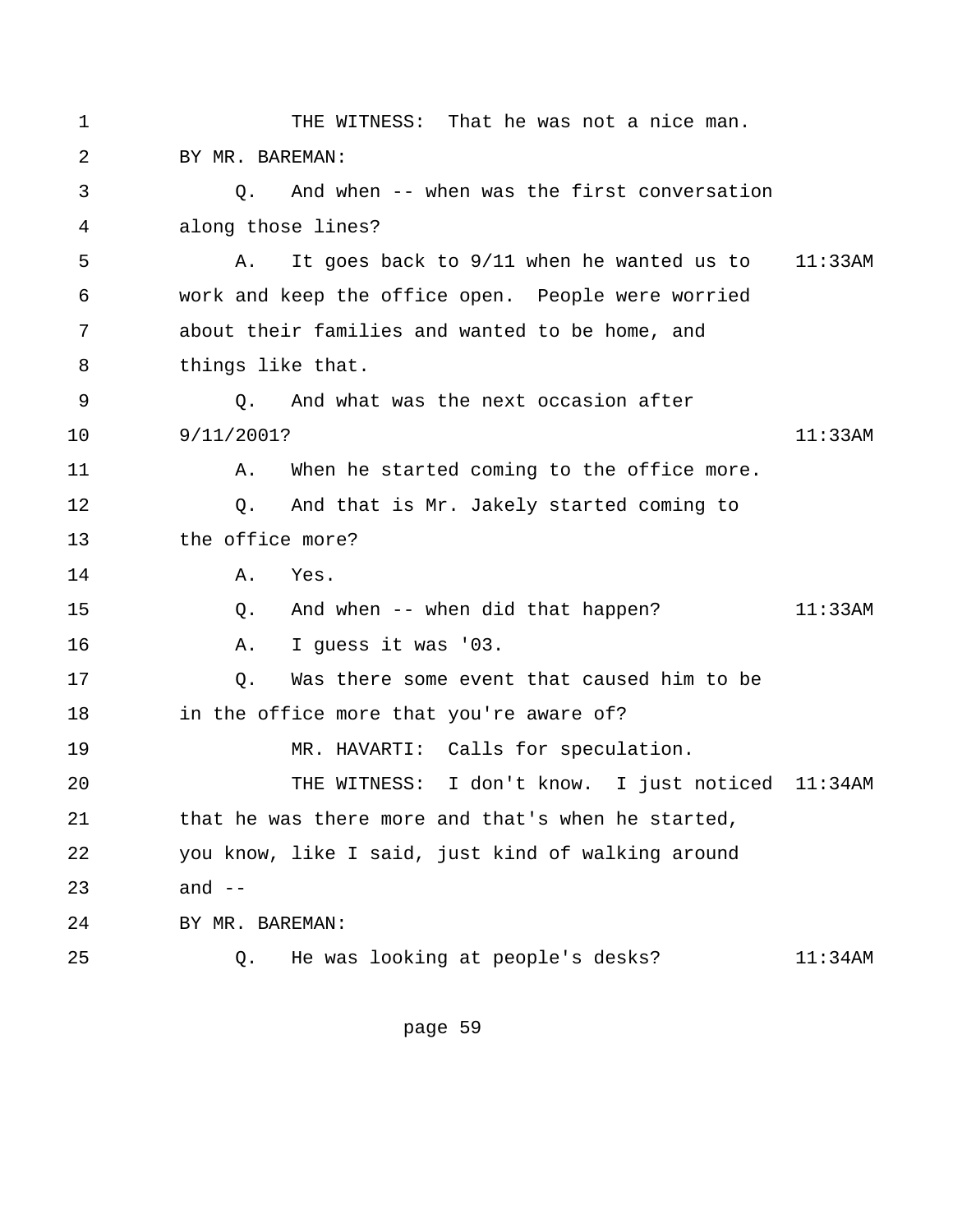| $\mathbf 1$ | Pulling his weight. Just he -- he can be<br>Α.         |            |
|-------------|--------------------------------------------------------|------------|
| 2           | very -- I don't know how to explain it. Just kind      |            |
| 3           | of, you know, making his presence known.               |            |
| 4           | Was that something that you would discuss<br>$\circ$ . |            |
| 5           | with Mr. Walrus?                                       | 11:35AM    |
| 6           | Nothing in depth, but I do remember going<br>Α.        |            |
| 7           | in and -- and saying something like "did Jim forget    |            |
| 8           | how to golf?" I mean, "why is he here?"                |            |
| 9           | Did Mr. Walrus ever tell you why he<br>Q.              |            |
| $10 \,$     | chose to leave the old firm?                           | 11:35AM    |
| 11          | Yeah.<br>Α.                                            |            |
| 12          | What did he say?<br>Q.                                 |            |
| 13          | Well, mostly because he was really loyal to<br>Α.      |            |
| 14          | Barry and it was a known fact that they were trying    |            |
| 15          | to push Barry out and that he was -- you know,         | $11:36$ AM |
| 16          | everyone was unhappy, so I'm cloudy as to what he      |            |
| 17          | may have said.                                         |            |
| 18          | It was -- it was a very horrible place to              |            |
| 19          | work, and -- and Jim was just really throwing his      |            |
| 20          | weight around and it got to the point where no one     | $11:36$ AM |
| 21          | wanted to be there. I mean, even some of the people    |            |
| 22          | who are still there I'm sure don't want to be there.   |            |
| 23          | I mean, it was just very oppressive. And when we       |            |
| 24          | left, it just felt like the weight of the world had    |            |
| 25          | been taken off of our shoulders.                       | 11:36AM    |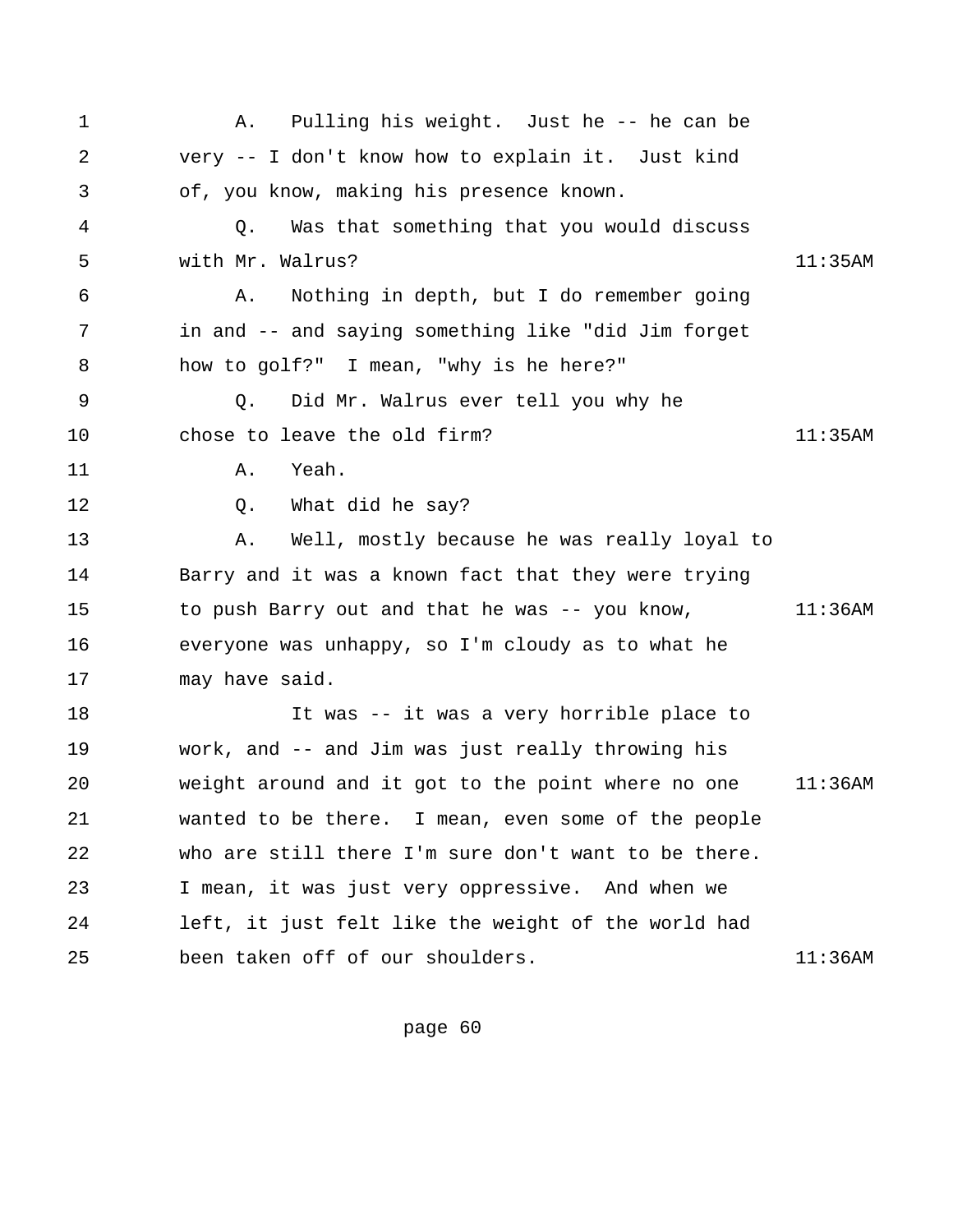1 Q. Now, you said "they," referring to people 2 trying to push Barry Harsh out. Who are the 3 "they"? Who was trying to push Barry Harsh out? 4 MR. HAVARTI: Well, it calls for 5 speculation. 11:37AM 6 THE WITNESS: Yeah. I mean, anything -- 7 you know, I wasn't present in any meetings or 8 anything like that. Anything I can tell you would 9 just be, you know, office gossip. It just, you 10 know, everyone was talking about the fact that they 11:37AM 11 wanted Barry out. And Bob was Barry's guy, because 12 Barry brought Bob in. 13 So a lot of the talk was that they want Bob 14 out if they were -- because, you know, Barry -- Bob 15 is a very loyal person. He's brought in by Barry 11:37AM 16 and Barry had mentored him. So -- 17 BY MR. BAREMAN: 18 0. Do you personally have a sense of who 19 "they" were, the ones trying to push Barry Harsh 20 out? 11:37AM 21 A. Well, Jim. 22 Q. Jim Jakely? 23 A. Yes. 24 Q. Anyone else? 25 MR. HAVARTI: Calls for speculation. 11:38AM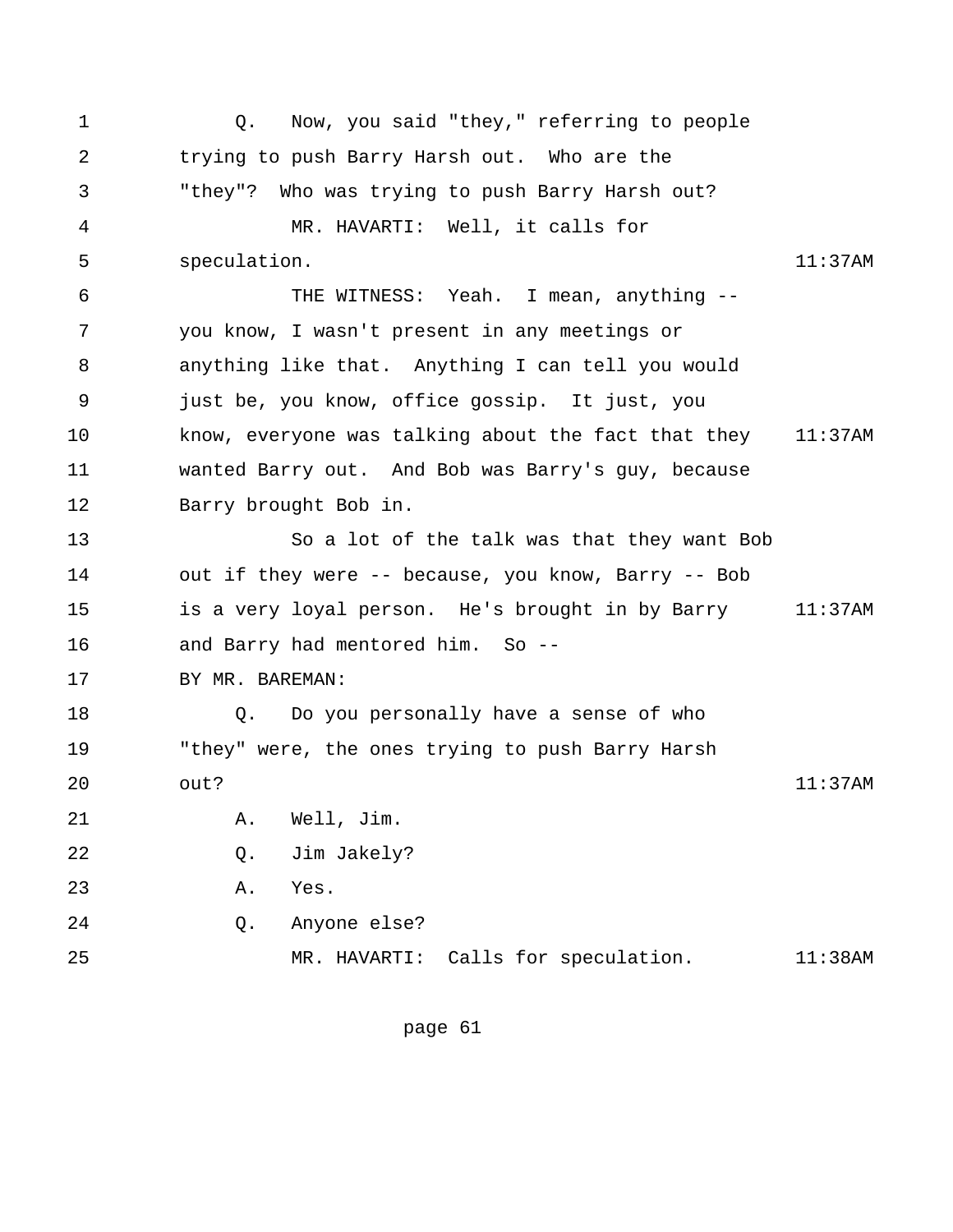| $\mathbf 1$ | Go ahead.                                                       |
|-------------|-----------------------------------------------------------------|
| 2           | THE WITNESS: You know, mostly Jim and --                        |
| 3           | and Alan Werthers. But mostly Jim. I mean, Jim                  |
| 4           | seemed to be controlling everything.                            |
| 5           | BY MR. BAREMAN:                                                 |
| 6           | Are you still in touch with anyone at the<br>Q.                 |
| 7           | old firm?                                                       |
| 8           | Α.<br>Sure.                                                     |
| 9           | Who are you still in touch with?<br>O.                          |
| 10          | Well, I run into people all the time. I 11:38AM<br>Α.           |
| 11          | see Candy Cromley. You know, we're -- we're -- I                |
| 12          | mean, there are people that I was with them for ten             |
| 13          | years. I worked with these people and there are                 |
| 14          | people that -- I mean their children call me Aunt               |
| 15          | Bernadette. I mean Candy's kids call me Aunt Bernadettell: 39AM |
| 16          | and -- you know. So, unfortunately, as I understand             |
| 17          | it, these people have been told that they're not to             |
| 18          | talk to us, which really hurts.                                 |
| 19          | And that came straight from Jim. They're                        |
| 20          | not allowed to talk to us. They're not allowed to<br>$11:39$ AM |
| 21          | see us, so I don't want to get anyone in trouble                |
| 22          | because they see me, but I mean it's a horrible                 |
| 23          | situation. They -- they were put in a position of               |
| 24          | friendship over their livelihood.                               |
| 25          | So that's kind of a scary thing to answer.<br>$11:39$ AM        |
|             |                                                                 |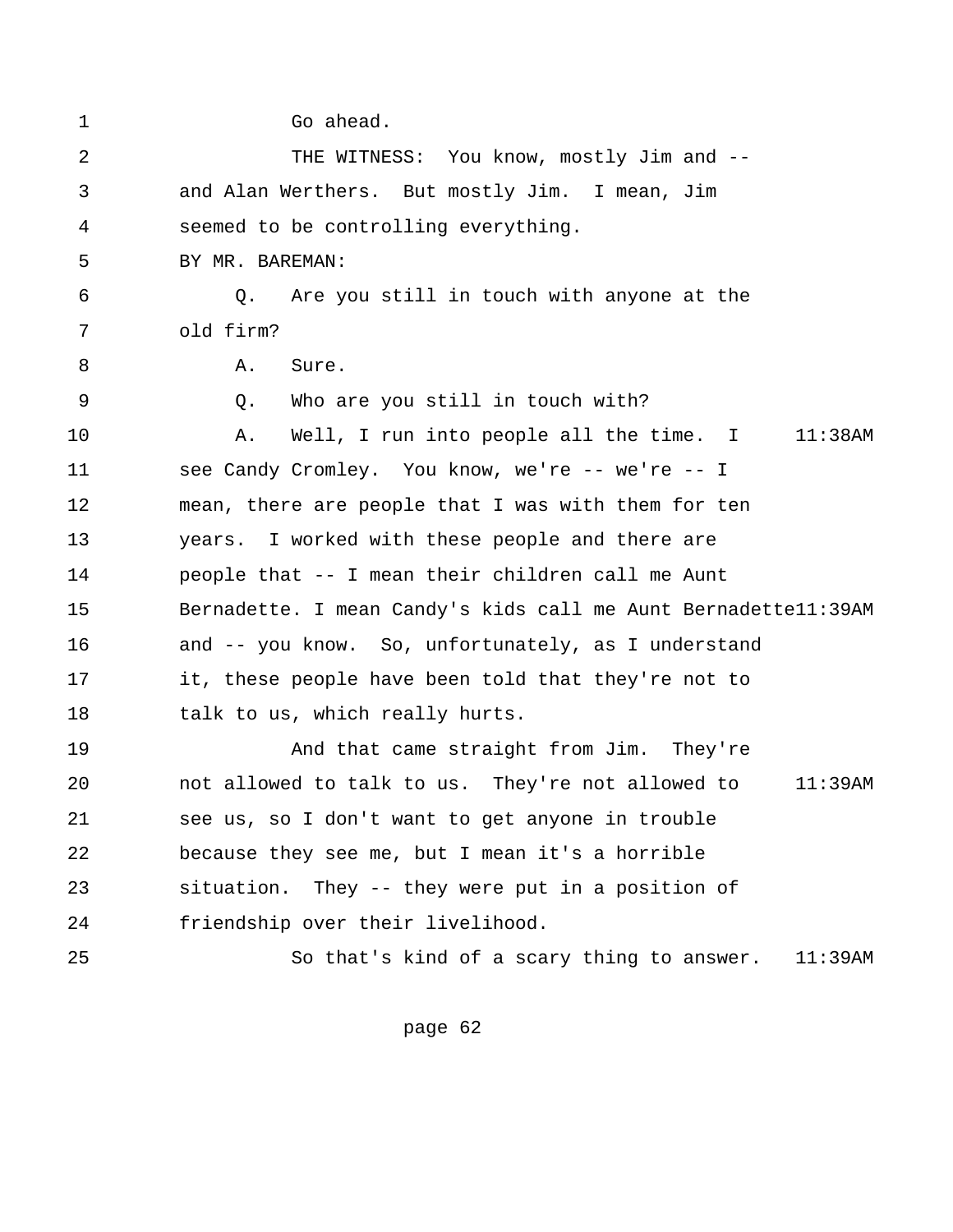1 I've seen Lori Anderson. I -- I -- I saw 2 her recently because a friend -- a mutual friend was 3 in town, so we had dinner together. 4 You know, I've seen a few people. You 5 know. 11:40AM 6 You know, I've seen Catherine Baxter on 7 a few occasions. When her step-children were in 8 town, they had a family gathering. 9 I'm trying to think. 10 I run into people all the time at lunch and 11:40AM 11 they tell me that, you know, that they miss me and 12 that, you know, some of them say I'm afraid to talk 13 to you. I'm afraid someone will see me talking to 14 you. 15 So they just give me a quick hug and run. 11:40AM 16 And it's very sad. And I can't imagine what it 17 would be like to work in a situation where you're 18 that afraid. 19 Q. Did you have any role in deciding who would 20 work at the new firm? 11:41AM 21 A. No. 22 Q. Did you have any understanding of who did 23 decide that or how it was decided? 24 A. No. 25 MR. HAVARTI: Question's vague. 11:41AM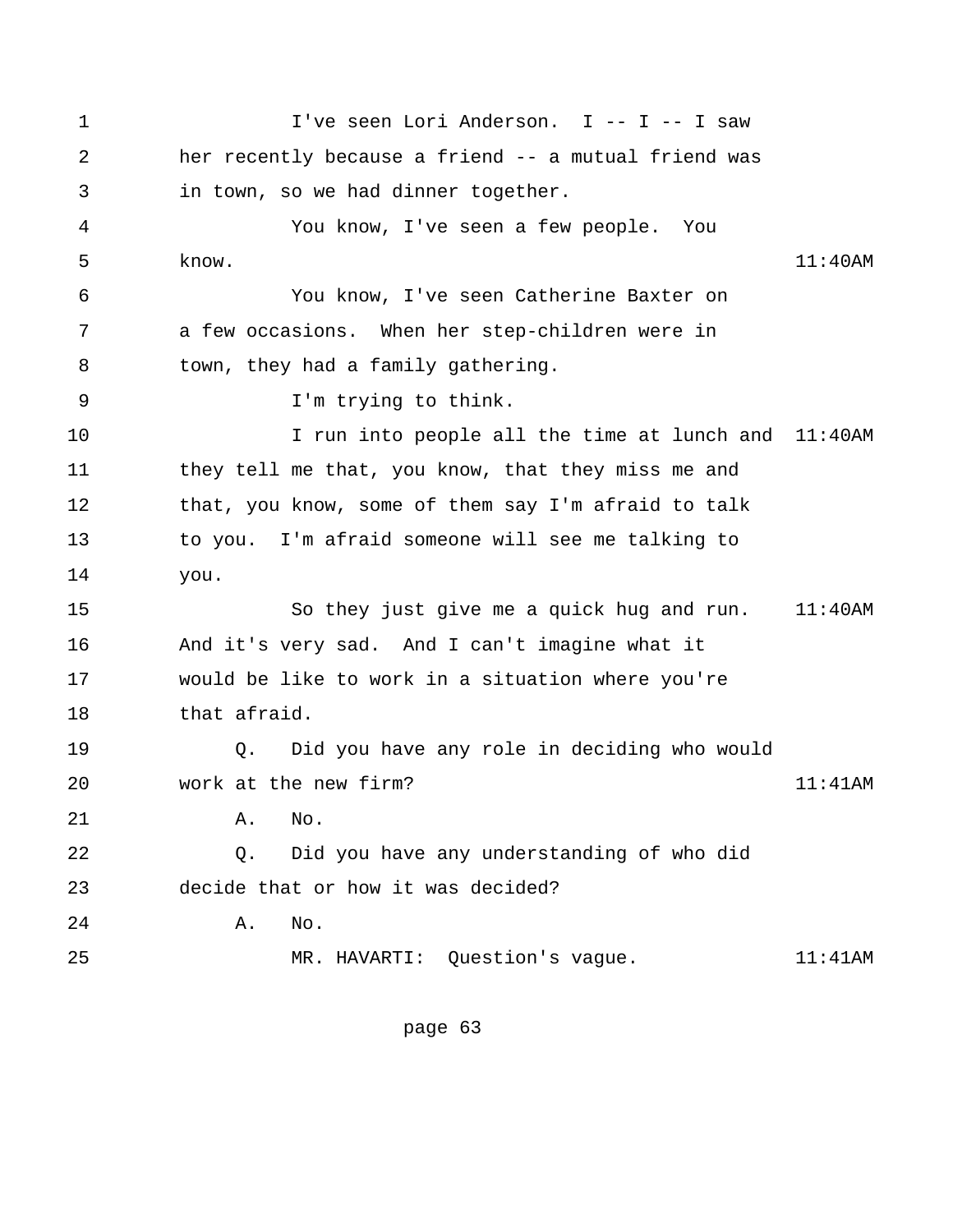1 BY MR. BAREMAN: 2 Q. All you knew about that was that 3 Mr. Walrus spoke to you on that Thursday 4 evening, August 12th? 5 A. (No audible response.) 11:41AM 6 Q. Is that right? 7 A. Yes. 8 Q. Did each of the attorneys speak to their 9 own assistant, to your knowledge? 10 MR. HAVARTI: Calls for speculation. 11:41AM 11 THE WITNESS: Don't know. 12 BY MR. BAREMAN: 13 Q. Do you know from conversations with Patty 14 Rodriguez how she found out about the new firm? 15 A. I guess Barry told her, but I don't know 11:42AM 16 when. I mean, this is all so long ago. I just 17 don't remember specifics. 18 Q. Did it ever come to your attention how the 19 new firm happened to locate where it did? 20 MR. HAVARTI: The question calls for 11:42AM 21 speculation. 22 Go ahead, but make sure if it -- if it 23 relates to counsel advice or anything like that, 24 just don't disclose that. 25 THE WITNESS: No. 11:42AM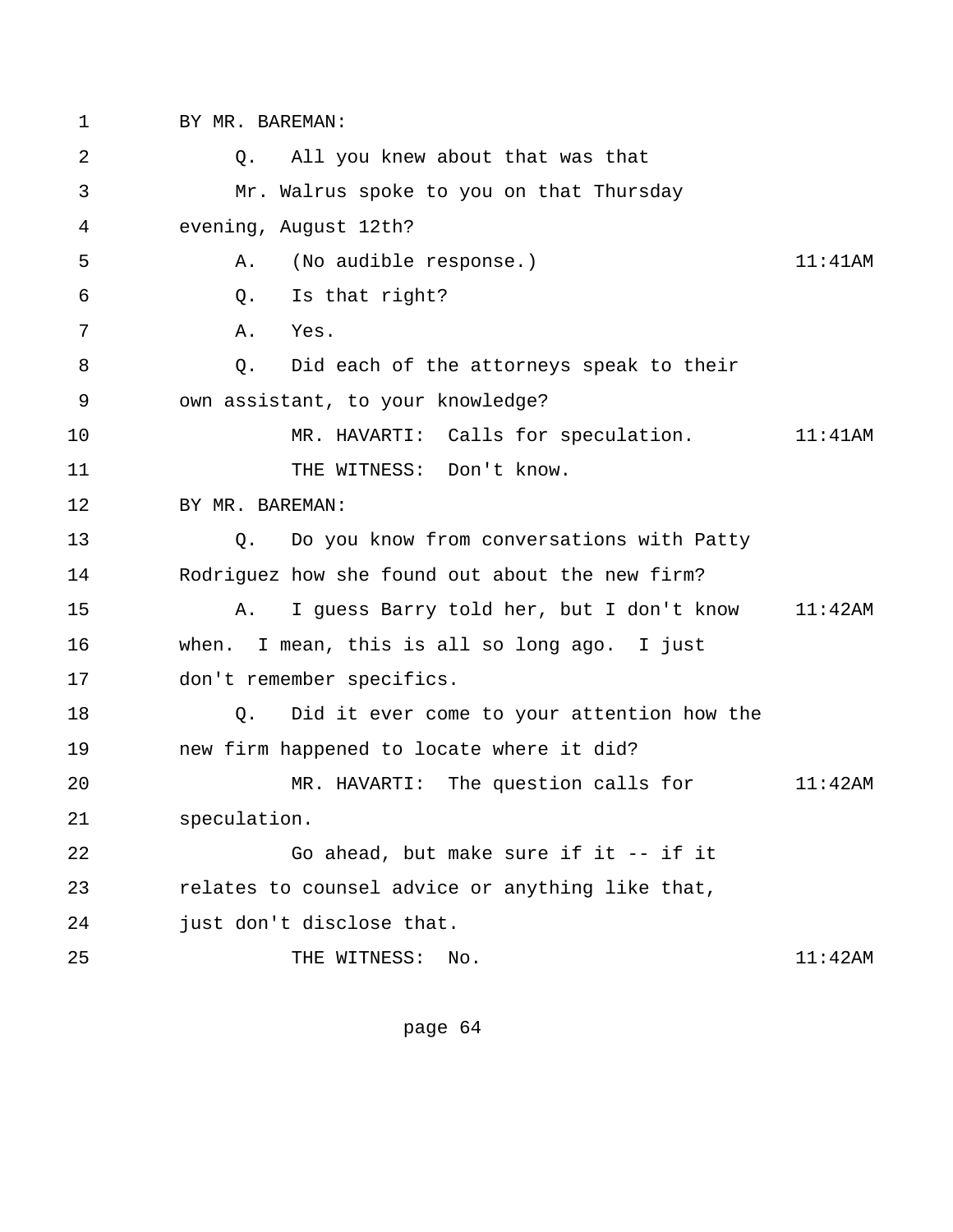1 MR. BAREMAN: I think I'm ready for another 2 little break. 3 MR. HAVARTI: Okay. 4 MR. BAREMAN: Maybe wrap it up. 5 MR. HAVARTI: Okay. 11:43AM 6 THE VIDEOGRAPHER: Thank you. 7 Off -- off the record. 8 The time is 11:53 a.m. -- excuse me. 9 11:43 a.m. 10 (Short recess.) 11:49AM 11 THE VIDEOGRAPHER: On the record. 12 The time is 11:49 a.m. 13 BY MR. BAREMAN: 14 Q. Did -- did anyone help you get information 15 off the computer? You talked about getting 11:49AM 16 information off the computer on Friday evening, 17 August 13. 18 MR. HAVARTI: That misstates testimony. 19 But go ahead. 20 THE WITNESS: No. 11:49AM 21 BY MR. BAREMAN: 22 Q. To your knowledge, did David Meatloaf get 23 information off the computer, like contact 24 information or anything? 25 A. I don't know. 11:49AM

` page 65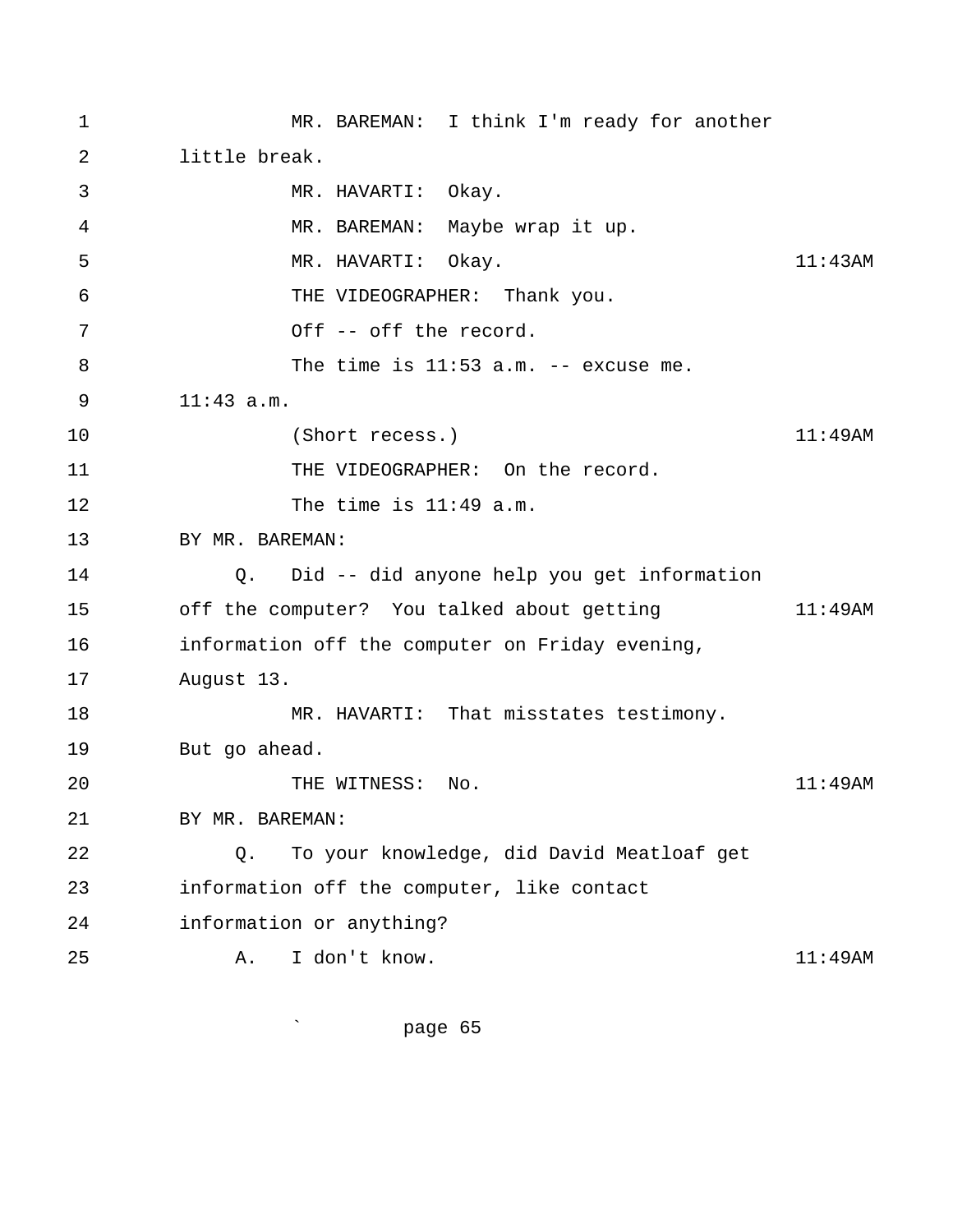1 Q. And the information that you got related to 2 Mr. Walrus; is that right? 3 A. Yes. 4 Q. And do you know if other people who moved 5 to the new firm got information related to the other 11:49AM 6 attorneys that moved to the new firm? 7 A. Huh? 8 Q. Well, you got -- 9 A. Sorry. 10 Q. -- Mr. Walrus's Rolodex-type 11:50AM 11 information. 12 A. Right. 13 Q. You got his client file list. 14 A. Right. 15 Q. Did others get that similar information for 11:50AM 16 Mr. Harsh or other attorneys that went to the new 17 firm? 18 MR. HAVARTI: Overbroad. Vague. 19 Go ahead. 20 THE WITNESS: As I understand it now, yes. 11:50AM 21 But I still -- I don't know how they got it. 22 BY MR. BAREMAN: 23 Q. Who -- who was involved in that, getting 24 that information -- 25 MR. HAVARTI: Calls for -- 11:50AM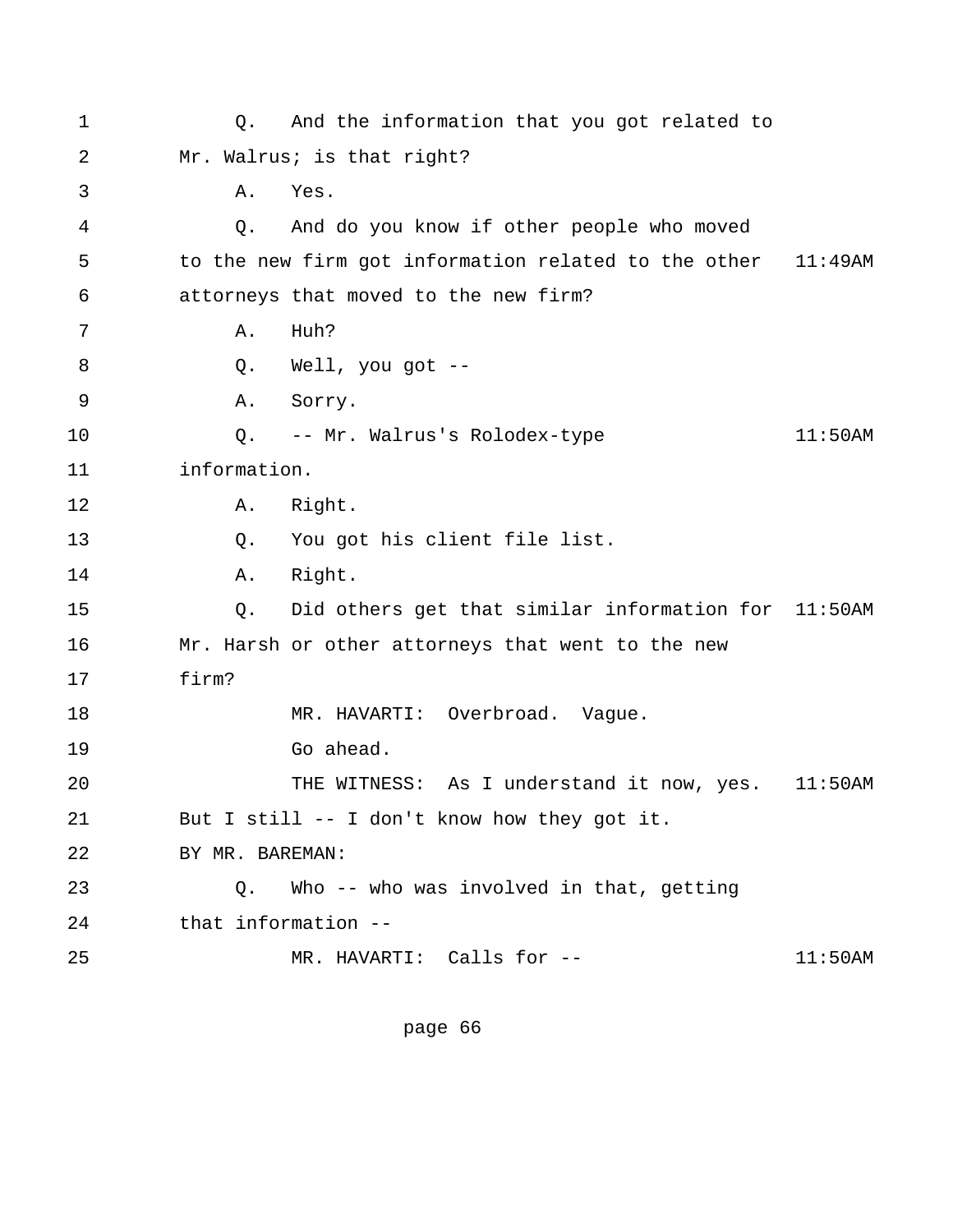1 BY MR. BAREMAN: 2 Q. -- for those other attorneys? 3 MR. HAVARTI: Calls for speculation. 4 THE WITNESS: I don't know. 5 BY MR. BAREMAN: 6 Q. Did it ever come to your attention that an 7 outside computer person helped David Meatloaf or any 8 of the other attorneys at the new firm get 9 information off the computer system at the old firm? 10 MR. HAVARTI: You should exclude any 11:50AM 11 communications with counsel. But if you have 12 knowledge apart from that, go ahead. 13 THE WITNESS: Yeah. 14 No. 15 BY MR. BAREMAN: 16 Q. So you don't know anything about that 17 outside of communications with counsel? 18 **A.** Correct. 19 MR. BAREMAN: I have no further questions. 20 MR. HAVARTI: Okay. 11:51AM 21 What's -- 22 MR. BAREMAN: Do we have a stipulation? 23 THE VIDEOGRAPHER: Off the record. 24 The time is 11:51 a.m. This is the end of 25 tape No. 1. 11:51AM

page 67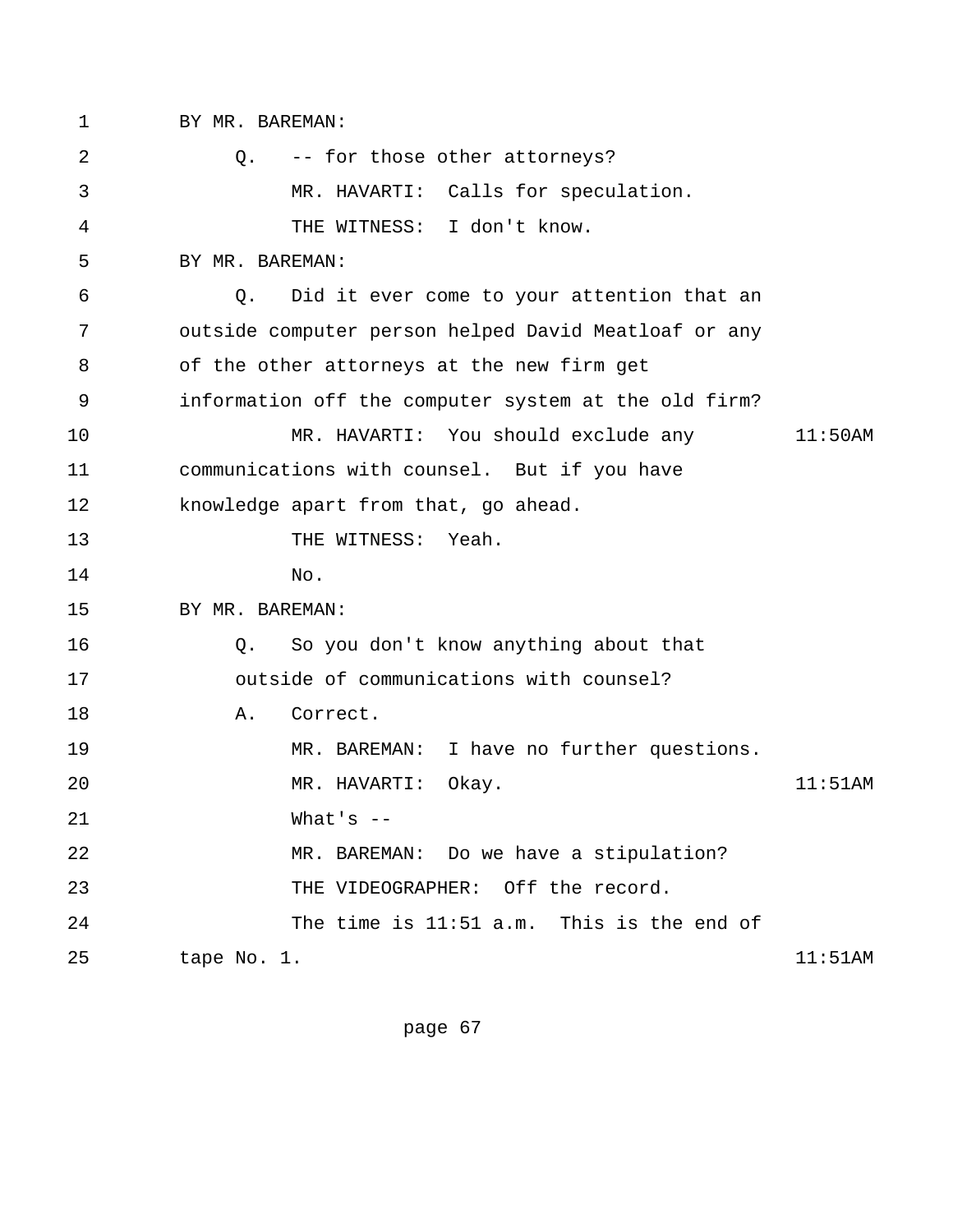| $\mathbf 1$ |                                                          |
|-------------|----------------------------------------------------------|
| $\sqrt{2}$  |                                                          |
| 3           |                                                          |
| 4           |                                                          |
| 5           |                                                          |
| 6           |                                                          |
| 7           |                                                          |
| 8           |                                                          |
| 9           | I, BERNADETTE B. GRIMM, do hereby declare under          |
| 10          | penalty of perjury that I have read the foregoing        |
| 11          | transcript of my deposition; that I have made such       |
| 12          | corrections as noted herein, in ink, initialed by        |
| 13          | me, or attached hereto; that my testimony as             |
| 14          | contained herein, as corrected, is true and correct.     |
| 15          |                                                          |
| 16          | EXECUTED this $\_\_\_\_\_\_\$ day of $\_\_\_\_\_\_\_\_\$ |
| 17          |                                                          |
|             | (City)<br>(State)                                        |
| 18          |                                                          |
| 19          |                                                          |
| 20          |                                                          |
|             | BERNADETTE B. GRIMM                                      |
| 21          |                                                          |
| 22          |                                                          |
| 23          |                                                          |
| 24          |                                                          |
| 25          |                                                          |